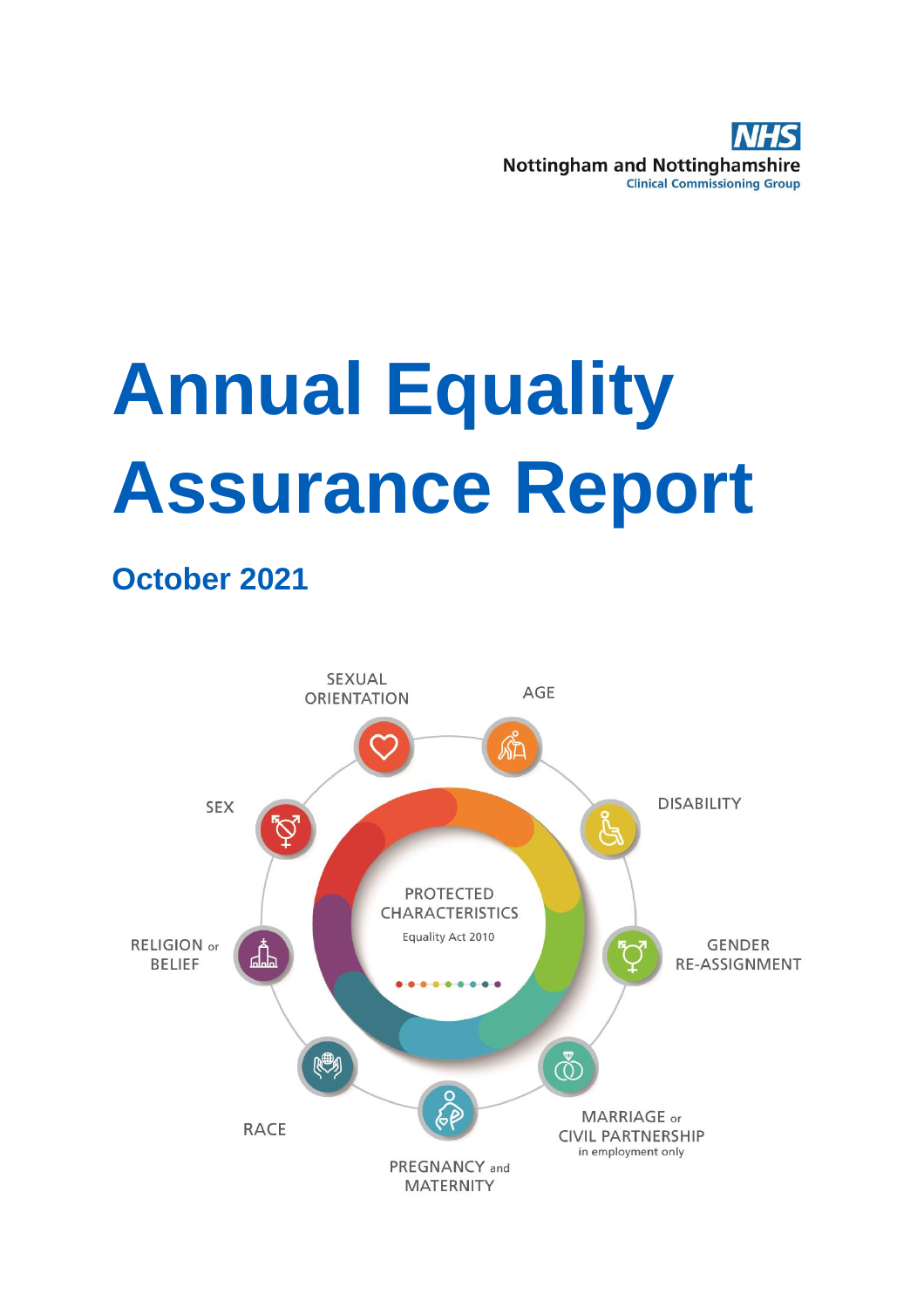This document can be made available in large print and in other languages by request to the CCG's Communications and Engagement Team.

Email: [nnccg.team.communications@nhs.net](mailto:nnccg.team.communications@nhs.net)

Website:<https://nottsccg.nhs.uk/>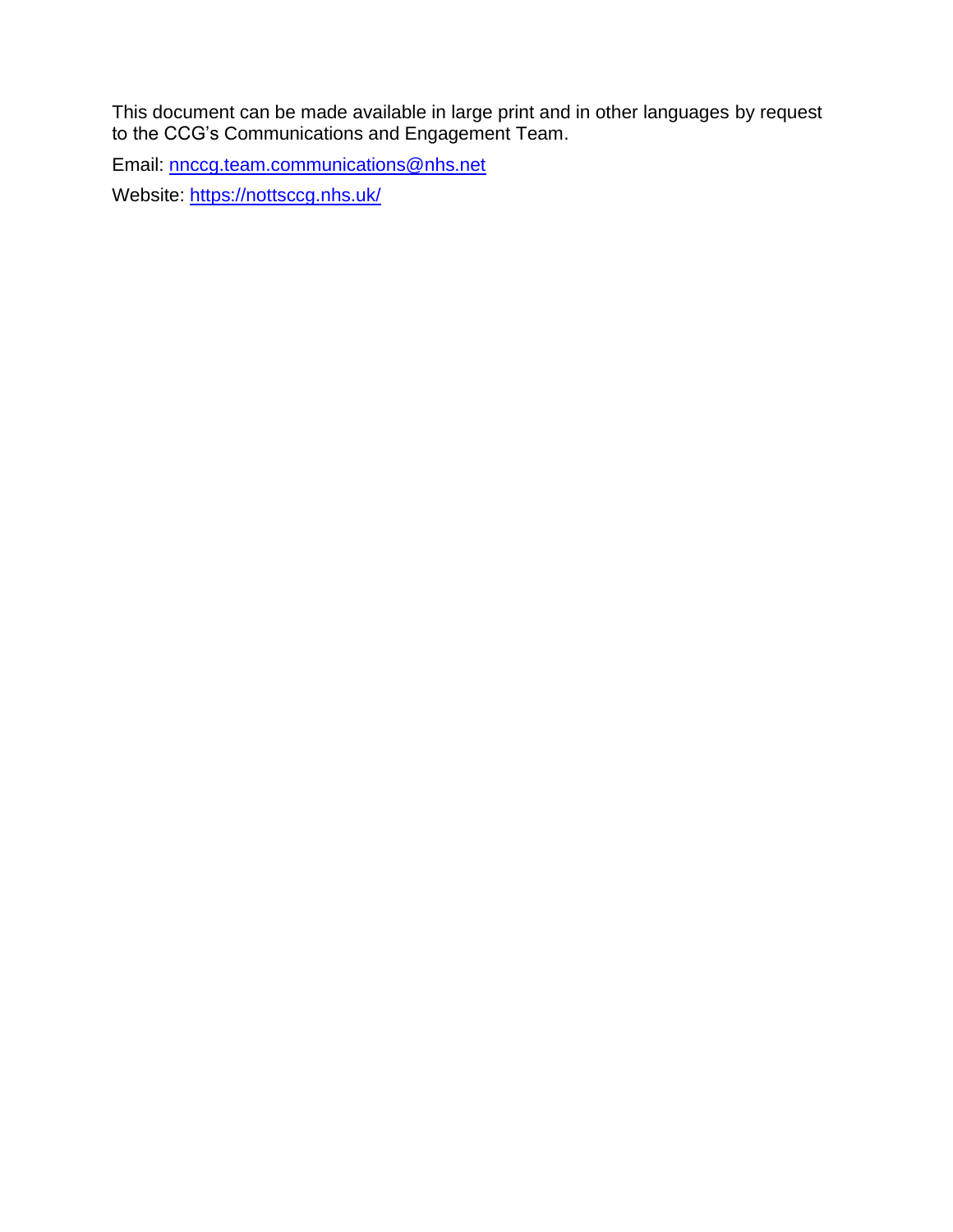# **Contents**

| 1. |  |
|----|--|
| 2. |  |
| 3. |  |
| 4. |  |
| 5. |  |
| 6. |  |
| 7. |  |
| 8. |  |
|    |  |
|    |  |
|    |  |
|    |  |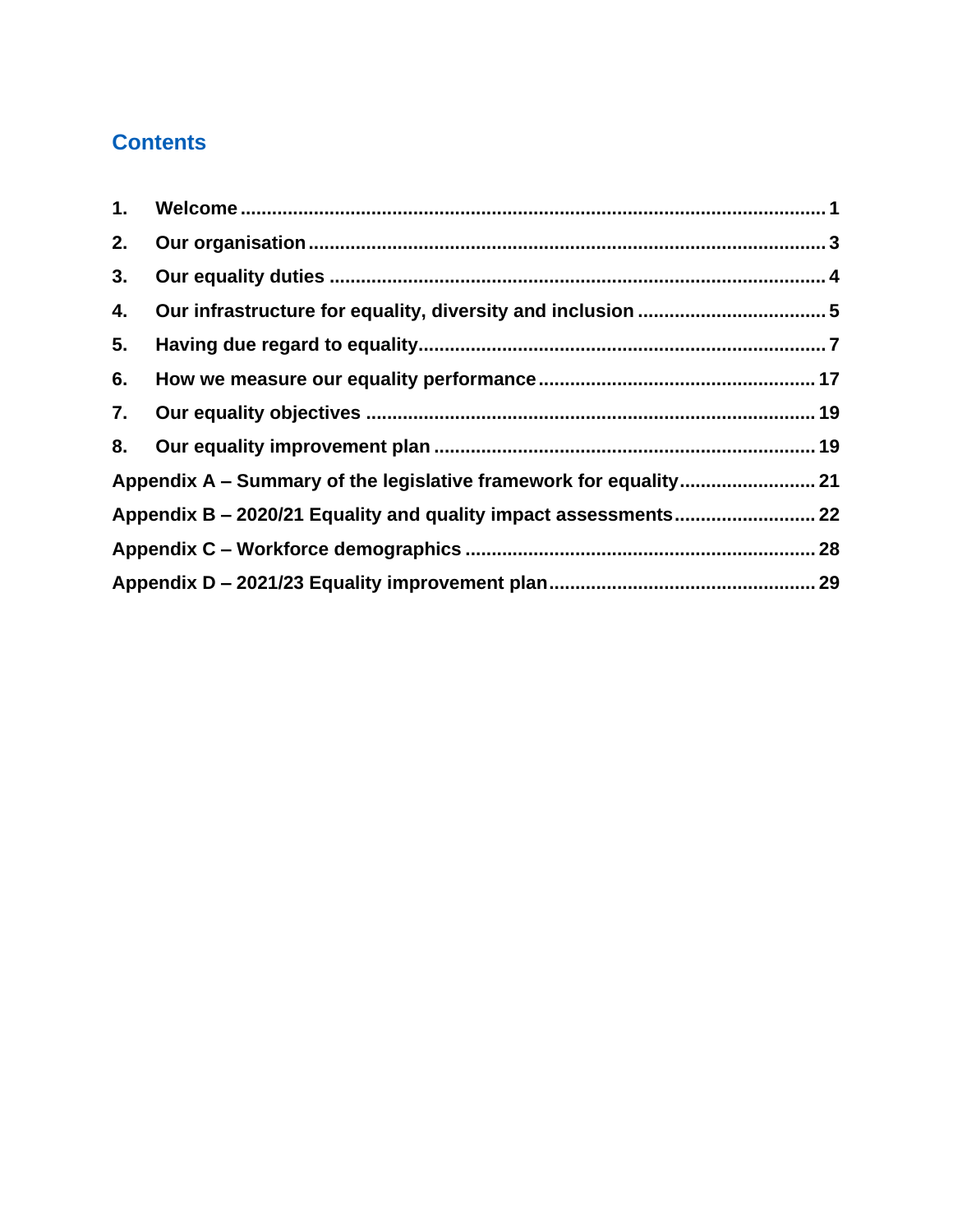## <span id="page-3-0"></span>**1. Welcome**

NHS Nottingham and Nottinghamshire Clinical Commissioning Group (the CCG) was established on 1 April 2020, following a successful merger of our six predecessor CCGs. We are pleased to present our first Annual Equality Assurance Report on how we are meeting the Public Sector Equality Duty of the Equality Act 2010 (the PSED).

The CCG recognises and values the diverse needs of the population we serve and we are committed to embedding equality and diversity considerations into all aspects of our work, including policy development, commissioning processes and employment practices. This commitment was confirmed by our Governing Body in August 2020, when it approved the CCG's [Equality, Diversity and Inclusion Policy](https://mk0nottinghamccebcmy.kinstacdn.com/wp-content/uploads/2020/08/QUAL-005-Equality-Diversity-and-Inclusion-Policy-v1.0.pdf) which sets out the CCG's aims to:

- Improve equality of access to health services and health outcomes for the diverse population we serve.
- Build and maintain a diverse, culturally competent workforce, supported by an inclusive leadership team.
- Create and maintain an environment where dignity, understanding and mutual respect, free from prejudice and discrimination, is experienced by all and where patients and staff feel able to challenge discrimination and unacceptable behaviour.

We understand that equality is about ensuring that access to opportunities is available to all and that no-one should have poorer life chances because of the way they were born, where they come from, what they believe, or whether they have a disability. We believe that diversity is about recognising and valuing differences by being inclusive, regardless of age, disability, gender re-assignment, marriage or civil partnership status, pregnancy and maternity, race, religion or belief, sex, or sexual orientation. This report sets out to demonstrate our commitment to equality, diversity and inclusion. In it we summarise:

- The role of our organisation and some key health characteristics of the population we serve.
- How equality and diversity considerations are embedded in our governance arrangements.
- How our policy development, commissioning processes and employment practices have due regard to equality.
- How our staff are being supported to work in culturally competent ways.
- How we measure and plan to improve our equality performance.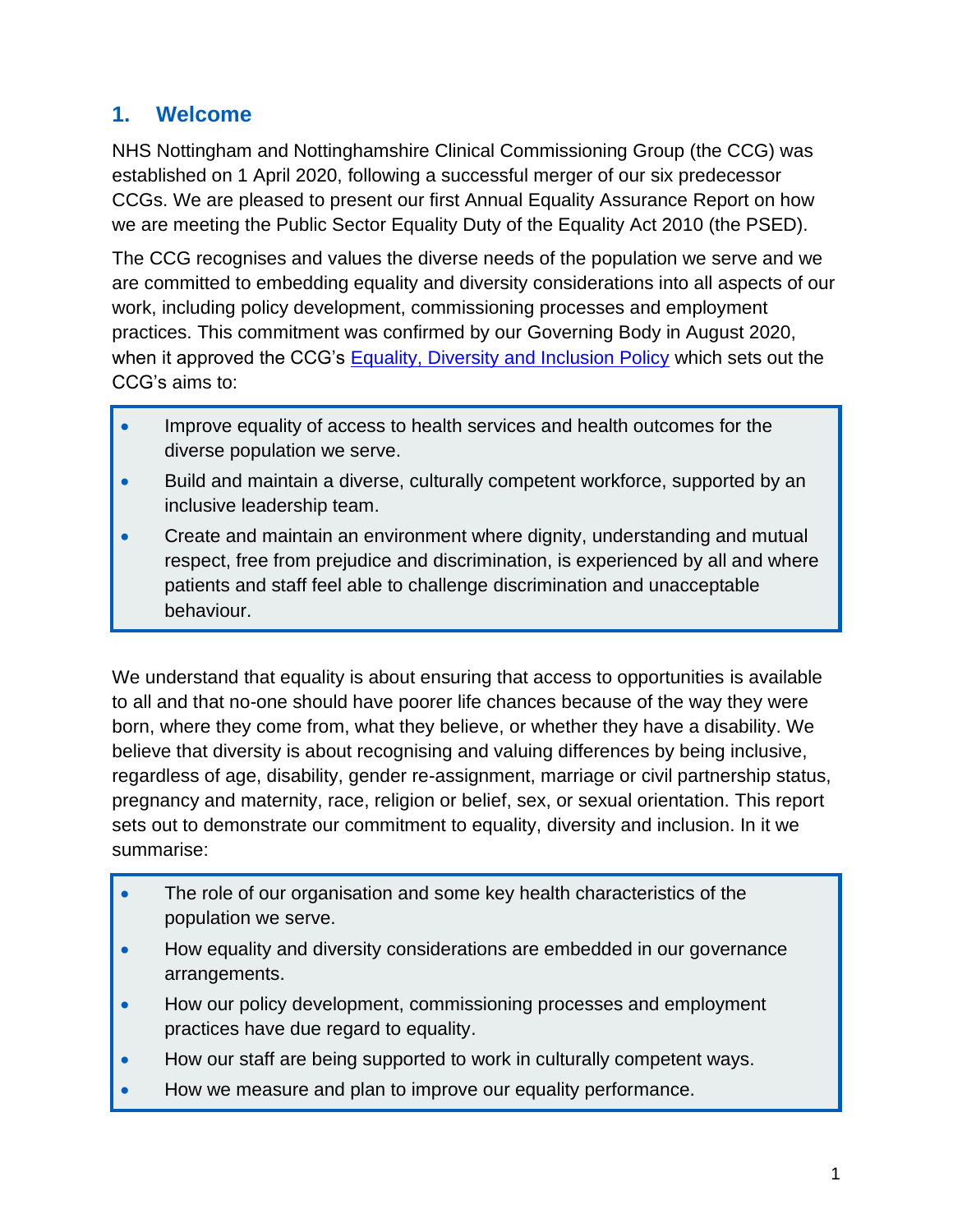During 2020/21, as a newly merged organisation, our key focus was to establish an appropriate infrastructure to govern equality, diversity and inclusion within the organisation, to assess our baseline equality performance, and to develop (and start to implement) our equality improvement plan.

This work has been undertaken at a time when the NHS has been facing its greatest ever challenge; responding to Covid-19. The pandemic has had a devastating impact across our communities, our country and worldwide, and it has highlighted the urgent need to understand and address the health inequalities experienced by different groups in society who have suffered disproportionately. We are working collaboratively with our partners across the health and care system in Nottingham and Nottinghamshire to take this important work forward. You can read about this work later in this report.

2020 also saw the Black Lives Matter movement focus global attention on the injustices, racism and everyday discriminations faced by black, Asian and minority ethnic (BAME) people. The CCG will not tolerate racism, or discrimination of any kind. We want our BAME staff, and staff from other protected groups, to feel safe, supported and listened to. Our Staff Networks provide safe spaces for staff to express their lived experiences, supporting people to feel empowered to challenge discrimination and to contribute towards ensuring equality, acceptance and inclusion in our organisation. You can read about this work later in the report.

We consider that we are making good progress to improve our equality performance and we are taking this opportunity within this report to highlight some specific examples to demonstrate that progress. However, it is clear that there is still much more we can do and we will continue to listen and learn from our diverse communities and from our staff networks. We have developed plans to build on the work we have undertaken so far and to progress our equality aims and objectives and we will continue to evolve this as we move forward. 2021/22 will be a year of transition for the CCG, as we move to a new statutory organisation from 1 April 2022 (subject to the passage of legislation). We will ensure as part of these transition arrangements that a robust handover of our equality plans is achieved.



**Amanda Sullivan** Accountable Officer



**Rosa Waddingham** Chief Nurse and Executive Lead for Equality, Diversity and Inclusion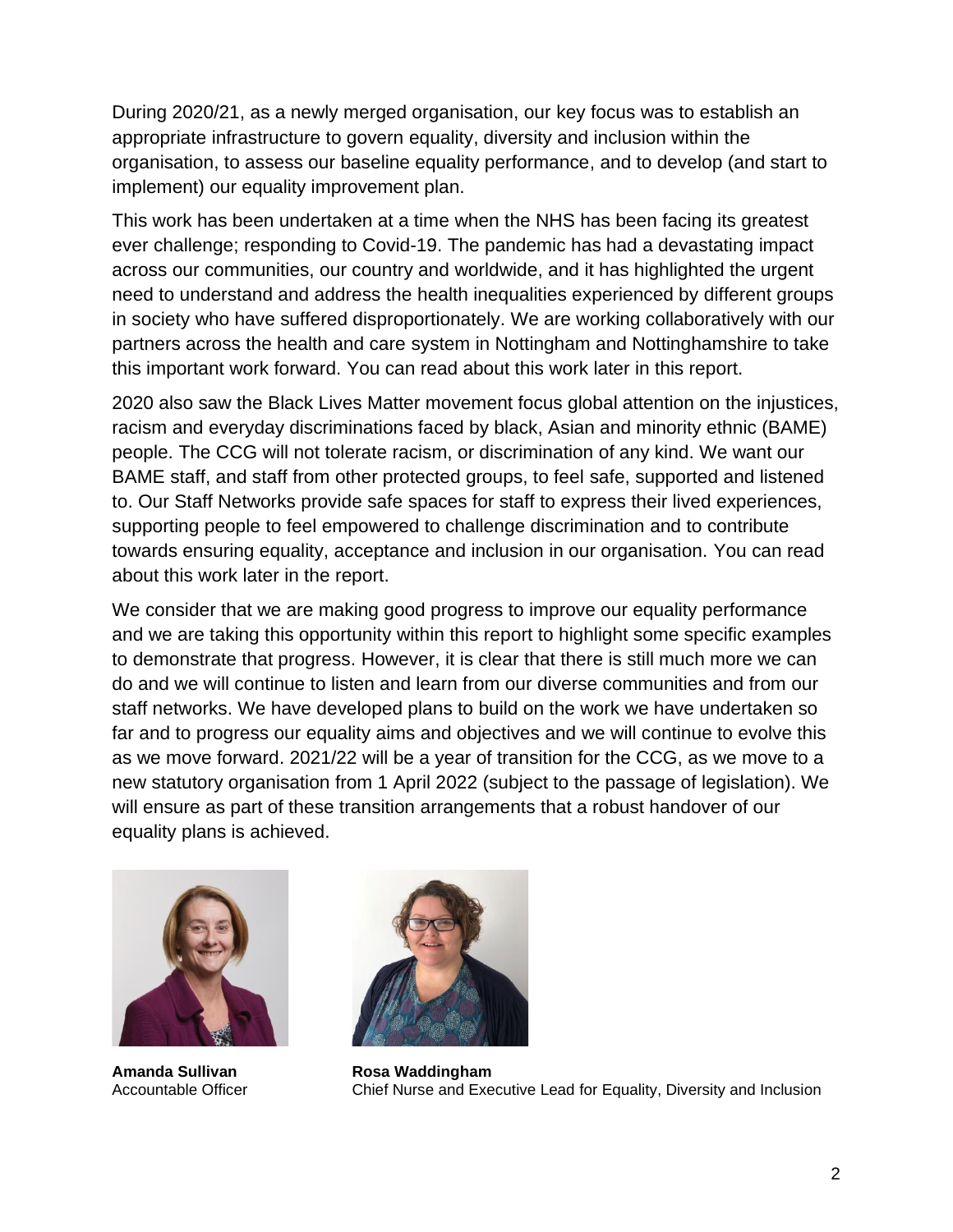# <span id="page-5-0"></span>**2. Our organisation**

We are responsible for commissioning (planning and buying) health services for 1.1 million people in Nottingham and Nottinghamshire in line with our statutory responsibilities, which include:

- Most planned hospital care
- Rehabilitative care
- Urgent and emergency care (including out of hours services, accident and emergency services, ambulance services and NHS 111 hours)
- Most community health services
- Mental health services (including psychological therapies)
- Services for people with learning disabilities
- Maternity and newborn services
- Children's healthcare services (mental and physical health)
- NHS continuing healthcare
- Infertility services
- Primary medical services (GP practice services)

We are also responsible for making certain that the healthcare provided is of a high standard, delivers quality improvements and offers value for money, and that systems are in place to make sure people are looked after in the best way possible, in line with their health needs.

Detailed information about the demographics and health needs of our population can be found at: Home - [Nottingham Insight](https://www.nottinghaminsight.org.uk/) and Home - [Nottinghamshire Insight.](https://www.nottinghamshireinsight.org.uk/)

We commission healthcare services from a number of providers. Our main acute (secondary care) providers are Nottingham University Hospitals NHS Trust and Sherwood Forest Hospitals NHS Foundation Trust. For mental health and learning disabilities, our key provider is Nottinghamshire Healthcare NHS Foundation Trust, which also provides a range of community physical health services alongside Nottingham CityCare Partnership. We also commission services from NHS organisations outside of our area and from independent and voluntary organisations.

We have a workforce of approximately 500 people.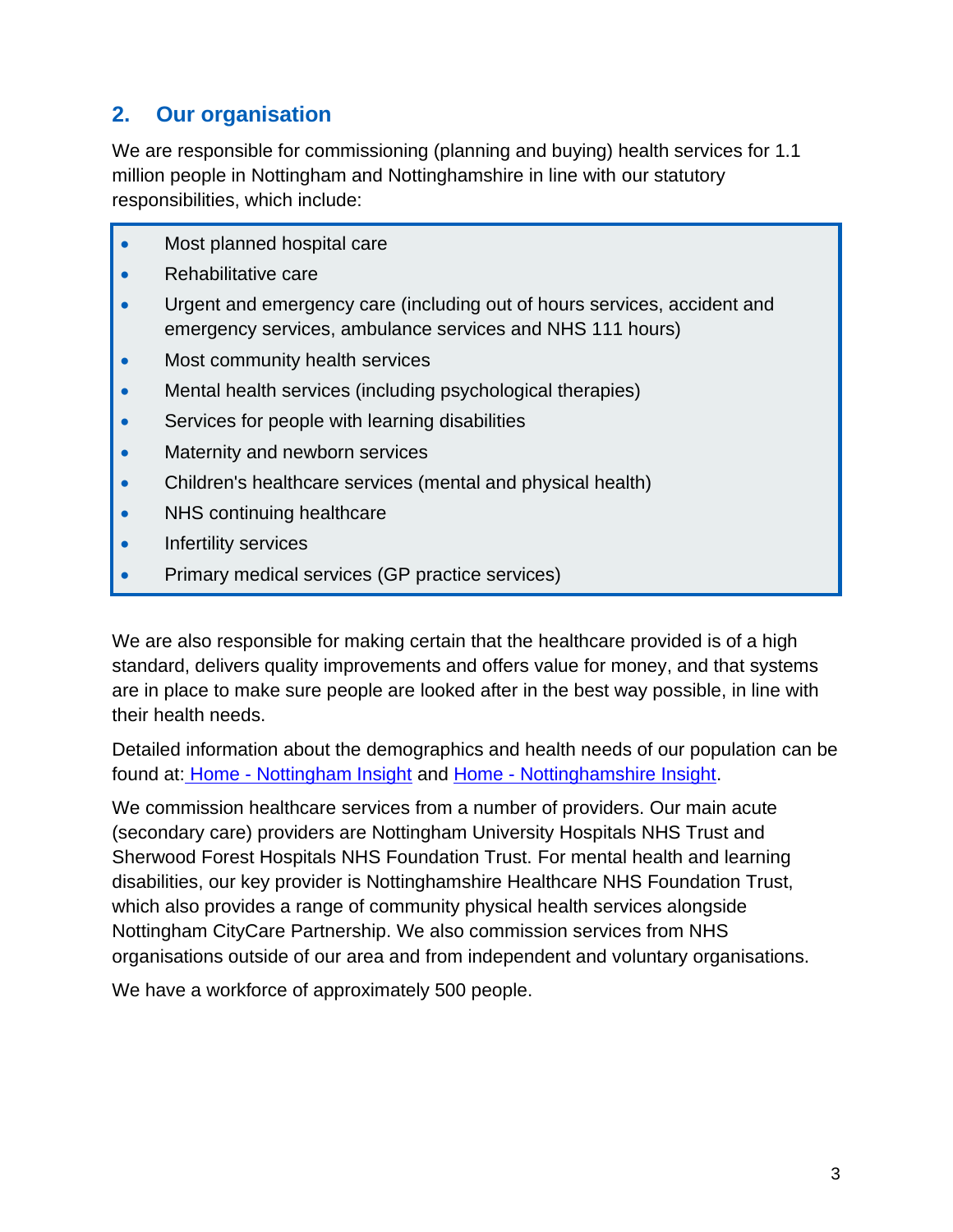## <span id="page-6-0"></span>**3. Our equality duties**

The Equality Act 2010 provides a single legal framework to protect people from discrimination, harassment and victimisation in the workplace and in wider society. Nine characteristics are protected by the Act, there are: age, disability, gender reassignment, marriage and civil partnership, pregnancy and maternity, race, religion and belief, sex and sexual orientation.

The Public Sector Equality Duty (section 149 of the Equality Act) applies to 'relevant' public authorities, which includes CCGs and it consists of a general equality duty, supported by specific duties that are imposed by secondary legislation. The general equality duty requires public bodies to have due regard to the following three aims:

- To eliminate discrimination, harassment, victimisation and any other conduct prohibited by the Act.
- To advance equality of opportunity between people who share a relevant protected characteristic and those who do not.
- To foster good relations between people who share a relevant protected characteristic and those who do not.

The broad purpose of the general equality duty is to integrate consideration of equality and good relations into the day-to-day business of public authorities. If consideration is not given to how a function can affect different groups in different ways, then it is unlikely to have the intended effect. This can contribute to greater inequality and poor outcomes. The general equality duty therefore requires organisations to consider how they could positively contribute to the advancement of equality and good relations. It requires equality considerations to be reflected into the design of policies and the delivery of services.

Equality Act 2010 (Specific Duties and Public Authorities) Regulations 2017 require relevant public bodies to: publish equality information annually to demonstrate compliance with the general equality duty; prepare and publish one or more equality objectives at least every four years; and publish information to demonstrate how large the pay gap is between their male and female employees (only for employers with 250 or more employees).

In addition to considering the health needs of people on the basis of their protected characteristics, it is also important for the CCG, as a commissioner of health services, to consider the needs of people from other disadvantaged groups who can experience difficulties in accessing and/or benefitting from health services. These include: vulnerable migrants (refugees and asylum seekers) and homeless people.

A summary of the legislative framework for equality is provided for information at **Appendix A**.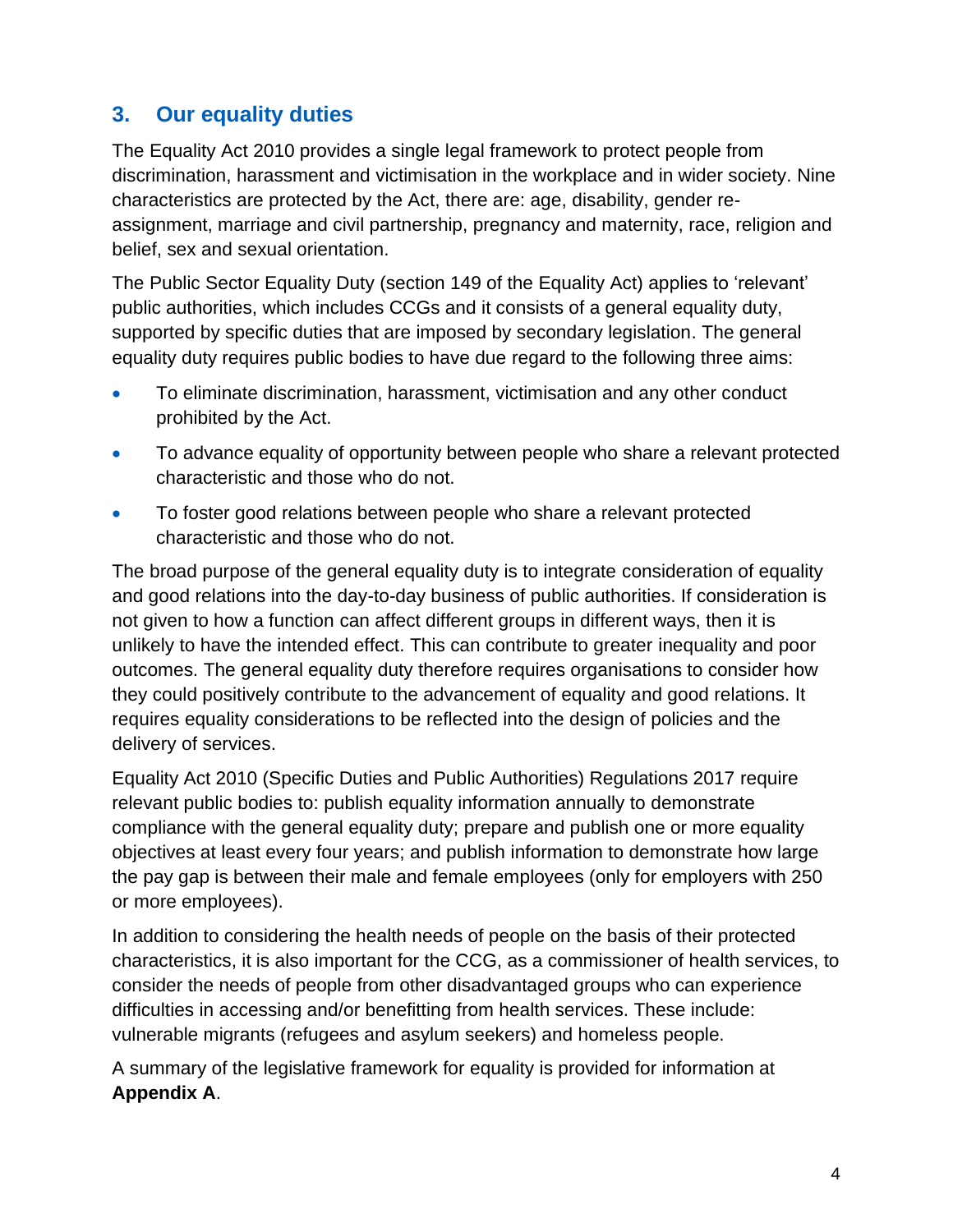# <span id="page-7-0"></span>**4. Our infrastructure for equality, diversity and inclusion**

As a newly merged CCG, much of the early part of 2020/21 was focussed on establishing an appropriate infrastructure for equality, diversity and inclusion within the organisation. This infrastructure is illustrated and described below:



- All **Governing Body** members have a collective and individual responsibility for ensuring compliance with the PSED, which in turn, secures the delivery of successful equality outcomes for the organisation, both as a commissioner and an employer. The Governing Body is required to provide strategic leadership to the equality, diversity and inclusion agenda, which is in part achieved through its establishment of the CCG's Equality Diversity and Inclusion Policy, and also by agreeing the CCG's objectives and plans for improving its equality performance and by ensuring that equality is a core consideration in Governing Body and committee discussions and decisions.
- The **Quality and Performance Committee** is responsible for monitoring the CCG's equality performance in relation to its role as a commissioner of health services. This includes monitoring the delivery of the CCG's equality improvement plans relating to and patient access, safety and experience.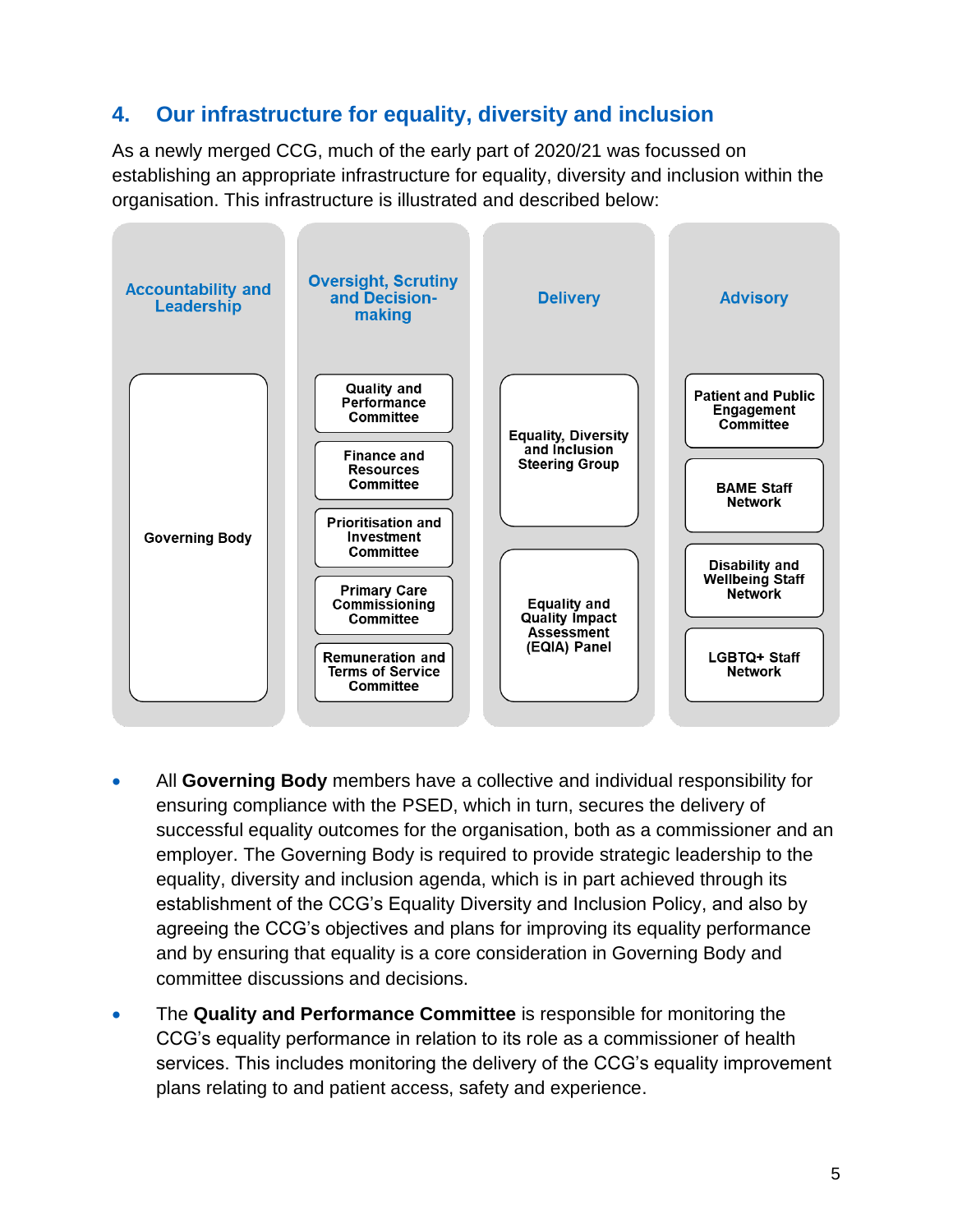- The **Finance and Resources Committee** is responsible for monitoring the CCG's equality performance in relation to its role as an employer. This includes monitoring the delivery of the CCG's equality improvement plan in relation to recruitment, training and development, cultural competence and staff experience.
- The **Prioritisation and Investment Committee** is responsible for making investment, disinvestment and resource allocation decisions. As part of this responsibility, the Committee ensures that appropriate equality impact assessments have been completed and their findings considered. This includes consideration of the collective impact of previous decisions and current and future proposals.
- The **Remuneration and Terms of Service Committee** is responsible for overseeing compliance with the gender pay gap requirements set out in the Equality Act 2010 (Specific Duties and Public Authorities) Regulations 2017.
- We have established an **Equality, Diversity and Inclusion Steering Group** that meets on a quarterly basis to drive the equality, diversity and inclusion agenda within the CCG and to provide a focal point for the discussion, development and implementation of ways to improve the CCG's equality performance. The Steering Group embeds equality, diversity and inclusion considerations into the CCG's key business activities, assesses the CCG's equality performance, develops and implements equality improvement plans, develops the CCG's equality objectives, and prepares the CCG's annual equality assurance report. The Steering Group is chaired by the CCG's Chief Nurse, as executive lead for equality, diversity and inclusion. Its membership includes senior representatives from all key business activities, the Chairs of the CCG's Staff Networks and the Vice-Chair of the Patient and Public Engagement Committee. The work of the Steering Group feeds into the scrutiny and assurance arrangements of the Quality and Performance Committee, Finance and Resources Committee and Remuneration and Terms of Service Committee, and will inform the objectives and improvement plans presented to the Governing Body for approval.
- An Equality and Quality Impact Assessment (EQIA) Panel has been established as part of the CCG's arrangements for ensuring that the way that we commission and change health services does not disadvantage people from protected characteristic and other disadvantaged groups. The Panel reviews and signs off all equality impact assessments when the CCG is planning, changing or removing a service. As part of this, it makes sure that any negative consequences are minimised or eliminated, and opportunities for promoting equality are maximised. The equality impact assessments are completed through integrated EQIAs that also incorporate wider quality considerations (patient safety, patient experience and clinical effectiveness) and impact on health inequalities. The work of the EQIA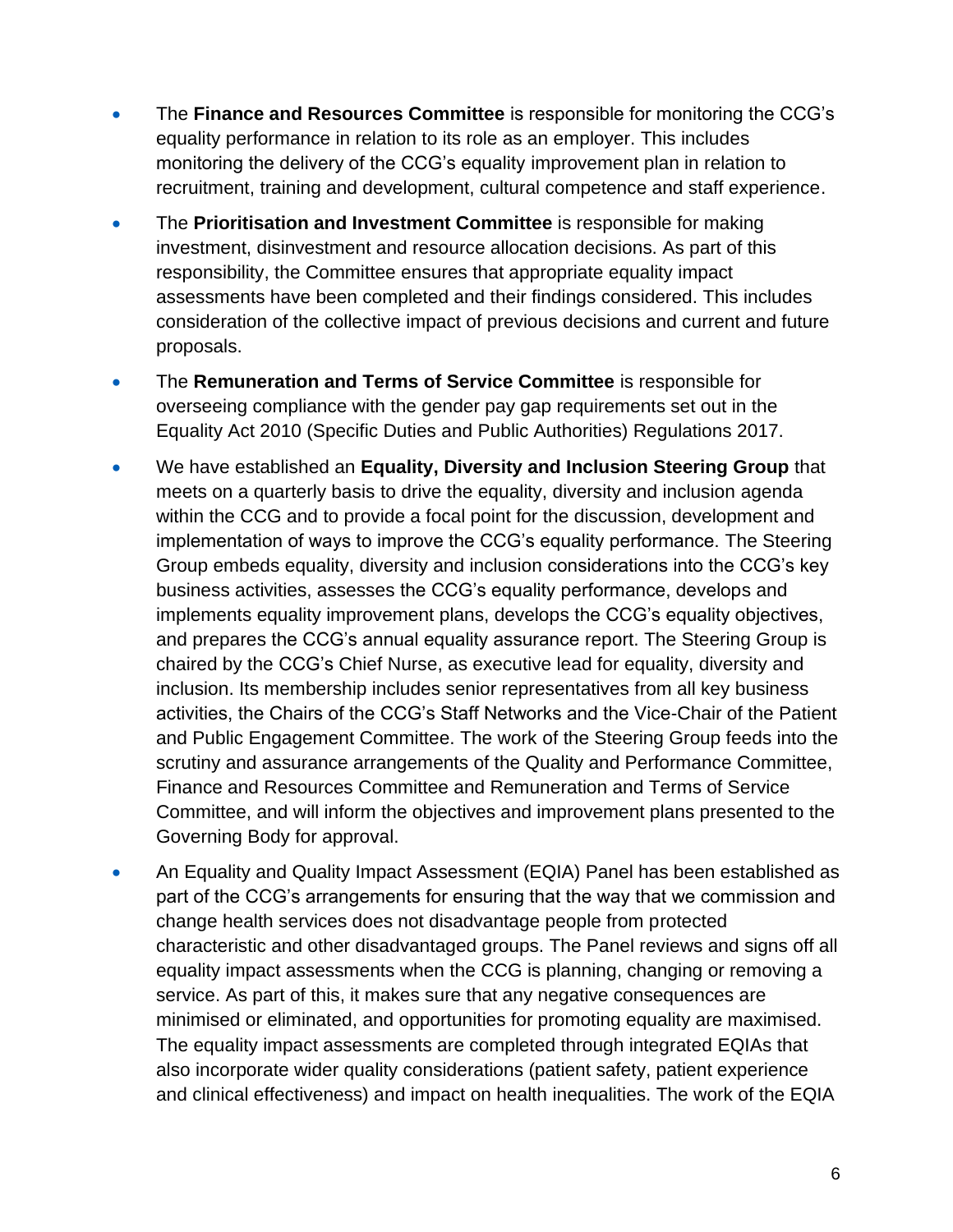Panel feeds into the decision-making arrangements of the Governing Body, the Prioritisation and Investment Committee, the Primary Care Commissioning Committee, and the Accountable Officer and Chief Finance Officer. Assurances are also provided to the Quality and Performance Committee to enable scrutiny of compliance and oversight of the implementation of mitigating actions.

- Three **Staff Networks** have been established: a BAME Staff Network, a LGBTQ+ Staff Network and a Staff Disability and Wellbeing Network (DAWN), each with an Executive sponsor. The networks are staff-led and they shape their own agendas, with support from the Human Resources Team. They provide a safe space for staff to discuss their lived experiences, or those of their family, friends or wider communities and networks, with the aim of ensuring an inclusive and diverse working environment for all staff; with no fear of discrimination or disrespect. The Staff Networks are seen as key advisory forums to support the work of the CCG as an employer, but also as a commissioner of health services, through the provision of shared insights, constructive challenge to existing ways of working, and through the co-production of equality initiatives and improvement plans. There will be a continued focus within the CCG to ensure that the insights, ideas and concerns from the Staff Networks are systematically and meaningfully considered and responded to.
- The **Patient and Public Engagement Committee (PPEC)** also acts in an advisory capacity to the Governing Body, its committees, and other operational delivery forums within the CCG. Its membership is comprised of people with lived experience and third sector representatives to help bring the voice of specific population groups to the work of the CCG. The Committee provides advice and guidance on approaches to patient and public engagement and reviews how engagement has been used to influence decisions made by the CCG. It also supports the CCG's equality, diversity and inclusion agenda through the provision of shared insights and the co-design of equality initiatives and improvement plans.

### <span id="page-9-0"></span>**5. Having due regard to equality**

Having due regard to the three aims of the general equality duty requires the CCG to give proper consideration to removing or minimising disadvantages, taking steps to meet people's needs, tackling prejudice and promoting understanding.

During 2020/21, we completed an assessment of the CCG's functions, both as a commissioner of health services and as an employer. This enabled us to identify the key business activities where due regard to the general equality duty is required. Focussing on these key business activities has helped us to prioritise effort to ensure compliance with the general equality duty.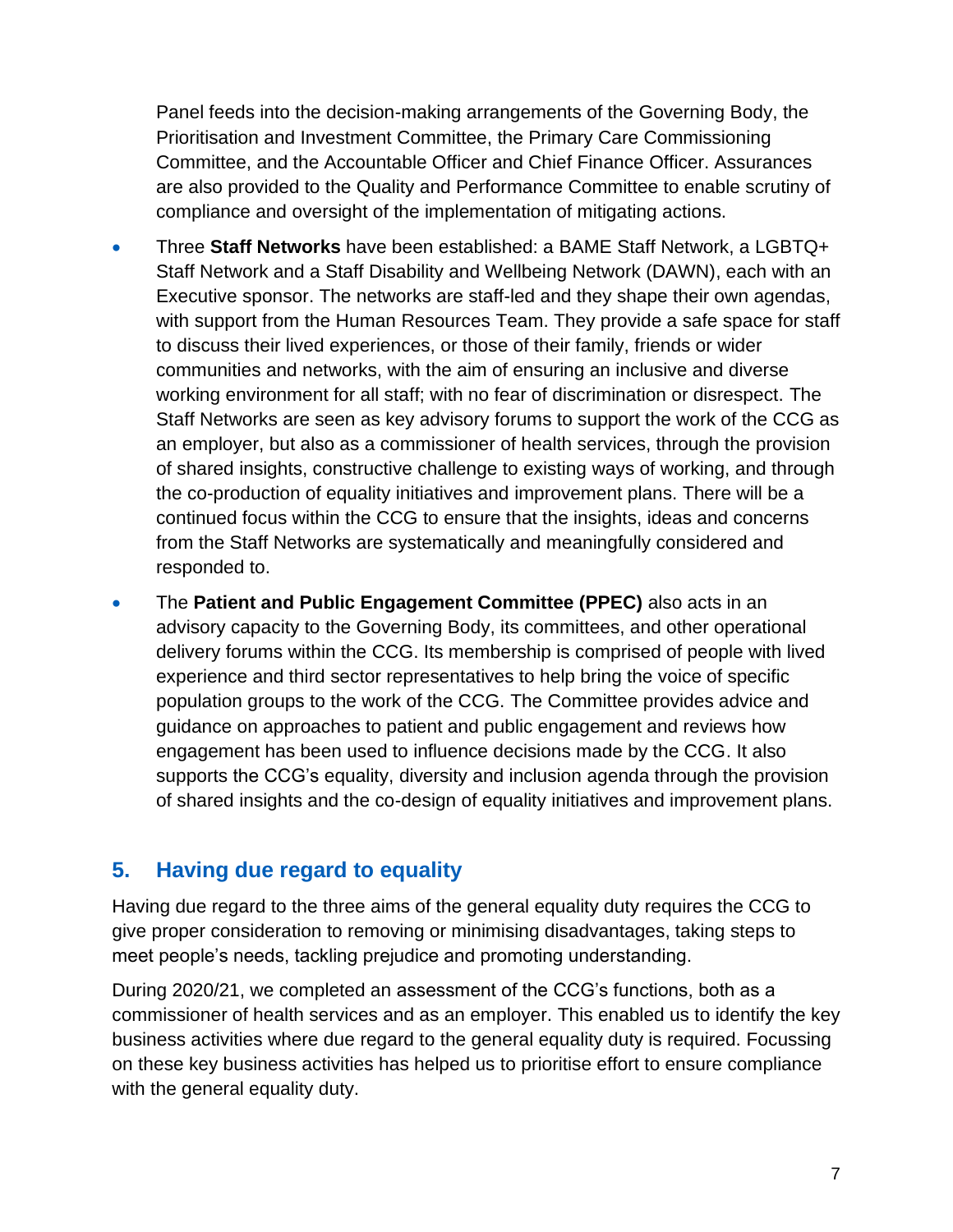The following sections set out the work we are doing in each of these key business activity areas.

#### **Assessing the health needs of our population**

In order to make the best decisions for our population, we have to understand the health and care needs of people living across Nottingham and Nottinghamshire. Joint Strategic Needs Assessments (JSNAs) provide the CCG with key information about the health and wellbeing of our local population. These demographics vary significantly between the City and County districts, including by age, by ethnicity, by disability, and by levels of deprivation. We use this information to commission services that will deliver the most benefit to people, with the aim of reducing health inequalities and increasing healthy life expectancy (the number of years a person lives in 'good health') for our population.

We continue to work with Local Authority Public Health colleagues to ensure that JSNA chapters consider all protected characteristic and other disadvantaged groups to accurately inform equality considerations in the CCG's commissioning intentions.

#### **Promoting research and use of research evidence**

Research is a core function of health and care and is essential for continual improvement in health, wellbeing, high quality care and reducing health inequalities. As a CCG, we have a statutory duty to promote research and to promote the use of evidence obtained from research. In delivering these duties, we are focussing our efforts on promoting research being delivered in locations where patient need is greatest and in involving patients and the public from more diverse and underserved communities.

We also fund our own research where there is a gap in the evidence base that limits effective commissioning or further development of services to improve patient outcomes. We use the findings to support the delivery of our commissioning priorities and the continual improvement of patient care, health outcomes and the effectiveness of health services.

**Improving the mental health outcomes of Lesbian, Gay, Bisexual and Transgender (LGBT+) People in Nottingham City** – A research study, commissioned by one of the CCG's predecessor organisations, concluded during the year and the final report was published in February 2021. The research was commissioned because evidence shows LGBT+ people are at higher risk of poor mental health, self-harm and suicide, and report lower well-being compared to the wider population due to a range of issues including discrimination, harassment, bullying, rejection and social isolation. For some, other factors such as age, religion or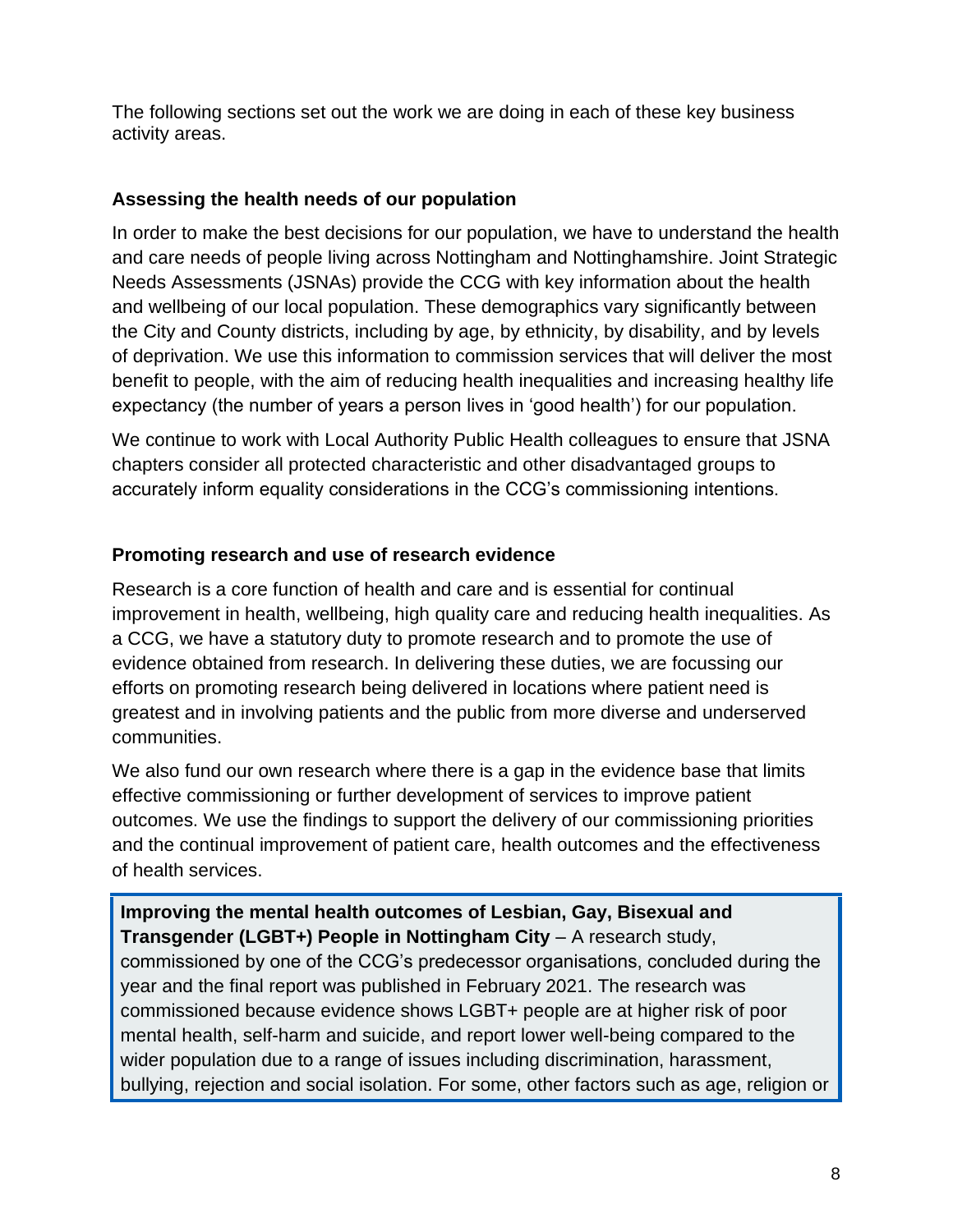ethnicity can exacerbate mental health needs.

The research was conducted by a joint team from the Universities of Leicester and Brighton. The focus of the research was on improving mental health outcomes with regards to prevention, early diagnosis and self-care related primarily to primary care and community mental health services. The research included four elements: understanding the population; understanding the patient story; understanding the stakeholder perspective; and learning from practice elsewhere.

The research generated important evidence and the final report contains a range of recommendations relating to: training and cultural competence; systematic recording of patient/service user sexual orientation and (where appropriate) gender identity; the specific needs of LGBT+ people being reflected in the commissioning and delivery of services; visibly inclusive LGBT+ services; improved access to mental healthcare; and developed and/or strengthened relationships between services.

The final report has been widely disseminated and the CCG is working with system partners and our LGBTQ+ Staff Network (acting as a critical friend), to ensure the evidence is mobilised and the recommendations taken forward.

#### **Addressing health inequalities**

During the year, it has become increasing clear that Covid-19 has had a disproportionate impact on different groups in society, many of whom already face disadvantage and discrimination. This has highlighted the need for us to increase the scale and pace of our actions to tackle health inequalities.

During 2020/21, we have worked with our health and care system partners across the Nottingham and Nottinghamshire Integrated Care System to produce a Health Inequalities Strategy, which was approved in October 2020. The strategy describes the disproportionate impact that Covid-19 has had on certain groups in our population, including black, Asian and minority ethic (BAME) groups, disadvantaged communities, vulnerable groups (including rough sleepers, people in temporary accommodation, Gypsy/Roma/Traveller communities, migrant workers, people recently released from prison, people with learning disabilities and autism, and people with severe mental illness) and people who are frail or older. The full strategy, which can be found here: [Nottingham and Nottinghamshire ICS Health Inequalities Strategy,](https://mk0healthandcary1acq.kinstacdn.com/wp-content/uploads/2020/10/Notts-ICS-HI-strategy-06-October-v1.8.pdf) sets out eight urgent actions. Initial progress against some of these actions can be summarised, as follows:

• **Protect the most vulnerable from Covid-19** – Our approach to our Covid Vaccination Programme has been to reduce barriers to access for vulnerable groups and to tackle vaccine reluctance. We have focussed on areas of lower uptake amongst some black, Asian and minority ethnic (BAME) communities and those from marginalised or deprived groups. This has included pop-up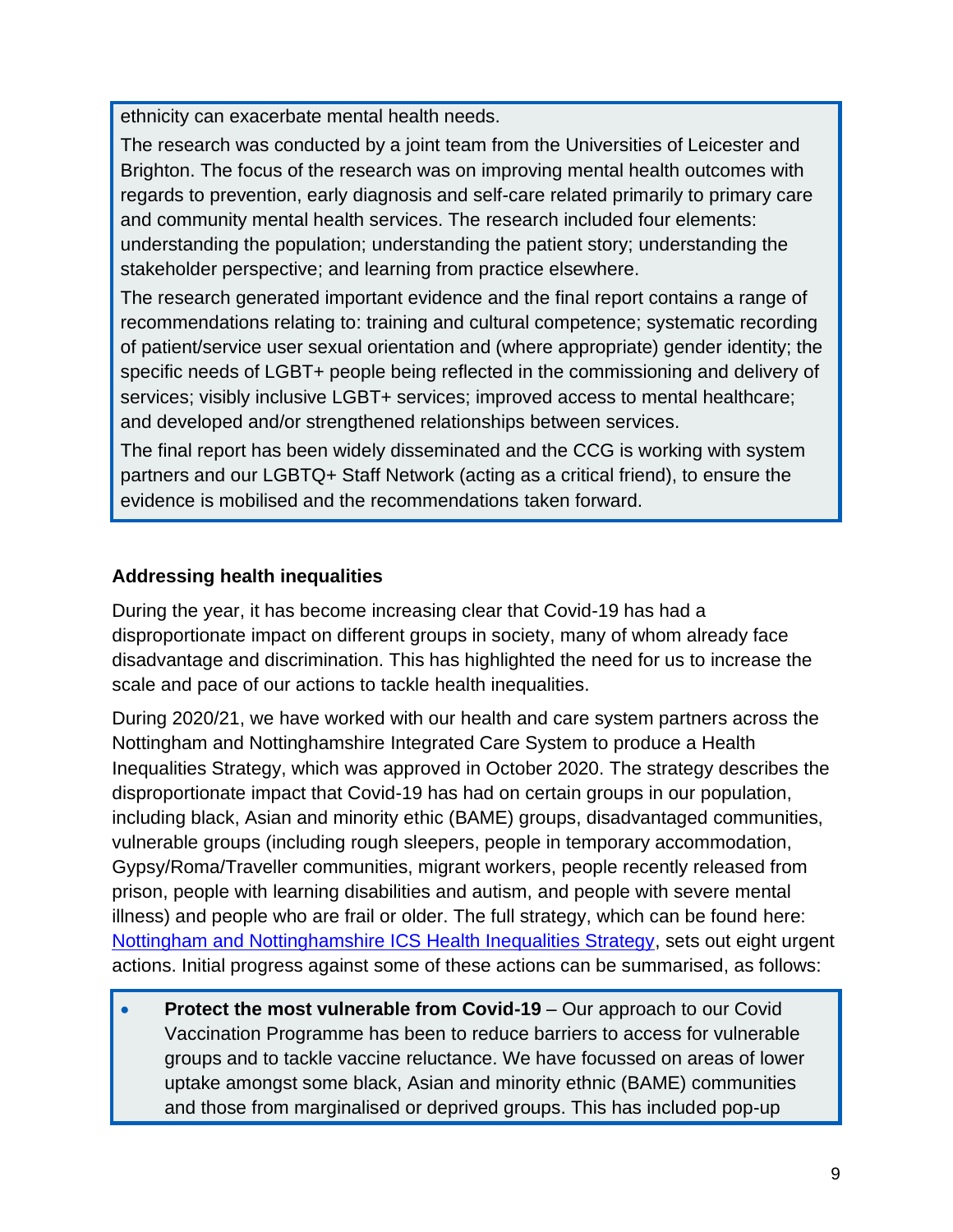clinics in GP practices, mosques and community settings and our very own mobile vaccination bus. This work has seen a closing of the gap in vaccine take up between our BAME and deprived residents and the population as a whole.

- **Restore NHS services inclusively** Our service recovery work focussed on patients from our 20% most deprived neighbourhoods. An example of this work has been to integrate specialist homelessness services with outreach nursing teams. We have also worked with our Local Authorities to mitigate the impact of Covid restrictions on carers, by ensuring that alternative offers of carers support were made available.
- **Digitally enabled care to increase inclusion** We have enabled online and video consultations, the expansion of Telehealth and further roll out of the Notts NHS App (including Patient Knows Best). We are taking forward a range of actions to support patients in engaging with digital solutions, including a digital support line, a tablet lending scheme and digital skills training.
- **Accelerate preventative programmes for at risk groups** Our approach to our Flu Vaccination Programme this year was to target actions for the specific groups where there was low uptake. This delivered increased uptake for the over 65s in care homes; people with dementia; and people with learning disabilities. A range of actions have also been taken in support of the Diabetes Prevention Programme, including the recruitment of local educators that speak multiple languages. A review of GP enhanced services has also taken place, with investment being targeted at vulnerable areas, enabling appointments with a translator for people with severe multiple disadvantage, physical checks for people with serious mental illness and enhanced reporting on safeguarding. GP practices have also continued to prioritise the annual health checks for people with a learning disability aged 14 years and over and Maternity Continuity of Care teams have been located in areas of high deprivation.
- **Support those who suffer mental ill-health** We have continued to focus on the delivery of Long Term Plan priorities and achievement of Mental Health Investment Standard (MHIS), using local insights to inform planning (e.g. population health management mental wellness rapid assessment, CCG commissioned research on Improving the Mental Health Outcomes of Nottingham's LGBT+ Populations). We have used the Health Equity Assessment Tool (HEAT) to produce our community mental health transformation plan and we have brought together data from primary and secondary care settings to identify people with severe mental illness to determine access to services and support required, including linking this work to the Covid Vaccination Programme. An increased focus on inequalities at service level is also being achieved (e.g. review of IAPT Positive Practice Guides, 'Whose Shoes' event in perinatal services, CAMHS LGBTQ+ quality improvement programme).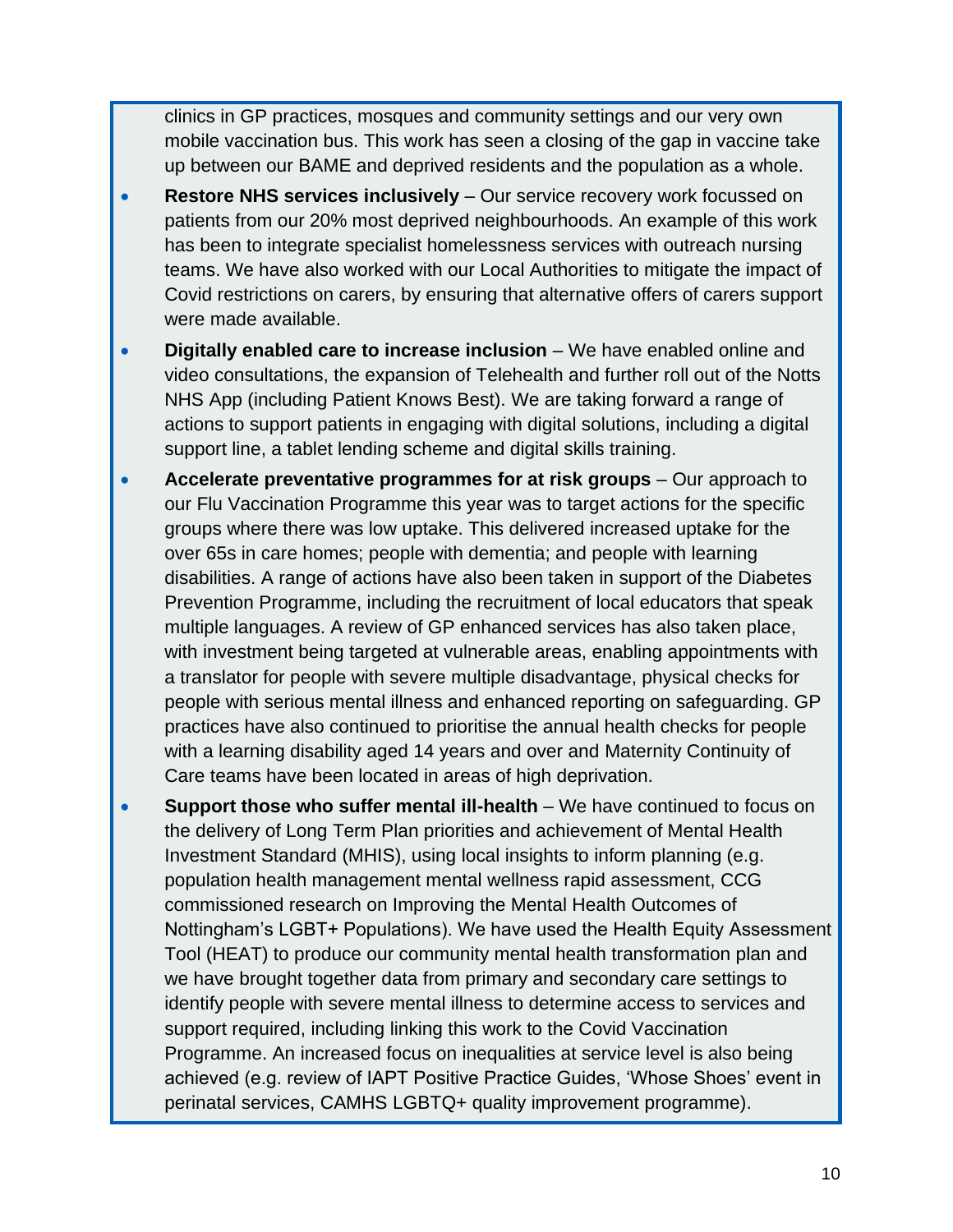#### **Public engagement and communications**

The CCG is committed to putting the voice of patients and the public at the heart of our commissioning activities. This includes involving people in how decisions are made, how services are designed and how they are reviewed.

Our [2019/21 Communications and Engagement Strategy](https://mk0nottinghamccmtc8d.kinstacdn.com/wp-content/uploads/2021/01/Communications-and-Engagement-Strategy-2019-21.pdf) sets out the CCG's approach for involving local people in commissioning activity, recognising the diversity of the Nottingham and Nottinghamshire population and the significant health inequalities that exist between the different communities. This is underpinned by a set of key engagement principles, which include:

- Being clear, open, honest, consistent and accountable.
- Using plain language and being accessible to all.
- Targeting our engagement to the audience we want to reach.
- Aligning our engagement activities with our system partners whenever we can.
- Using available insights to develop engagement approaches.
- Systematically evaluating the effectiveness of our engagement activities.

We engage with people from all protected characteristic groups (and other disadvantaged groups) in our population, particularly those whose voices may not be routinely heard, through a range of different mechanisms to ensure that we have the right information to commission the right health services that can be accessed by the people who need them.

When planning engagement work, we undertake a scoping process to identify who we need to engage with; informed by the equality impact assessment on the service transformation being proposed. This identifies the people who may be impacted by changes to the way services are delivered and provides a focus for engagement. Our Patient and Public Engagement Committee (PPEC) ensures that all mechanisms for planned engagement work are inclusive and appropriately targeted. More recently, the Committee has developed its own 'Effectiveness Framework' to support its work and to ensure that engagement plans clearly demonstrate how the views of seldom heard groups will be sought and how the engagement will reach the intended groups of people. We publish reports from all our engagement and consultation activities on our website at [Current and previous engagement and consultations -](https://nottsccg.nhs.uk/get-involved/current-and-previous-engagement-and-consultations/) NHS Nottingham and [Nottinghamshire CCG \(nottsccg.nhs.uk\).](https://nottsccg.nhs.uk/get-involved/current-and-previous-engagement-and-consultations/)

The CCG continues to build on its partnership working with organisations that are known and trusted within the communities it is trying to reach, particularly voluntary and community sector (VCS) partners. During 2020/21, we have commissioned a patient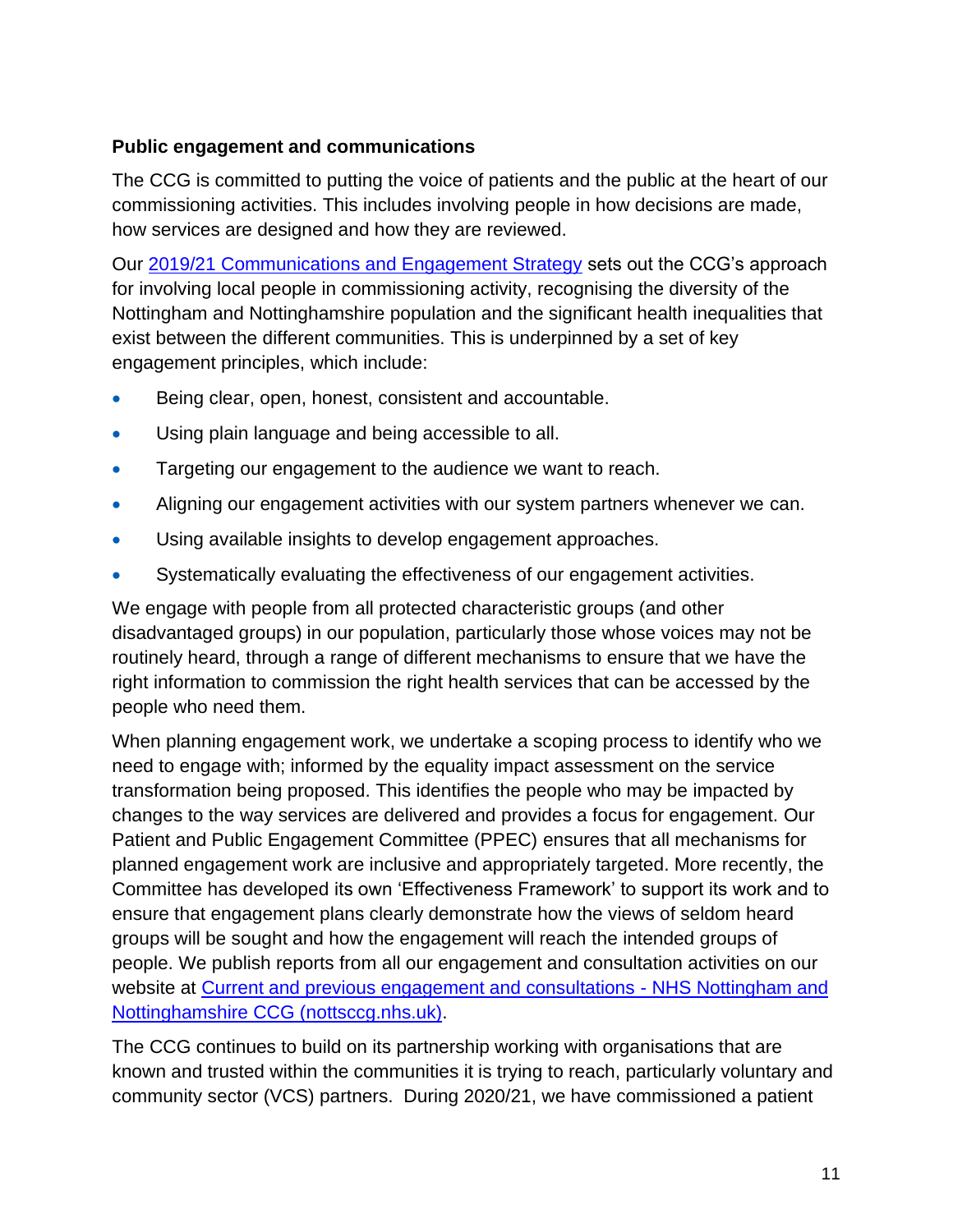and public engagement service from an alliance of VCS organisations across Nottingham and Nottinghamshire to support engagement with some of our most vulnerable and marginalised communities. During the pandemic, this has helped us to gather feedback from over 100 groups supporting our most vulnerable communities, including asylum seekers and refugees; carers; Deaf people; gypsies/travellers; people with learning disabilities; and victims of domestic abuse.

The CCG's [2020/21 Patient and Public Involvement Report](https://nottsccg.nhs.uk/get-involved/engagement-reports/) provides full details of our engagement activities over the past 12 months and demonstrates more explicitly how the organisation has engaged with the full diversity of the local population. Some notable engagement activities include:

- **Covid-19 Recovery** The pandemic has placed a spotlight on the existing health inequalities amongst our most vulnerable and marginalised communities, which were exacerbated as a result of Covid-19. A programme of engagement activities has taken place to understand the impact of changes to service delivery (accessing services) as a result of the pandemic. This was conducted alongside support of over 100 voluntary and community sector partners, as well as the use of online questionnaires and an action plan has been developed in response. Work in this area is continuing to take place with people with a learning disability. The Voluntary Sector Alliance (a service commissioned by the CCG) recently delivered a listening event that provided a platform for people living with a learning disability and the organisations that support them to discuss the ways in which they had been impacted by Covid-19. The event explored the way in which improved communication and other system changes could improve access to services and health outcomes for the learning disability community.
- **Covid-19 Vaccination Programme** A programme of engagement activities and 'community conversations' have taken place, working with community and faith leaders and voluntary and community sector partners, to encourage people from vulnerable, deprived and black, Asian and minority ethnic (BAME) communities to take up the vaccine. This has included 'pop up' sites in community and faith venues, a monthly vaccination webinar, and use of communication channels effective with BAME communities (e.g. Dawn FM and Kemet FM), all supported by bilingual BAME clinicians. The conversations referenced above with people with a learning disability have led to the production of a short film showing what to expect at your vaccination appointment and improved signage at Covid Vaccination Centres. This film is co-produced by the CCG and One Conversation (a grassroots Learning Disability Activist Group).
- **Reducing health inequalities experienced by BAME communities** A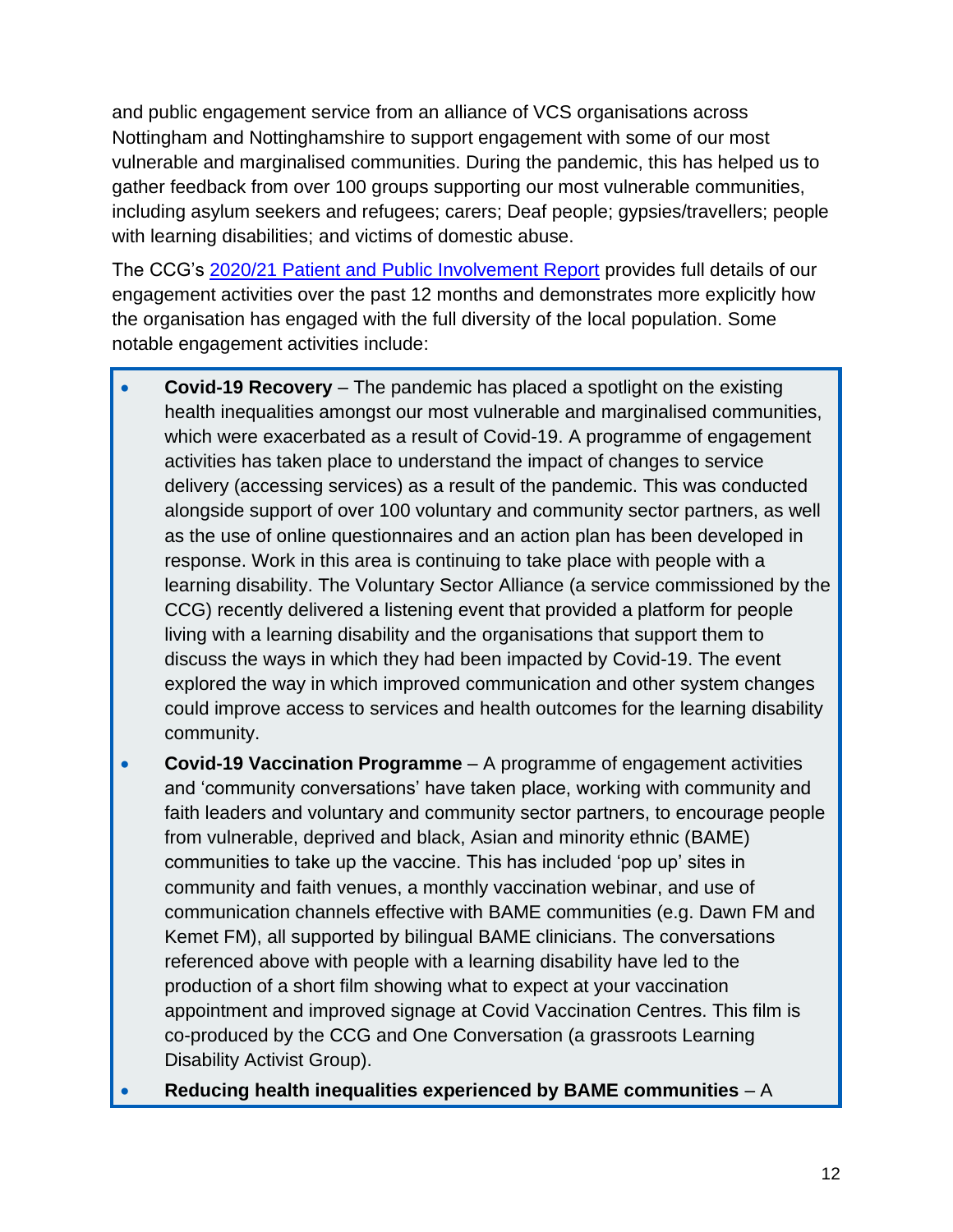further programme of work is being delivered through the Voluntary Sector Alliance, which is aimed at reducing health inequalities in the City of Nottingham. The objectives of this work programme are to: strengthen engagement and involvement of BAME communities in the commissioning process to ensure that health and care services meet their needs; and transform engagement and communications with BAME communities to improve access to, and experience of, using services.

#### **Equality impact assessments**

The completion of equality impact assessments is central to being a transparent and accountable organisation. Equality analyses ensure that we do not disadvantage people from protected characteristic and other disadvantaged groups by the way that we commission and change health services, or through our employment practices. They are also a way of making sure that any negative consequences are minimised or eliminated, and opportunities for promoting equality are maximised.

We complete equality impact assessments whenever we plan, change or remove a service, policy or function. These are completed through integrated Equality and Quality Impact Assessments (EQIAs) that also incorporate wider quality considerations (patient safety, patient experience and clinical effectiveness). EQIAs are treated as 'live' documents and are revisited at key stages of scheme development and implementation, particularly following the conclusion of any patient and public engagement and consultation activities to inform decision-making. EQIAs also help us to continually improve our understanding of the communities we serve.

During the CCG's early response to the Covid-19 pandemic, a rapid response EQIA process was developed to allow for the assessment of impact, (both positive and negative) on patients and people within the protected characteristic groups, of any service changes as a result of the pandemic.

Equality impact assessments (EIAs) are also completed for all of the CCG's corporate policies and reviewed as part of the document review process. EIAs prompt policy authors to consider whether the policy itself, or implementation of the policy, has any potential adverse impacts on people in protected characteristic groups and, if so, what actions may be required to remove barriers to access or inequality of opportunity. The EIAs also prompt authors to consider if there are any positive impacts for people within the protected characteristic groups. All policy EIAs are published on the CCG's website.

During 2020/21, a total of 98 EQIAs were completed. Over half of these were completed during the first quarter of the year, during our first initial phase of responding to the Covid-19 pandemic, which required us to adapt service models,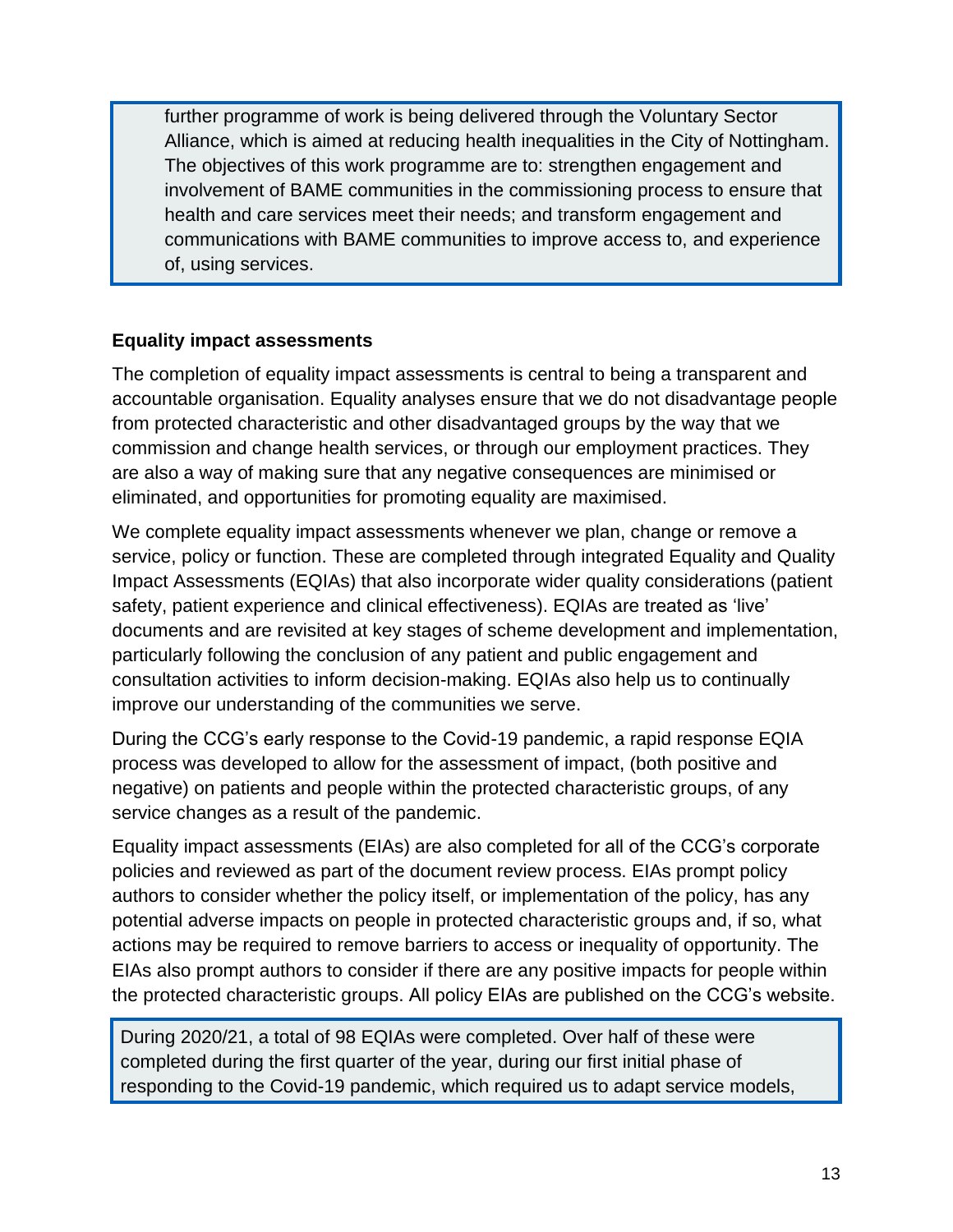enhance service provision and restore services. Many of the EQIAs relate to the establishment of Clinical Management Centres (CMCs) across Nottingham and Nottinghamshire, to support GP practices in maintaining and providing GP services to patients during the early stages of the Covid-19 pandemic. A full list of all EQIAs completed during the period is attached at **Appendix B**. In all instances where potential negative impacts were identified, suitable mitigating actions were agreed.

#### **Procurement and contract management**

The CCG commissions health services for the local population from a range of NHS, independent and third sector providers and it is important for all associated procurement and contract management arrangements to incorporate appropriate equality considerations.

An assessment of compliance with equality legislation requirements is completed as a routine aspect of all of our procurement exercises and the national NHS Standard Contract, in its full-length version, mandates providers of NHS services to implement<sup>1</sup>:

- The **NHS Equality Delivery System** a tool developed by the NHS Equality and Diversity Council to enable NHS organisations to review and rate their equality performance.
- The **NHS Accessible Information Standard** an approach to identifying, recording, flagging, sharing and meeting the information and communication support needs of patients, service users, carers and parents, where those needs relate to a disability, impairment or sensory loss.
- The **NHS Workforce Race Equality Standard (WRES)** which requires providers of NHS services to demonstrate progress against nine indicators of workforce equality, including recruitment, training, harassment/bullying and levels of board representation by black, Asian and minority ethnic (BAME) people.
- The **NHS Workforce Disability Equality Standard (WDES)** a set of ten specific metrics that enable providers of NHS services to compare the workplace and career experiences of disabled and non-disabled staff.

A range of assurances on compliance with the above requirements are incorporated within the CCG's routine quality monitoring processes, albeit that arrangements for 2020/21 differed to normal to enable staff to focus on the Covid-19 response.

<sup>1</sup> These provisions do not apply to the shorter-form version of the NHS Standard Contract, which is typically used for commissioning lower value services with smaller providers.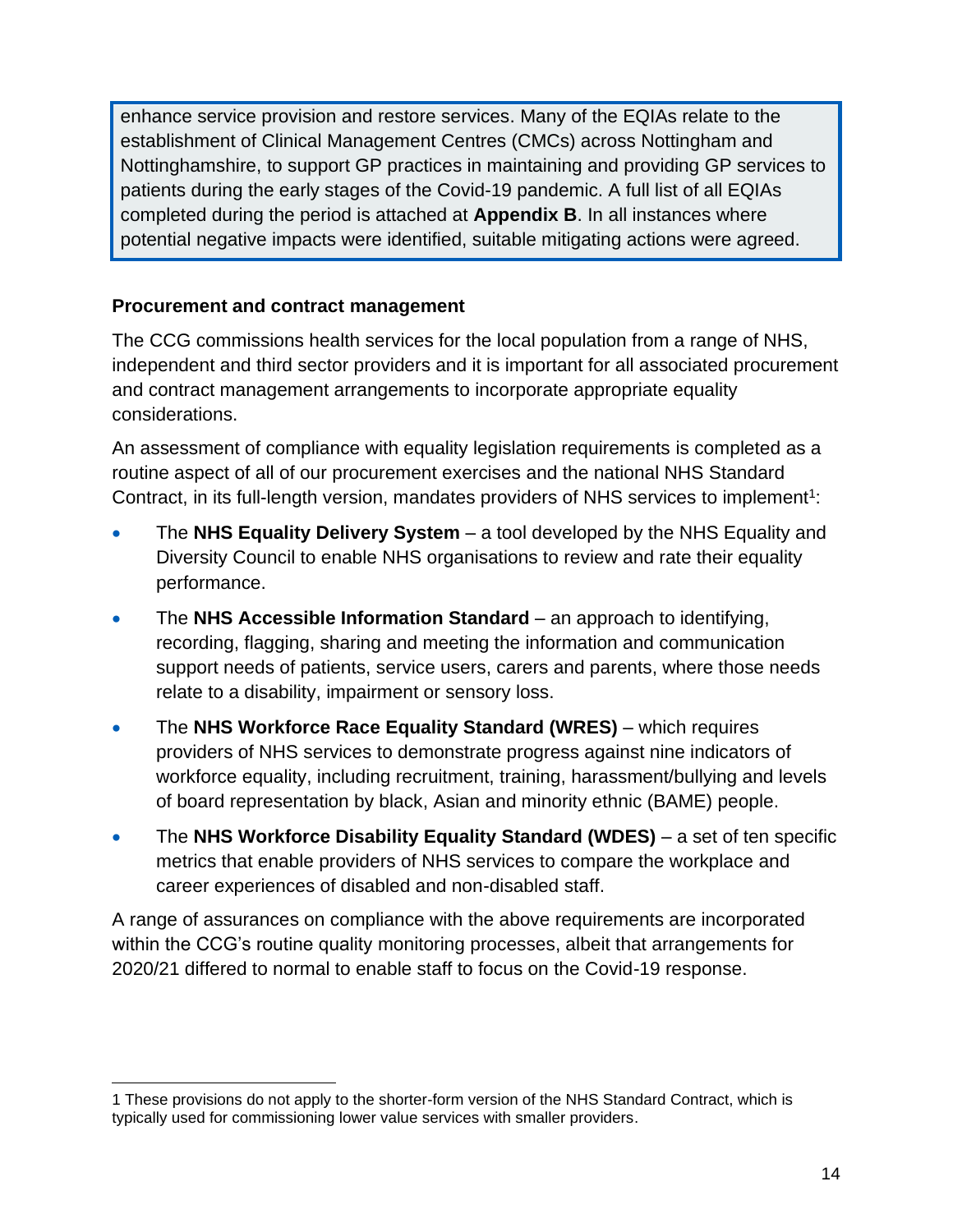#### **Safeguarding adults and children**

We have a statutory responsibility to safeguard the welfare of adults at risk across Nottingham and Nottinghamshire. This means protecting an adult's right to live in safety, free from abuse and neglect. We also have a statutory duty to promote the safety and welfare of children.

Safeguarding has a very broad remit and much has been achieved to ensure that adults and children/young people in Nottingham and Nottinghamshire are safe and protected from harm. However, in recent years adult safeguarding work has increased in response to factors such as an ageing population, while safeguarding and promoting the health of children has had to respond to issues such as child sexual exploitation, female genital mutilation and unaccompanied asylum-seeking children.

We continue to be committed to maintaining safe and effective safeguarding services and strengthening safeguarding arrangements across Nottingham and Nottinghamshire, working in partnership with colleagues across health and social care. Further information on our work to safeguard adults and children can be found here:

[About Nottingham City Safeguarding Adults Board -](https://www.nottinghamcity.gov.uk/information-for-residents/health-and-social-care/adult-social-care/adult-safeguarding/about-nottingham-city-safeguarding-adults-board/) Nottingham City Council

[Nottinghamshire Safeguarding Adults Board](https://nsab.nottinghamshire.gov.uk/)

[Safeguarding Children Partnership -](https://www.nottinghamcity.gov.uk/ncscp) Nottingham City Council

[Nottinghamshire Safeguarding Children Partnership](https://nscp.nottinghamshire.gov.uk/)

Whilst the CCG does not meet the requirements for producing an annual Slavery and Human Trafficking Statement (as set out in the Modern Slavery Act 2015), our Governing Body fully supports the Government's objectives to eradicate modern slavery and human trafficking. As such, the Governing Body has agreed to demonstrate its commitment to the Act and has produced a position statement, which is published on our website at [https://nottsccg.nhs.uk/.](https://nottsccg.nhs.uk/)

#### **Learning Disabilities Mortality Review (LeDeR) Programme**

People with a learning disability often have poorer physical and mental health than other people and may face barriers to accessing health and care to keep them healthy. Too many people with a learning disability are dying earlier than they should, many from things that could have been treated or prevented.

The learning from deaths of people with a learning disability (LeDeR) programme was set up as a service improvement programme to look at why people are dying and what we can do to change services locally and nationally to improve the health of people with a learning disability, reduce health inequalities and prevent premature mortality of people with a learning disability and autistic people, by reviewing information about the health and social care support people received. By finding out more about why people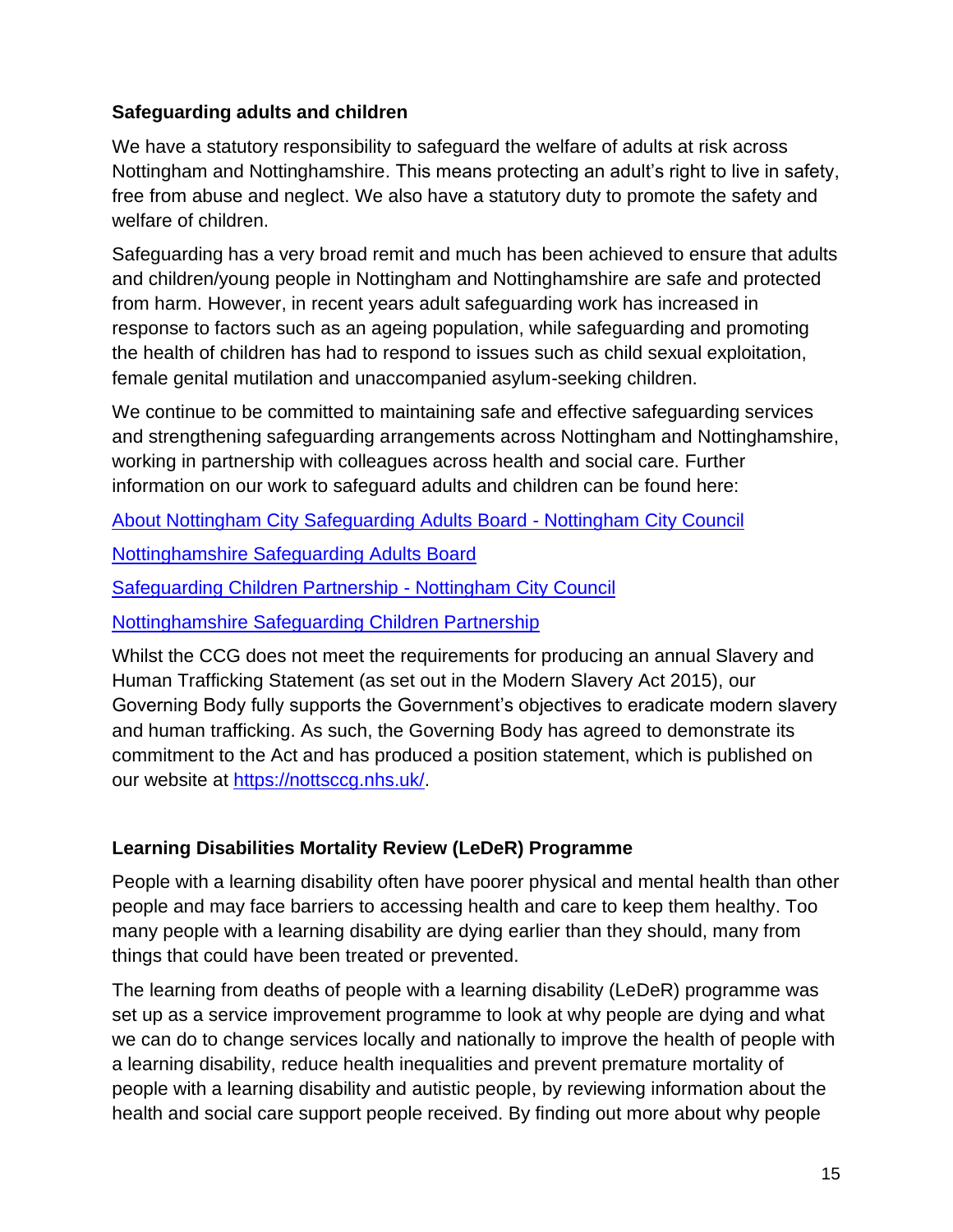died, we can understand what needs to be changed to make a difference to people's lives.

We publish an annual report in relation to this Programme and all reports are available on our website at [https://nottsccg.nhs.uk/.](https://nottsccg.nhs.uk/)

#### **Recruitment, staff development and the working environment**

We are committed to being a fair and inclusive employer, as well as maintaining a working environment that promotes the health and wellbeing of our employees. We have therefore taken positive steps to ensure that our policies deal with equality implications relating to recruitment and selection, pay and benefits, flexible working hours, training and development, and that we have policies around managing employees and protecting employees from harassment, victimisation and discrimination. This includes working to the requirements of the NHS Workforce Race Equality Standard (WRES) and the NHS Workforce Disability Equality Standard (WDES), which aim to ensure that employees from black, Asian and minority ethnic (BAME) backgrounds and those that identify as disabled have equal access to career opportunities and receive fair treatment in the workplace.

We are accredited under the Disability Confident employer scheme, which encourages us to think differently about disability and take action to improve how we recruit, retain and develop disabled people. As part of this, we operate a Guaranteed Interview Scheme, which ensures an interview for any candidate with a disclosed disability whose application meets all of the essential criteria for the post. We also have Mindful Employer status, which demonstrates our commitment to supporting mental wellbeing at work. These accreditations help to ensure that specific needs of employees are identified and addressed, whilst promoting positive attitudes towards people with physical, sensory and mental impairments.

We have three staff networks, which have been established during the year: a BAME Staff Network, a LGBTQ+ Staff Network and a Staff Disability and Wellbeing Network (DAWN). The aims of the networks are to:

- Provide a safe space for discussion of issues.
- Help to raise awareness of issues within the wider organisation.
- Provide a source of support for individuals who may be facing challenges at work.
- Offer a collective voice for the workforce to management

All CCG staff are responsible for treating everyone with dignity and respect and must not discriminate or encourage others to discriminate. Consequently, it is a mandatory requirement for new staff to complete equality and diversity and human rights training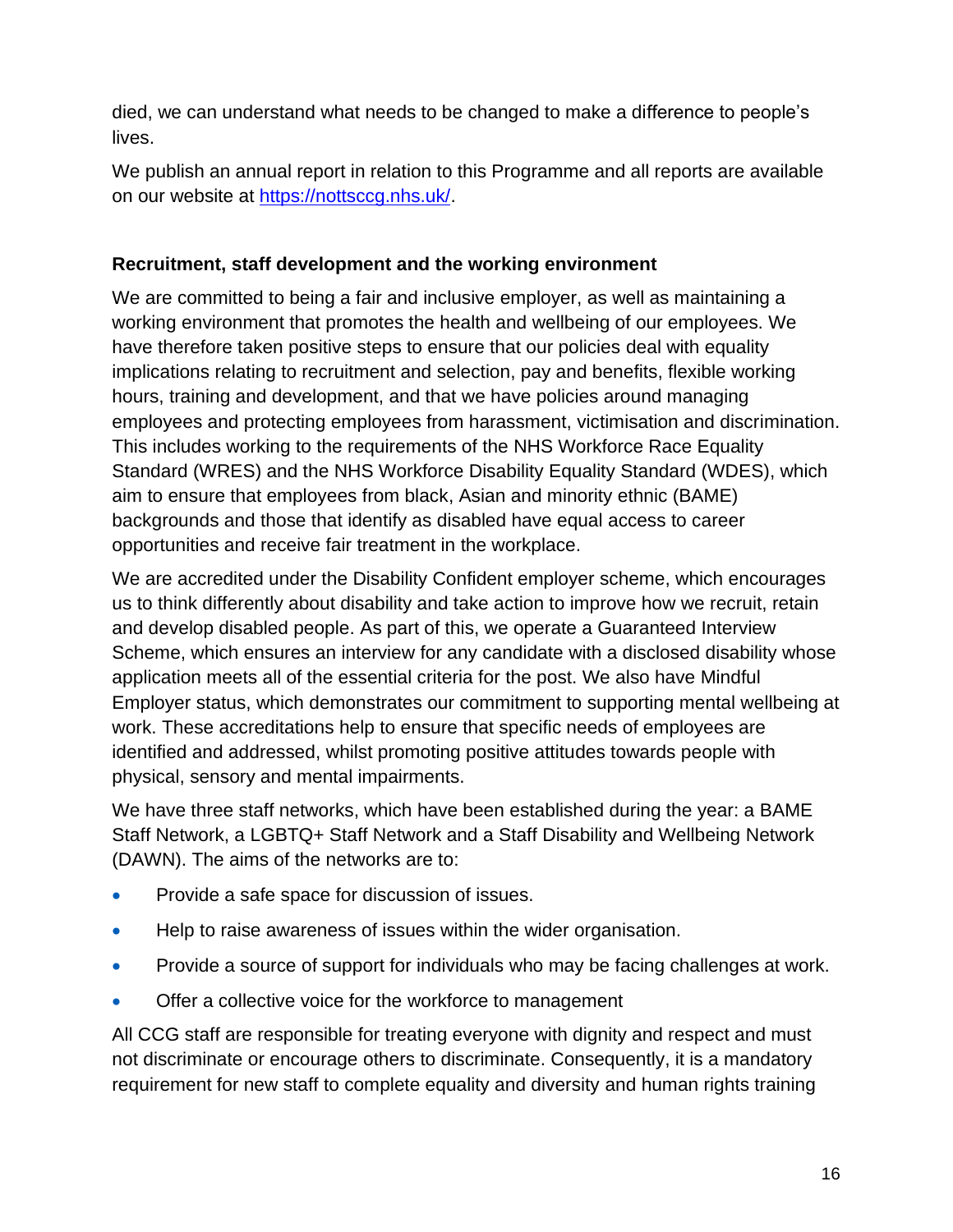as part of their induction and every three years subsequently. At the time of writing this report, our training compliance stands at 92%.

To reinforce this basic equality training we have developed a Cultural Competence Programme, with the aim of improving our staff and leadership team's cultural competence and their understanding of the needs of our diverse population. The programme incorporates the four components of: awareness, attitude, knowledge and skills. To date, 87% of staff have received unconscious bias training.

During 2020/21, **individual Covid-19 risk assessments** have been completed for all vulnerable staff identified as having an increased risk of severe illness from coronavirus, including those who were shielding, those from black, Asian and minority ethnic (BAME) backgrounds, and those with other risk factors.

In response to the Covid-19 pandemic and the move to staff working remotely from home, we have maintained a focus on the **mental health and wellbeing of our staff** throughout the year. This has included running 'wellbeing weeks' and having line manager-led wellbeing discussions. A library of information, and support, has also been made available to our staff via our Employee Assistance Programme.

Early actions arising from our Staff Networks during the year have included:

- The development of an **Equality Champions Framework** (including Cultural Ambassadors, aimed at reducing inequalities in disciplinary and recruitment processes, and Equality Advocates, aimed at improving staff experience and access to support, and increasing confidence in challenging discrimination)
- The introduction of **Mental Health First Aiders**.

Both of these programmes of work will be fully implemented during the coming year and form part of our equality improvement plan.

## <span id="page-19-0"></span>**6. How we measure our equality performance**

The NHS Equality Delivery System (EDS) is a tool developed by the NHS Equality and Diversity Council to enable NHS organisations to review and rate their equality performance. The CCG has adopted use of the EDS to help us measure our equality performance. However, use of the latest version of the EDS (version 2) has been paused, awaiting publication of an updated version 3 EDS. This has been delayed nationally, due to the decision to further review it in light of the issues relating to inequalities highlighted by the Covid-19 pandemic. In the absence of the national EDS framework, the Equality, Diversity and Inclusion Steering Group has developed an Equality Performance Assessment Framework for 2020/21. This has allowed for a focussed assessment of the CCG's equality performance against its key business activities. As part of developing the alternative assessment framework, an exercise was completed to map the CCG's key business activities to the existing EDS2 goals and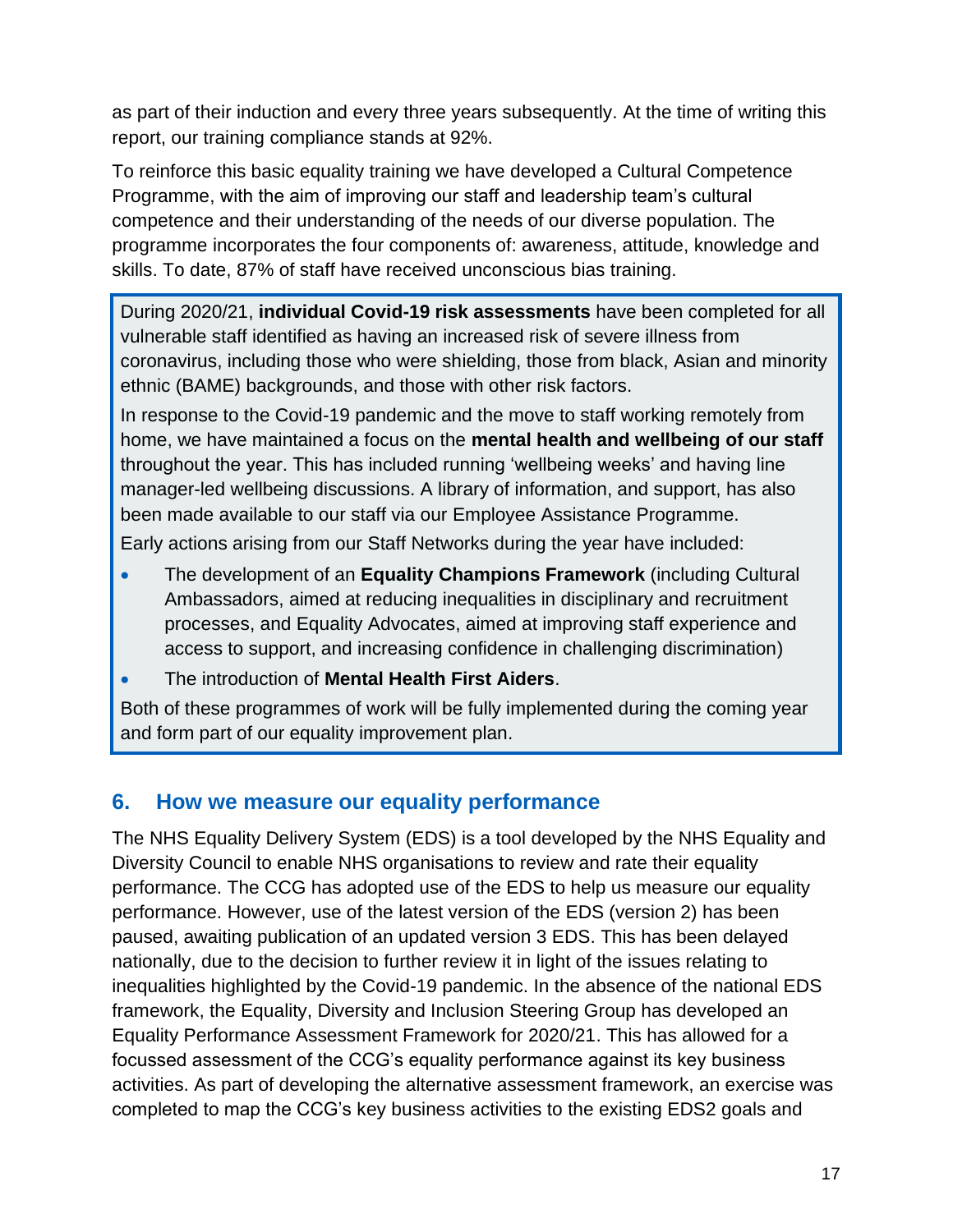outcomes. This demonstrated comprehensive coverage through the lens of a commissioning organisation, in recognition that the EDS is a generic framework for all NHS organisations and many of its outcomes are provider-orientated.

We also utilise a range of monitoring and reporting mechanisms to assess our equality performance as an employer. These include:

- Routine workforce reporting to our Finance and Resources Committee and our Governing Body. **Appendix C** sets out our workforce demographics for the year. This is starting to show some improvements, but still more needs to be done in line with our equality objective to improve workforce diversity. Actions to address this are included within our equality improvement plan.
- We take part in the NHS Staff Survey on an annual basis and 76% of our staff took part in the survey in 2020. The full results from our 2020 Staff Survey can be found at: [NHS Staff Survey 2020 Benchmark Reports \(nhsstaffsurveys.com\).](https://cms.nhsstaffsurveys.com/app/reports/2020/52R-summary-2020.pdf)

The survey poses a number of questions relating to equality, diversity and inclusion, as set out in the table below. This shows some improvement on last year and a considerable reduction in staff members reporting experiences of discrimination. However, the CCG has a zero tolerance for discrimination of any kind, and as such, this needs to remain an area of focus as part of our equality improvement plan. The reduction in staff reporting that adequate adjustments have been made has likely been influenced by the need for staff to work from home during the pandemic period.

| Question                                                                                                                                                                                                          | 2019  | 2020  | <b>Benchmark</b> |
|-------------------------------------------------------------------------------------------------------------------------------------------------------------------------------------------------------------------|-------|-------|------------------|
| Does your organisation act fairly with regard to<br>career progression/promotion, regardless of<br>ethnic background, gender, religion, sexual<br>orientation, disability or age?<br>(% of staff selecting 'Yes') | 79.7% | 84.8% | 86.3%            |
| In the last 12 months have you personally<br>experienced discrimination at work from<br>manager/team leader or other colleagues?<br>(% of staff selecting 'Yes')                                                  | 8.1%  | 3.6%  | $4.7\%$          |
| Has your employer made adequate<br>adjustment(s) to enable you to carry out your<br>work?<br>(% of staff selecting 'Yes')                                                                                         | 82.6% | 76.5% | 85.8%            |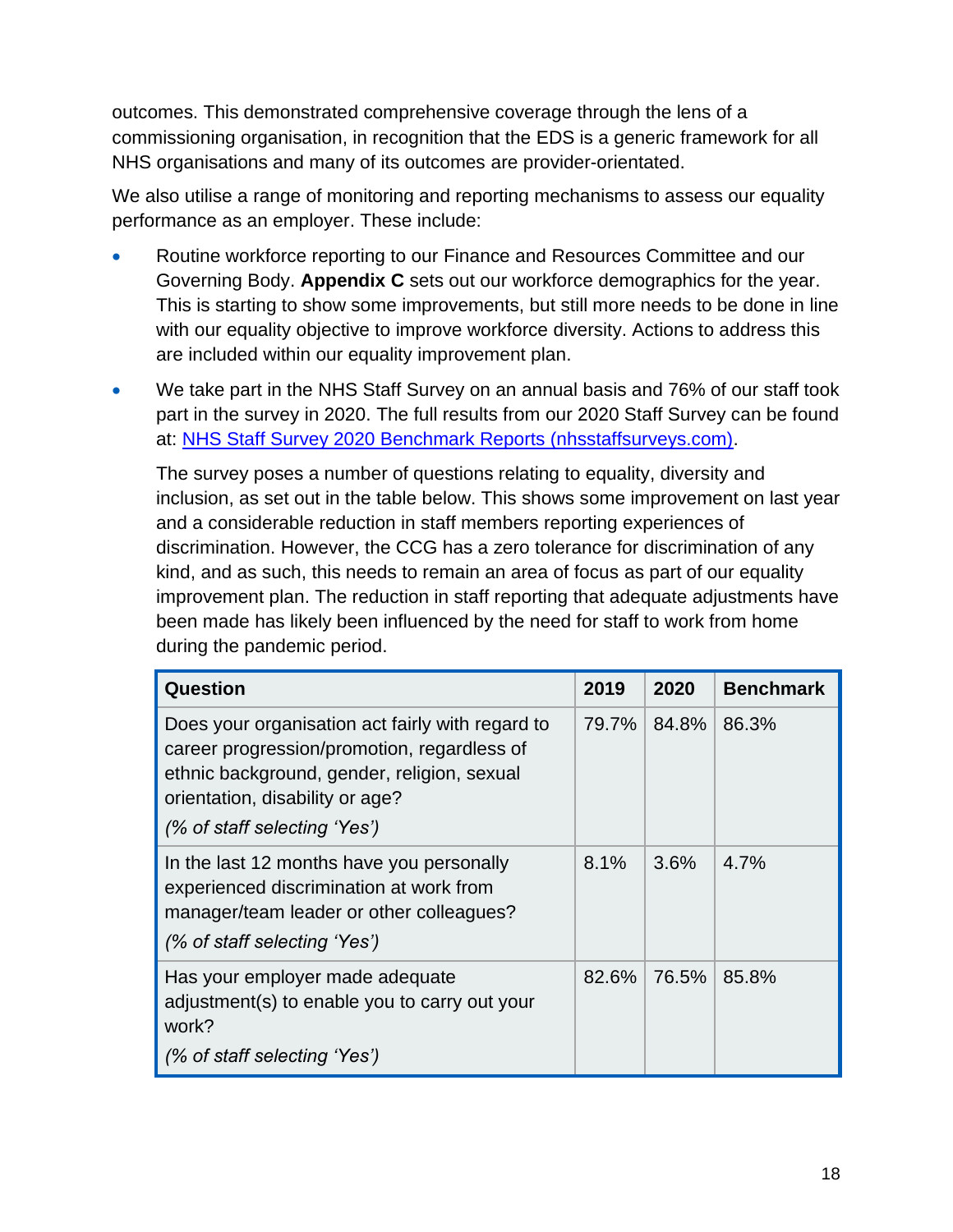We will also be publishing a report for the first time on our Gender Pay Gap by 30 March 2022. Any required actions resulting from this work will be added to our equality improvement plan.

# <span id="page-21-0"></span>**7. Our equality objectives**

Our equality duties require us to prepare and publish equality objectives. These are needed to help us focus attention on the priority equality issues for the CCG, to deliver improvements in policy-making, service delivery and employment practices.

As outlined above, our Equality, Diversity and Inclusion Steering Group has overseen a baseline assessment of our equality performance and has used the outcome of this work to shape three equality objectives for the CCG, as follows:

- **Objective 1:** Improve access and outcomes for patients and communities who experience disadvantage and inequalities.
- **Objective 2:** Improve workforce diversity at all levels within the CCG to be reflective of the population we serve, with a specific focus on ethnicity, disability and sexual orientation.
- **Objective 3:** Improve the cultural competence of our workforce and empower our staff to support us in improving equality, acceptance and inclusion in our organisation.

It is recognised that our first equality objective is wide-ranging and further work will be completed over the coming months to refine this in line with the evolving approach to strategic planning, utilising population health management intelligence to focus on areas where we can have maximum impact.

In order to monitor delivery of our second equality objective, we are using the NHS Employers 'Measuring Up' Tool to help us understand where we currently have underrepresentation in our workforce, when compared to our population demographics. The tool provides a comparative analysis for disability, age, gender, sexual orientation, religion and ethnicity, using available datasets from the Office for National Statistics (ONS), NOMIS (National Online Manpower Information System) and the 2011 Census.

We will use Staff Survey results and feedback from our Staff Networks to measure our success in delivering our third equality objective.

## <span id="page-21-1"></span>**8. Our equality improvement plan**

Our equality improvement plan for 2021/23 is attached at **Appendix D**. This has been informed by the outcome of the equality performance assessment and the actions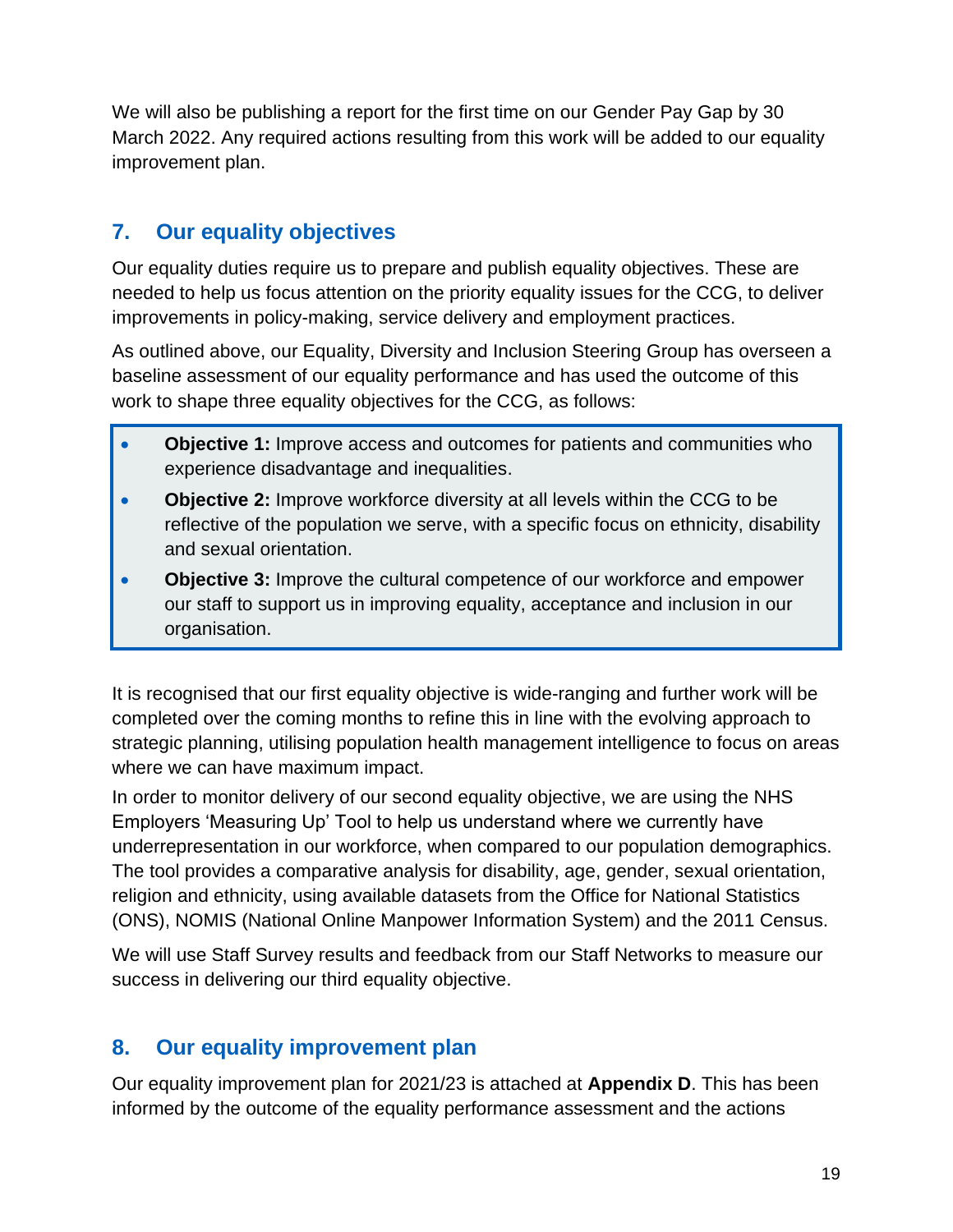required to deliver the CCG's equality objectives. It is also informed by existing plans that include actions to improve the CCG's equality performance (e.g. WRES Action Plan, Staff Survey Action Plan). The actions required to deliver the Nottingham and Nottinghamshire Integrated Care System's Health Inequalities Strategy are purposefully excluded to avoid duplicated monitoring and reporting activities.

The equality improvement plan will be monitored by the Equality, Diversity and Inclusion Steering Group, with progress scrutinised by the Quality and Performance Committee and Finance and Resources Committee on behalf of the Governing Body.

The equality improvement plan will form part of the legacy arrangements handed over to the CCG's successor organisation in April 2022 (subject to the passage of legislation).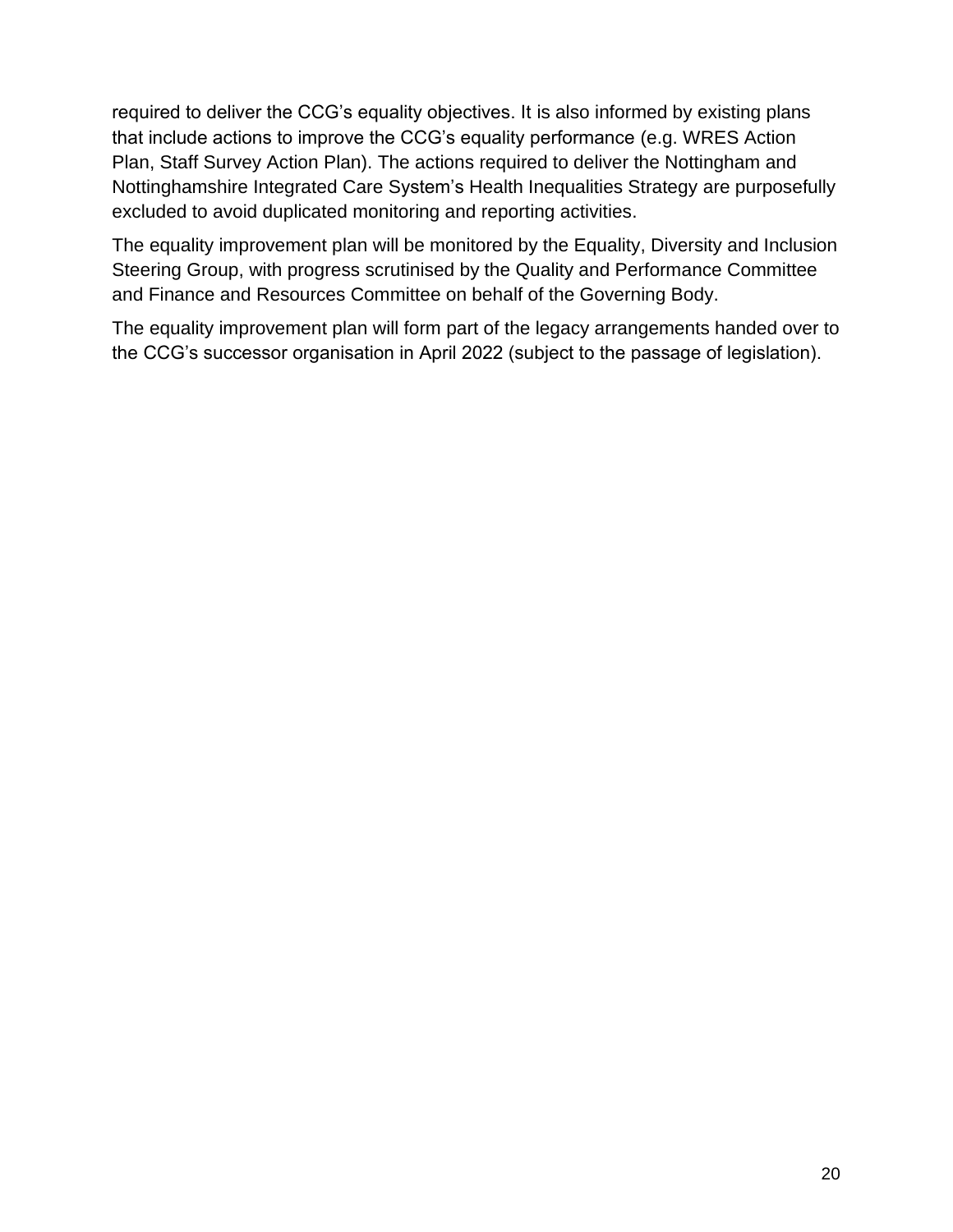# <span id="page-23-0"></span>**Appendix A – Summary of the legislative framework for equality**

|                                                                  | Age                                                                                                                                                                                | <b>Disability</b>                                                                                                                                    | Gender re-assignment                                                                            |  |  |
|------------------------------------------------------------------|------------------------------------------------------------------------------------------------------------------------------------------------------------------------------------|------------------------------------------------------------------------------------------------------------------------------------------------------|-------------------------------------------------------------------------------------------------|--|--|
| <b>Equality Act 2010</b><br>- Nine protected<br>characteristics: | <b>Marriage and civil</b><br>partnership                                                                                                                                           | <b>Pregnancy and</b><br>maternity                                                                                                                    | Race                                                                                            |  |  |
|                                                                  | <b>Religion or belief</b>                                                                                                                                                          | <b>Sex</b>                                                                                                                                           | <b>Sexual orientation</b>                                                                       |  |  |
|                                                                  | than others                                                                                                                                                                        |                                                                                                                                                      | <b>Direct discrimination</b> – treating someone with a protected characteristic less favourably |  |  |
| <b>Equality Act 2010</b><br>- Types of                           |                                                                                                                                                                                    | but that put someone with a protected characteristic at an unfair disadvantage                                                                       | Indirect discrimination - putting rules or arrangements in place that apply to everyone,        |  |  |
| discrimination:                                                  |                                                                                                                                                                                    | Harassment - unwanted behaviour linked to a protected characteristic that violates<br>someone's dignity or creates an offensive environment for them |                                                                                                 |  |  |
|                                                                  | discrimination or harassment                                                                                                                                                       | Victimisation - treating someone unfairly because they've complained about                                                                           |                                                                                                 |  |  |
|                                                                  | some people than others.                                                                                                                                                           | Within each protected characteristic group, the risk of discrimination is greater for                                                                |                                                                                                 |  |  |
| <b>Equality Act 2010</b><br>$-$ Further                          | <b>Intersectionality</b> – different types of 'identity' overlap for some people, which can shape<br>unique experiences of discrimination.                                         |                                                                                                                                                      |                                                                                                 |  |  |
| considerations                                                   | The protected characteristic of disability includes a wide range of physical and sensory<br>impairments, learning disabilities, mental health conditions and long-term conditions. |                                                                                                                                                      |                                                                                                 |  |  |
|                                                                  | The needs of people from other disadvantaged groups (or 'Inclusion Health' groups)<br>also need to be considered (e.g. vulnerable migrants, homeless people).                      |                                                                                                                                                      |                                                                                                 |  |  |
| <b>General Equality</b><br><b>Duty - Requires</b>                | To eliminate discrimination, harassment, victimisation and any other conduct<br>prohibited by the Act.                                                                             |                                                                                                                                                      |                                                                                                 |  |  |
| public bodies to<br>have 'due regard' to                         | To advance equality of opportunity between people who share a relevant protected<br>characteristic and those who don't.                                                            |                                                                                                                                                      |                                                                                                 |  |  |
| the following three<br>aims:                                     | To foster good relations between people who share a relevant protected characteristic<br>and those who do not.                                                                     |                                                                                                                                                      |                                                                                                 |  |  |
|                                                                  | Removing or minimising disadvantages suffered by people due to their protected<br>characteristics.                                                                                 |                                                                                                                                                      |                                                                                                 |  |  |
| Having 'due<br>regard' involves:                                 | Taking steps to meet the needs of people from protected groups where these are<br>different from the needs of other people.                                                        |                                                                                                                                                      |                                                                                                 |  |  |
|                                                                  | Encouraging people from protected groups to participate in public life or in other activities<br>where their participation is disproportionately low.                              |                                                                                                                                                      |                                                                                                 |  |  |
| <b>Fostering good</b><br>relations is<br>described as:           | Tackling prejudice and promoting understanding between people from different groups.                                                                                               |                                                                                                                                                      |                                                                                                 |  |  |
| <b>Specific Equality</b>                                         | <b>Publish information</b> demonstrating compliance with the general equality duty $-$ on an<br>annual basis.                                                                      |                                                                                                                                                      |                                                                                                 |  |  |
| <b>Duties</b> - Require                                          | Prepare and publish one or more equality objectives - at least every four years.                                                                                                   |                                                                                                                                                      |                                                                                                 |  |  |
| public bodies to:                                                | Publish information to demonstrate how large the pay gap is between their male and<br>female employees - on an annual basis.                                                       |                                                                                                                                                      |                                                                                                 |  |  |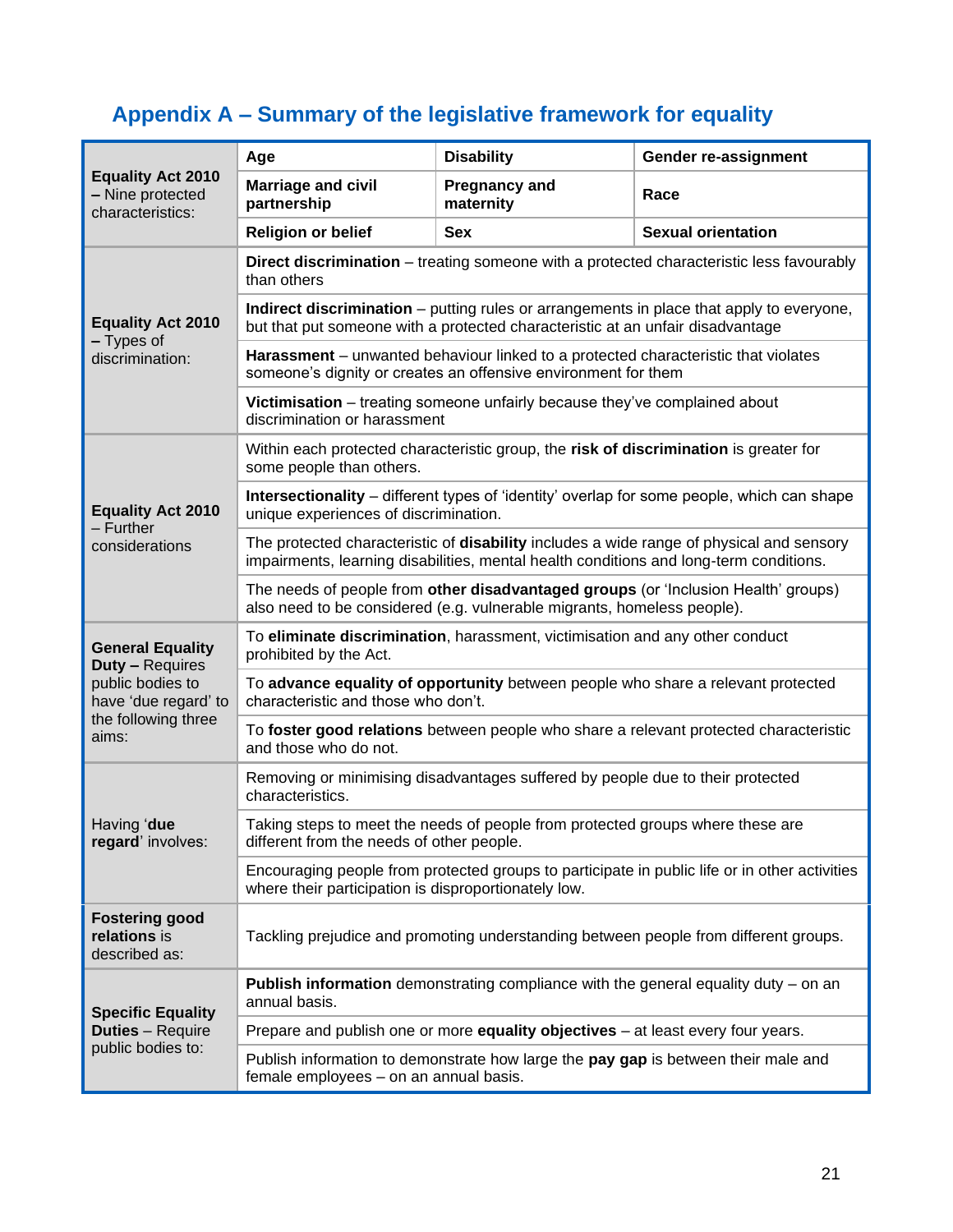# **Appendix B – 2020/21 Equality and quality impact assessments**

<span id="page-24-0"></span>

| <b>EQIA Ref</b> | <b>Business Case/Scheme Name</b>                                                            | <b>Date</b> |
|-----------------|---------------------------------------------------------------------------------------------|-------------|
| 2020/21 01      | Wheelchair Service (Covid-19 Service Change)                                                | April 2020  |
| 2020/21 02      | Sherwood Forest TIA Referral Process (Covid-19 Service Change)                              | April 2020  |
| 2020/21 03      | City St Ann's CMC (Covid-19 Service Change)                                                 | April 2020  |
| 2020/21 04      | Mid Notts Newark CMC (Covid-19 Service Change)                                              | April 2020  |
| 2020/21 05      | City Bulwell CMC (Covid-19 Service Change)                                                  | April 2020  |
| 2020/21 06      | Mid Notts Ashfield CMC (Covid-19 Service Change)                                            | April 2020  |
| 2020/21 07      | Mid Notts Bull Farm CMC (Covid-19 Service Change)                                           | April 2020  |
| 2020/21 08      | Mustard Seeds Service Change (Covid-19 Service Change)                                      | April 2020  |
| 2020/21 09      | Haven House Service Change (Covid-19 Service Change)                                        | April 2020  |
| 2020/21 10      | Primary Integrated Community Services - Community Pain Pathway (Covid-19 Service<br>Change) | April 2020  |
| 2020/21 11      | South Notts Arrow CMC (Covid-19 Service Change)                                             | April 2020  |
| 2020/21 12      | Enhanced Support to Care Homes and Home Care (Covid-19 Service Change)                      | May 2020    |
| 2020/21 13      | South Notts Byron CMC (Covid-19 Service Change)                                             | April 2020  |
| 2020/21 14      | South Notts Calverton CMC (Covid-19 Service Change)                                         | April 2020  |
| 2020/21 15      | South Notts Chilwell CMC (Covid-19 Service Change)                                          | April 2020  |
| 2020/21 16      | South Notts Eastwood CMC (Covid-19 Service Change)                                          | April 2020  |
| 2020/21 17      | South Notts Highcroft CMC (Covid-19 Service Change)                                         | April 2020  |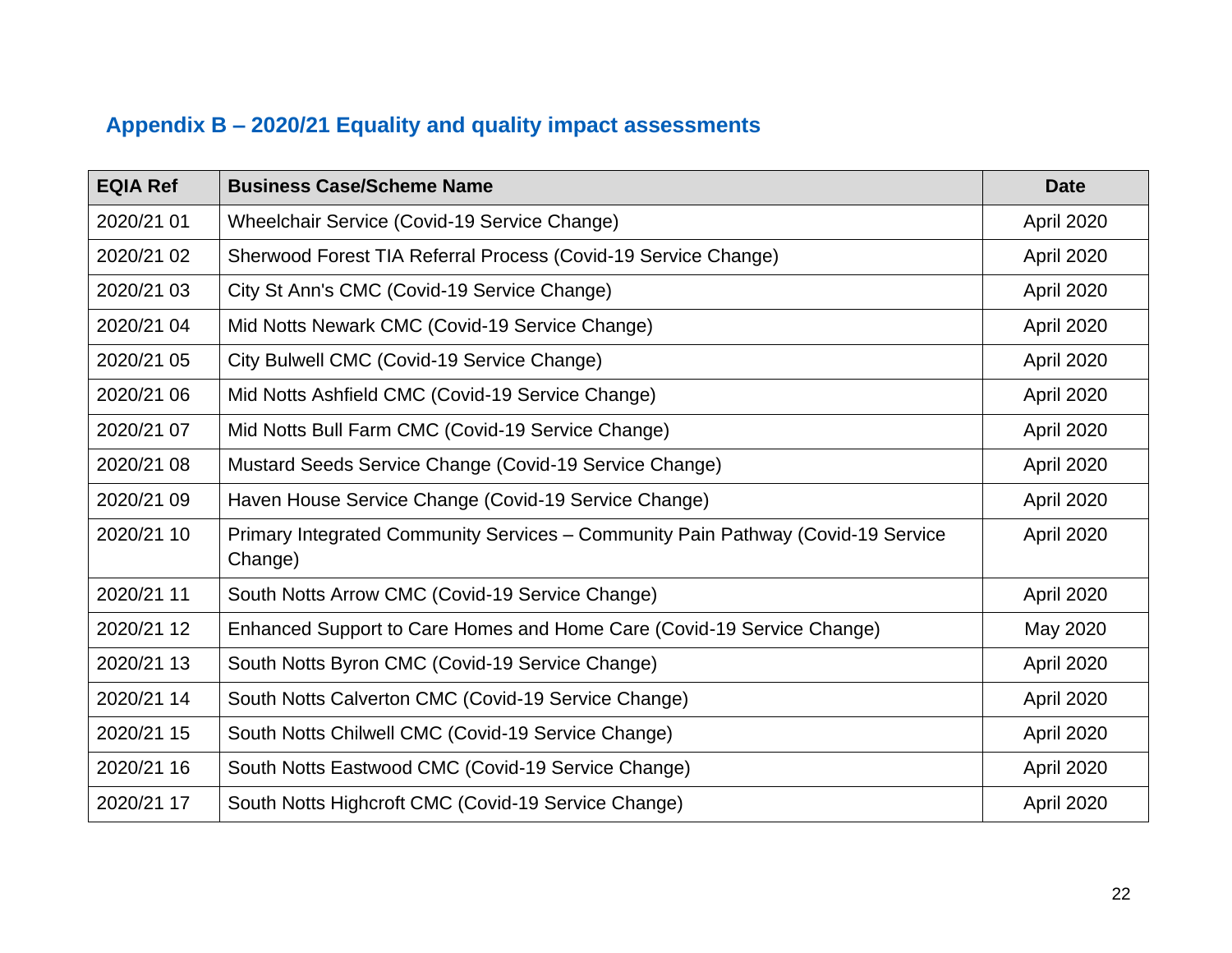| <b>EQIA Ref</b> | <b>Business Case/Scheme Name</b>                                                                      | <b>Date</b> |
|-----------------|-------------------------------------------------------------------------------------------------------|-------------|
| 2020/21 18      | South Notts Synergy CMC (Covid-19 Service Change)                                                     | April 2020  |
| 2020/21 19      | South Notts Hickings Lane CMC (Covid-19 Service Change)                                               | April 2020  |
| 2020/21 20      | Newark Urgent Care Centre (Covid-19 Service Change)                                                   | April 2020  |
| 2020/21 21      | <b>Community Orthoptics (Contract Extension)</b>                                                      | May 2020    |
| 2020/21 22      | SFH suspension of TOP Service (Covid-19 Service Change)                                               | April 2020  |
| 2020/21 23      | Breast Surgery Service (Covid-19 Service Change)                                                      | April 2020  |
| 2020/21 24      | MSK Together (Covid-19 Service Change)                                                                | April 2020  |
| 2020/21 25      | 24/7 Urgent Mental Health Telephone Support, Advice and Triage (Covid-19 Service<br>Change)           | April 2020  |
| 2020/21 26      | Patient Taxi Transport Service (Covid-19 Service Change)                                              | May 2020    |
| 2020/21 27      | South Notts St Georges CMC (Covid-19 Service Change)                                                  | May 2020    |
| 2020/21 28      | South Notts Keyworth CMC (Covid-19 Service Change)                                                    | May 2020    |
| 2020/21 29      | South Notts Embankment CMC (Covid-19 Service Change)                                                  | May 2020    |
| 2020/21 30      | South Notts Bingham CMC (Covid-19 Service Change)                                                     | May 2020    |
| 2020/21 31      | NUH Downgrading of Colorectal Polyps Service Change                                                   | May 2020    |
| 2020/21 32      | Telephone-based Partial Risk Assessment for Home Oxygen Service Patients (Covid-19<br>Service Change) | May 2020    |
| 2020/21 33      | Grief Line (Covid-19 Service Change)                                                                  | May 2020    |
| 2020/21 34      | Transfer of Alexander House patients and staff to the Orion Unit (Covid-19 Service<br>Change)         | May 2020    |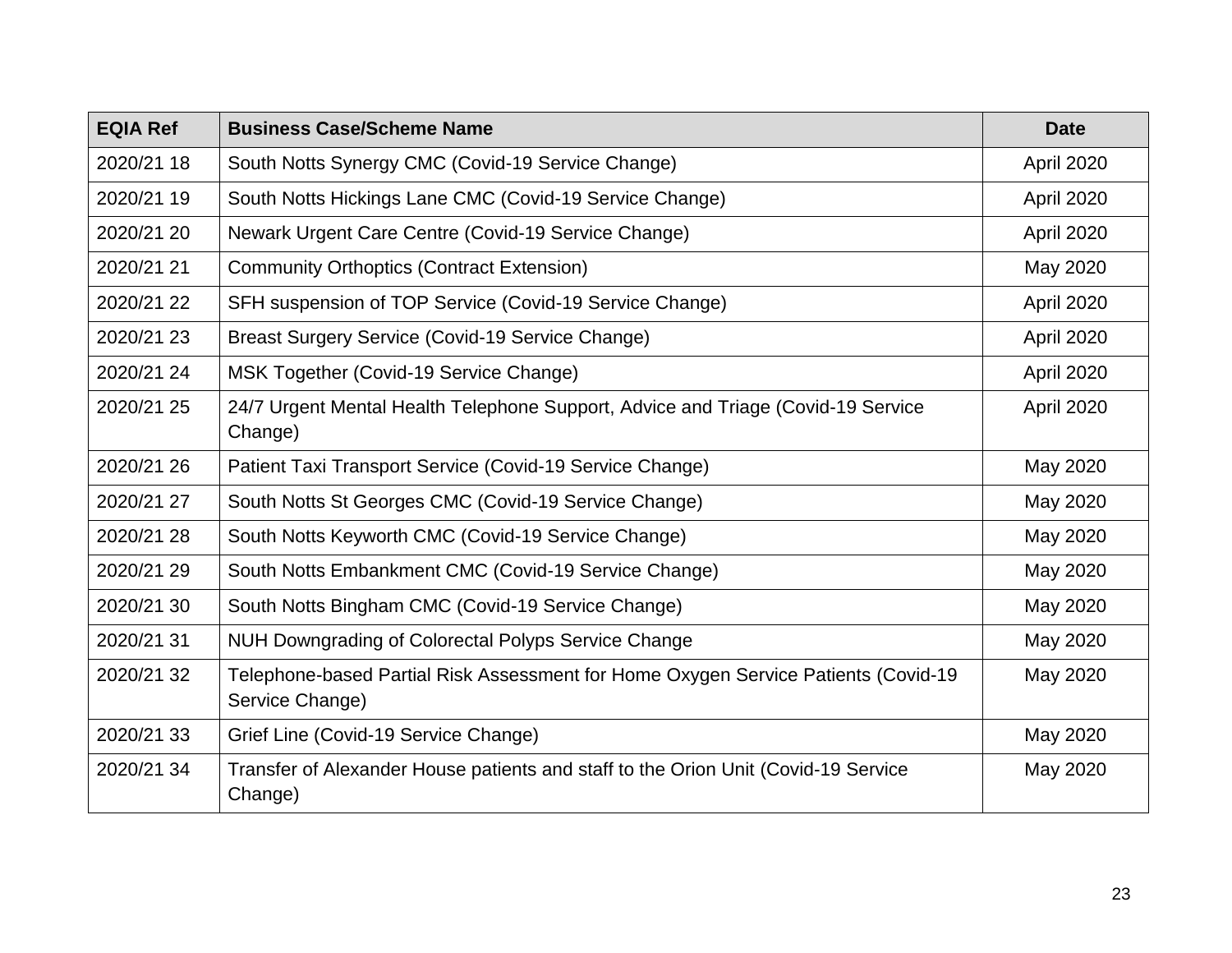| <b>EQIA Ref</b> | <b>Business Case/Scheme Name</b>                                                                                                                          | <b>Date</b>      |
|-----------------|-----------------------------------------------------------------------------------------------------------------------------------------------------------|------------------|
| 2020/21 35      | Urgent Eyecare Service (CUES) (Covid-19 Service Change)                                                                                                   | May 2020         |
| 2020/21 36      | Repurposing of the current Nottingham City General Practice Alliance (NCGPA) into Covid<br>home visiting service (Covid-19 Service Change)                | <b>June 2020</b> |
| 2020/21 37      | Decommission of Telemedicine in care homes (Covid-19 Service Change)                                                                                      | <b>June 2020</b> |
| 2020/21 38      | Step down of the Covid Home Visiting Service and return to Nottingham City General<br>Practice Alliance (NCGPA) GP Plus Service (Covid-19 Service Change) | <b>June 2020</b> |
| 2020/21 39      | Reconfiguration of Stroke Services, NUH                                                                                                                   | <b>June 2020</b> |
| 2020/21 40      | Dementia Pathway                                                                                                                                          | <b>June 2020</b> |
| 2020/21 41      | Reducing Conveyance Care Home SOP (Covid-19 Service Change)                                                                                               | <b>June 2020</b> |
| 2020/21 42      | LGBT + Network (12 month grant)                                                                                                                           | <b>June 2020</b> |
| 2020/21 43      | Community Vasectomy (Covid-19 Service Change)                                                                                                             | <b>June 2020</b> |
| 2020/21 44      | City Locality Cripps CMC (Covid-19 Service Change)                                                                                                        | <b>June 2020</b> |
| 2020/21 45      | <b>Radford Medical Centre Closure</b>                                                                                                                     | <b>June 2020</b> |
| 2020/21 46      | Intensive Support at Home                                                                                                                                 | <b>June 2020</b> |
| 2020/21 47      | Diabetic Eye Screening Services (Covid-19 Service Change)                                                                                                 | <b>June 2020</b> |
| 2020/21 48      | City Locality CMC location change (Covid-19 Service Change)                                                                                               | <b>June 2020</b> |
| 2020/21 49      | Tracheostomy and Laryngectomy Appliance Prescribing                                                                                                       | <b>June 2020</b> |
| 2020/21 50      | Restoration of Community AQP Non Obstetric Ultrasound Service (Covid-19 Service<br>Change)                                                                | <b>June 2020</b> |
| 2020/21 51      | Fracture Liaison Services- South Notts ICP (Covid-19 Service Change)                                                                                      | <b>June 2020</b> |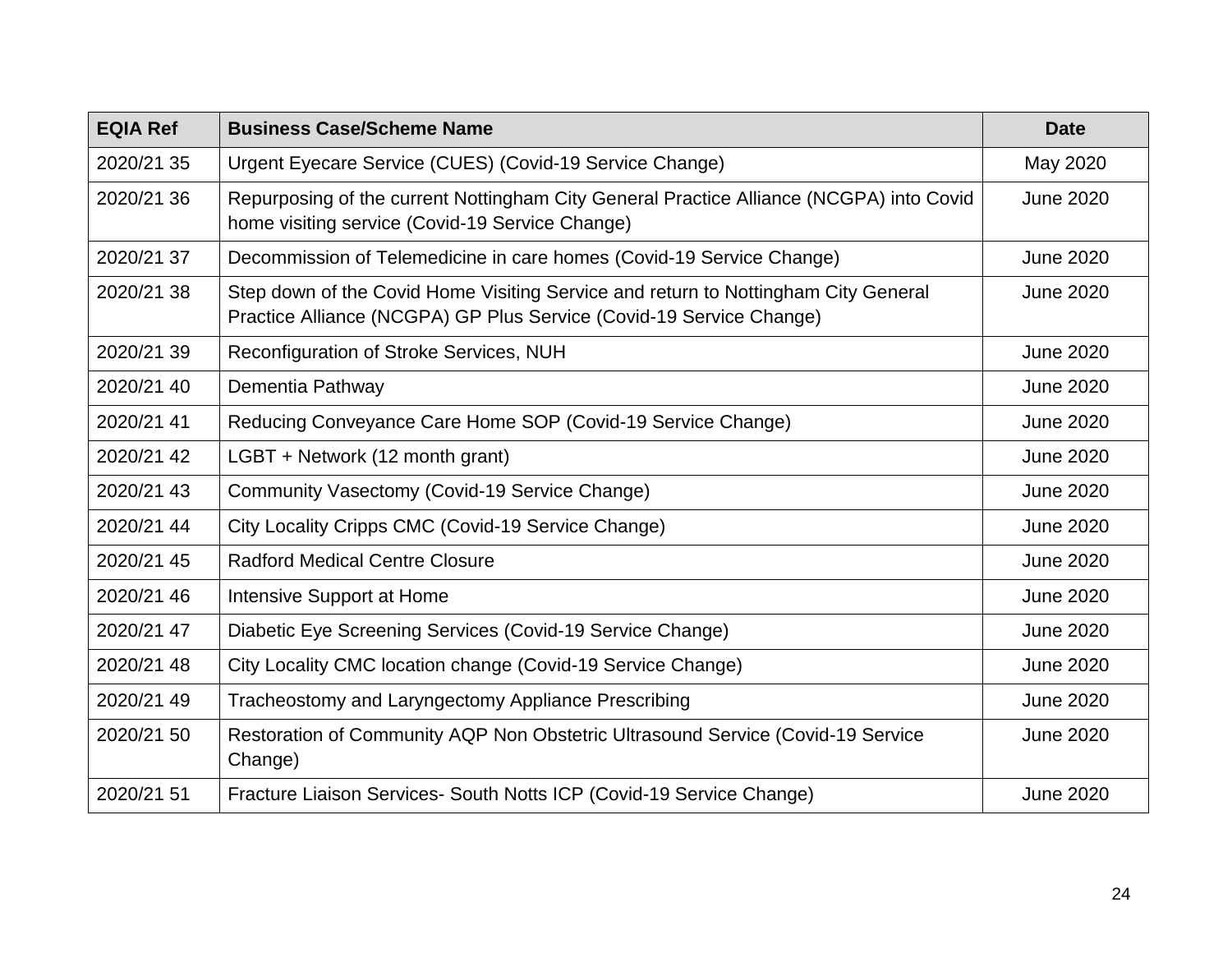| <b>EQIA Ref</b> | <b>Business Case/Scheme Name</b>                                                | <b>Date</b>      |
|-----------------|---------------------------------------------------------------------------------|------------------|
| 2020/21 52      | Ovulation Induction / IUI (Covid-19 Service Change)                             | <b>June 2020</b> |
| 2020/21 53      | Gedling Housing to Health Scheme - Commissioner Change                          | <b>June 2020</b> |
| 2020/21 54      | NEMS Amber (Covid-19 Service Change)                                            | <b>June 2020</b> |
| 2020/21 55      | <b>Locked Rehabilitation</b>                                                    | <b>June 2020</b> |
| 2020/21 56      | IAPT and Eating Disorder Procurement                                            | <b>July 2020</b> |
| 2020/21 57      | BTS NUH Pilot (Covid-19 Service Change)                                         | <b>July 2020</b> |
| 2020/21 58      | Transfer of 999 calls from EMAS To NEMS for clinical validation                 | <b>July 2020</b> |
| 2020/21 59      | Newark/Nottinghamshire FRV (Covid-19 Service Change)                            | <b>July 2020</b> |
| 2020/21 60      | Re-procurement of four APMS contracts for core primary care medical services    | <b>July 2020</b> |
| 2020/21 61      | Alignment of Border Care Homes: Elmbank Care Home                               | August 2020      |
| 2020/21 62      | Alignment of Border Care Homes: Parker House Nursing Home                       | August 2020      |
| 2020/21 63      | Alignment of Border Care Homes: Acer Court/Alder House                          | August 2020      |
| 2020/21 64      | Alignment of Border Care Homes: Eden Lodge                                      | August 2020      |
| 2020/21 65      | Alignment of Border Care Homes: Hawthorne Nursing Home                          | August 2020      |
| 2020/21 66      | Alignment of Border Care Homes: Sandiacre Court                                 | August 2020      |
| 2020/21 67      | Alignment of Border Care Homes: Edingley Lodge Care Home                        | August 2020      |
| 2020/21 68      | Hospital to Home Respiratory Care Team Pilot (contract to end 30 November 2020) | August 2020      |
| 2020/21 69      | Admiral Nurses Clinics Pilot (funded by Dementia UK)                            | August 2020      |
| 2020/21 70      | Bull Farm Surgery vacant premises to transfer to Oakwood Surgery                | August 2020      |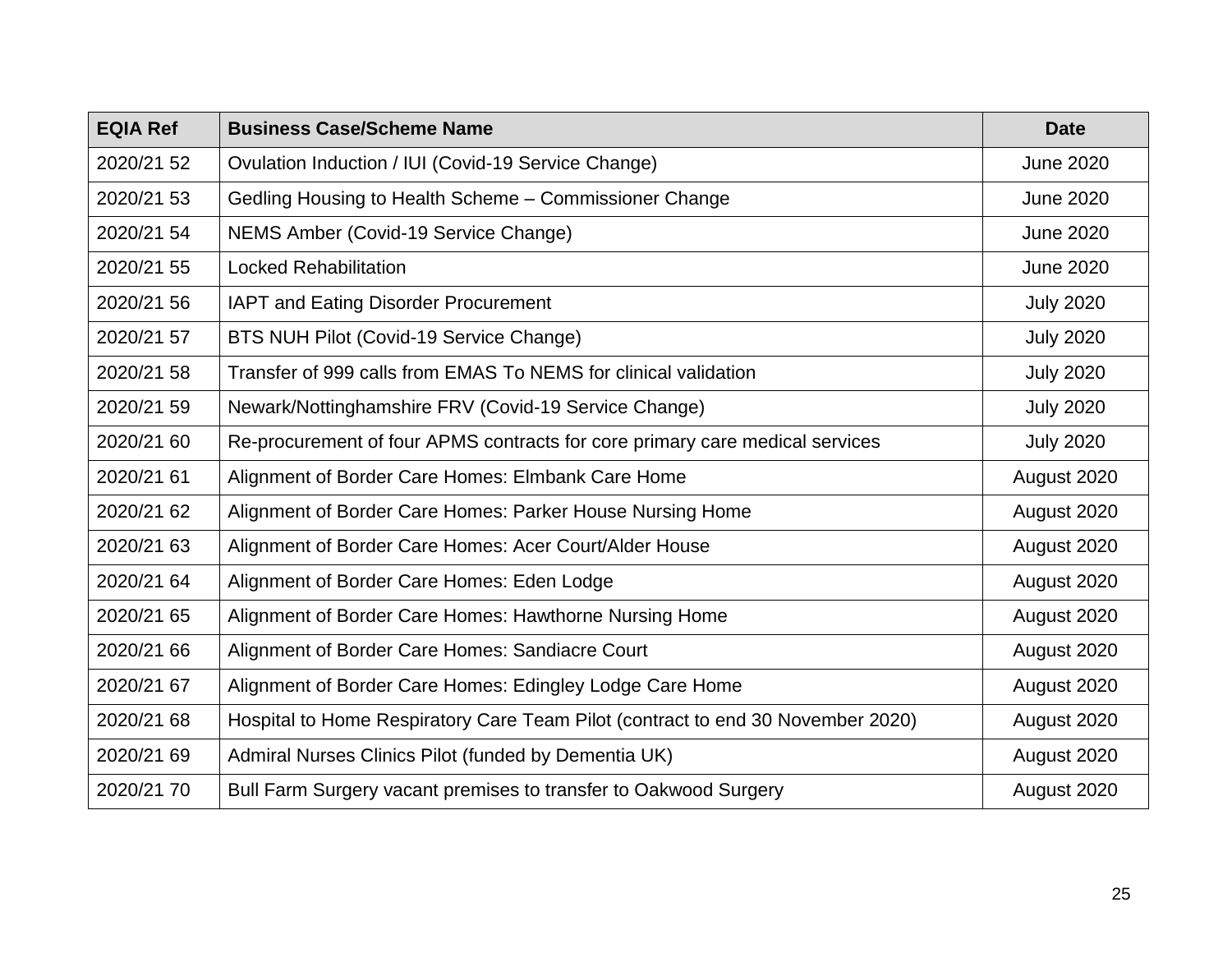| <b>EQIA Ref</b> | <b>Business Case/Scheme Name</b>                                    | <b>Date</b>    |
|-----------------|---------------------------------------------------------------------|----------------|
| 2020/21 71      | Extension of Community MSK and Community Pain Services              | August 2020    |
| 2020/21 72      | Extension of Community Ophthalmology and Orthoptics Services        | August 2020    |
| 2020/21 73      | Extension of GP Direct Access Non Obstetric Ultrasound Service      | August 2020    |
| 2020/21 74      | NHS 111 First                                                       | September 2020 |
| 2020/21 75      | <b>Stoma Prescribing Service</b>                                    | September 2020 |
| 2020/21 76      | <b>Chatsworth Neurorehabilitation Service</b>                       | September 2020 |
| 2020/21 77      | <b>Greater Nottingham Community Bed Remodelling</b>                 | September 2020 |
| 2020/21 78      | Mental Health and Social Prescribing                                | September 2020 |
| 2020/21 79      | Temporary Overnight Closure of Newark Urgent Treatment Centre (UTC) | October 2020   |
| 2020/21 80      | Development and implementation of Crisis Sanctuaries across the ICS | December 2020  |
| 2020/21 81      | <b>NUH Community Geriatrician Service</b>                           | November 2020  |
| 2020/21 82      | <b>Giltbrook Surgery Boundary Change</b>                            | November 2020  |
| 2020/21 83      | Procurement for Enhanced Primary Care Services Bundle               | November 2020  |
| 2020/21 84      | Community Ophthalmology Services EMMS 'Drive Thru'                  | November 2020  |
| 2020/21 86      | Interim Community Pulmonary Rehabilitation proforma                 | November 2020  |
| 2020/21 87      | Platform One Practice – next steps                                  | November 2020  |
| 2020/21 88      | <b>Suicide Bereavement Support Services</b>                         | November 2020  |
| 2020/21 89      | Housing to Health - Service Contract Renewal (ASSIST SCHEME)        | November 2020  |
| 2020/21 90      | Housing to Health - Service Contract Renewal (CITY SCHEME)          | November 2020  |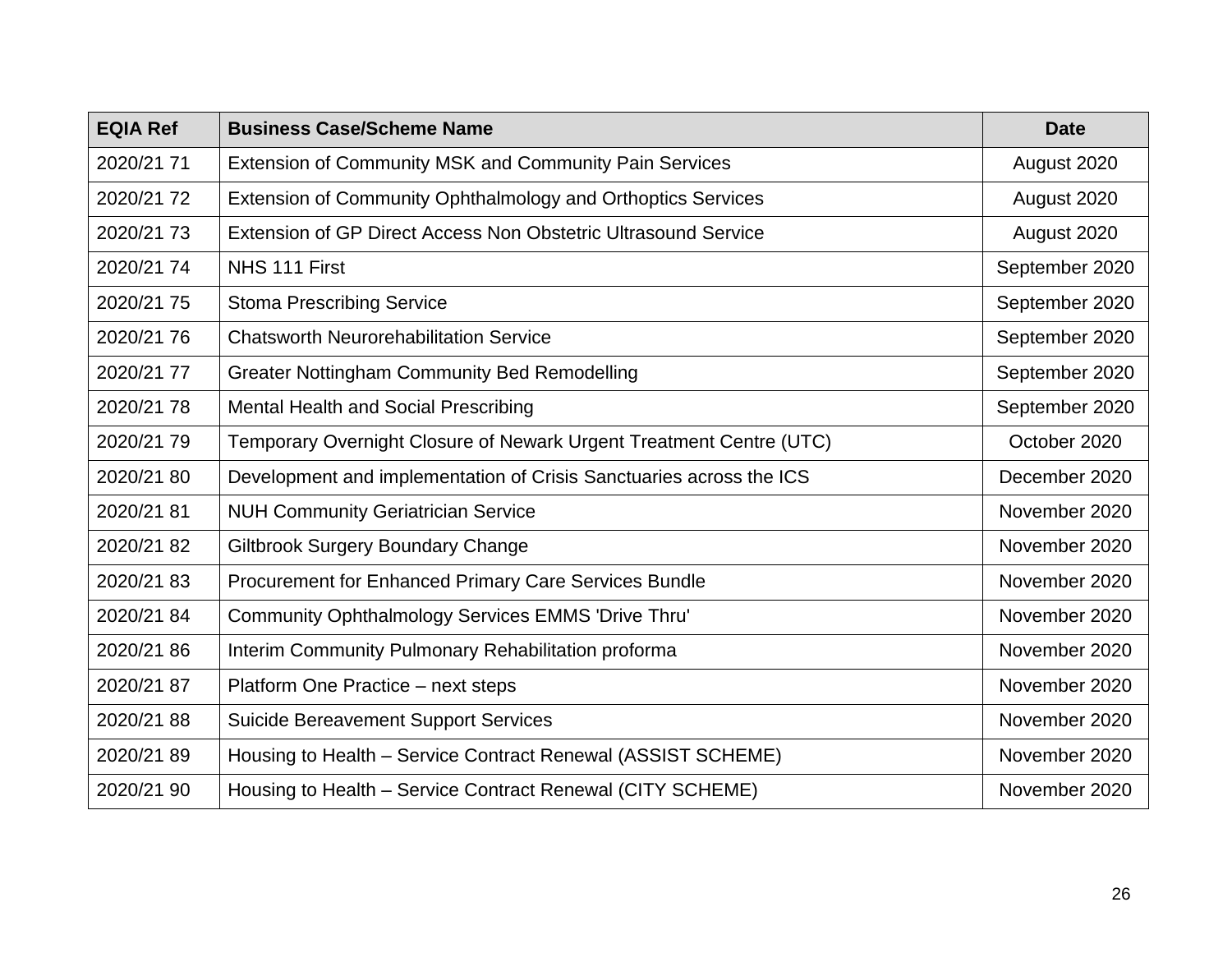| <b>EQIA Ref</b> | <b>Business Case/Scheme Name</b>                                              | <b>Date</b>   |
|-----------------|-------------------------------------------------------------------------------|---------------|
| 2020/21 91      | Ophthalmology - Monitoring for Hydroxychloroquine and Chloroquine Retinopathy | November 2020 |
| 2020/21 92      | Nottinghamshire Hospice End of Life Services                                  | December 2020 |
| 2020/21 93      | Weekend Treatment Room Service - Commissioning Intentions 2021-22             | December 2020 |
| 2020/21 94      | Community Crisis Support Service (British Red Cross) service extension        | December 2020 |
| 2020/21 98      | <b>IVF Contracts Extension</b>                                                | January 2021  |
| 2020/21 102     | <b>Review of Primary Care LES</b>                                             | January 2021  |
| 2020/21 103     | NHCT HISU - High Intensity Service User Service                               | January 2021  |
| 2020/21 104     | City Care HISU - High Intensity Service User Service                          | January 2021  |
| 2020/21 106     | Continuing Healthcare at Home - Fast Track Service                            | February 2021 |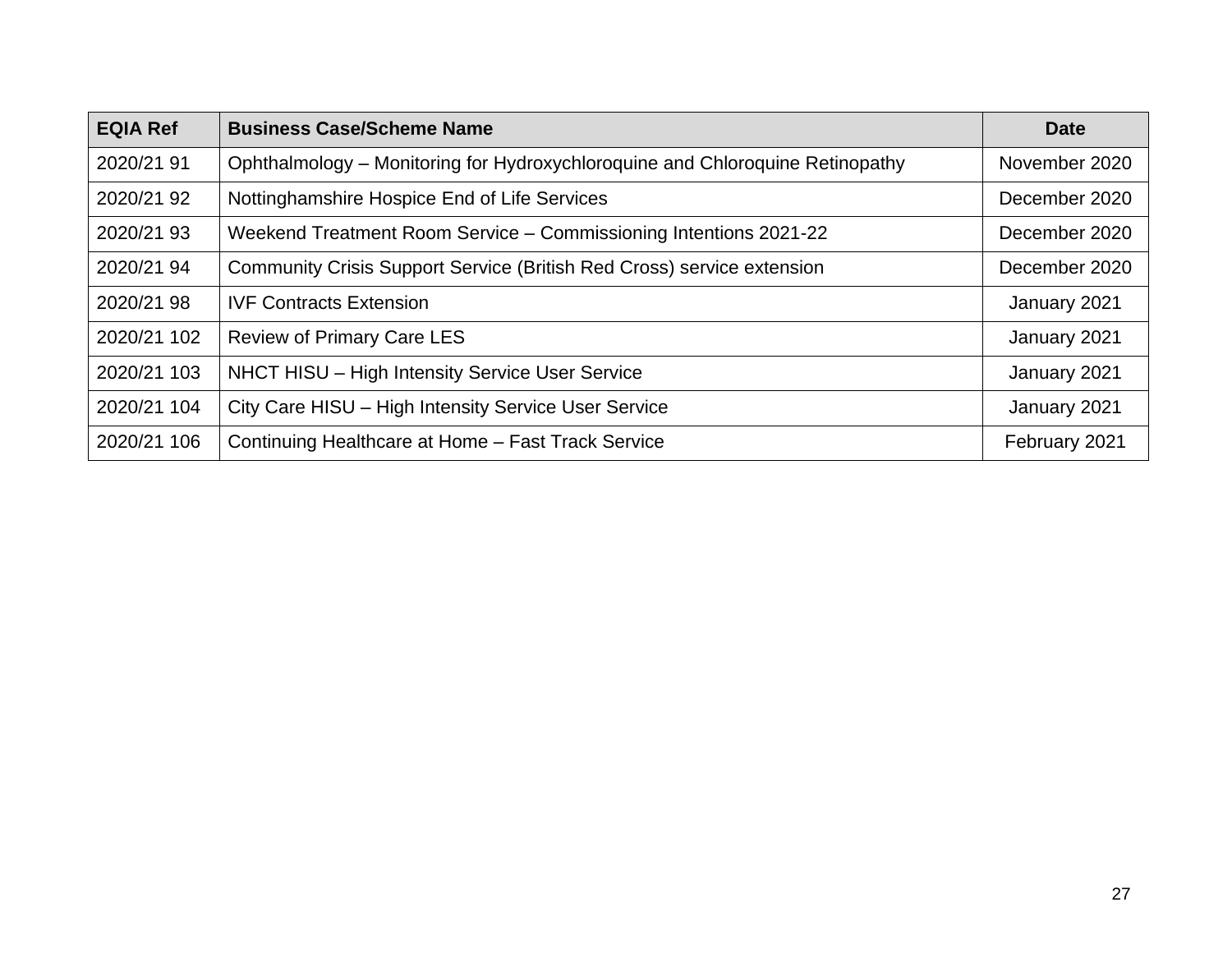| <b>Protected Characteristic</b> |                            | <b>Headcount</b><br>as at<br>01/04/2020 | <b>Headcount</b><br>as at<br>31/03/2021 | <b>Trend</b><br>(%) |
|---------------------------------|----------------------------|-----------------------------------------|-----------------------------------------|---------------------|
| Age                             | 16-30                      | 8.2%                                    | 9.3%                                    | ₼                   |
|                                 | $31 - 40$                  | 26.4%                                   | 25.5%                                   | ↓                   |
|                                 | 41-50                      | 34.3%                                   | 31.4%                                   | ↓                   |
|                                 | 51-60                      | 26.3%                                   | 29.4%                                   | ↑                   |
|                                 | >60                        | 4.8%                                    | 4.4%                                    | ↓                   |
| Gender                          | Male                       | 23.8%                                   | 24.1%                                   | ↑                   |
|                                 | Female                     | 76.2%                                   | 75.9%                                   | ↓                   |
| <b>Ethnicity</b>                | White                      | 88.6%                                   | 89.7%                                   | ↑                   |
|                                 | <b>BAME</b>                | 8.6%                                    | 8.9%                                    | ↑                   |
|                                 | Not declared/stated        | 2.8%                                    | 1.4%                                    | ↓                   |
| <b>Disability</b>               | Yes                        | 4.4%                                    | 5.2%                                    | ↑                   |
|                                 | <b>No</b>                  | 80.8%                                   | 81.1%                                   | ↑                   |
|                                 | Not declared/stated        | 14.8%                                   | 13.7%                                   | ↓                   |
| Sexual Orientation              | Heterosexual               | 70.9%                                   | 73.1%                                   | ↑                   |
|                                 | Lesbian/Gay/Bisexual/Other | 2.2%                                    | 2.4%                                    | ↑                   |
|                                 | Not declared/stated        | 26.9%                                   | 24.5%                                   | ↓                   |
| <b>Religion/Belief</b>          | Atheism                    | 17.0%                                   | 18.5%                                   | ↑                   |
|                                 | Christianity               | 40.7%                                   | 40.7%                                   | →                   |
|                                 | Hinduism                   | 1.0%                                    | 1.0%                                    | $\rightarrow$       |
|                                 | Islam                      | 1.8%                                    | 2.0%                                    | ↑                   |
|                                 | Other                      | 6.0%                                    | 6.0%                                    | →                   |
|                                 | Not declared/stated        | 33.5%                                   | 31.8%                                   | ↓                   |

# <span id="page-30-0"></span>**Appendix C – Workforce demographics**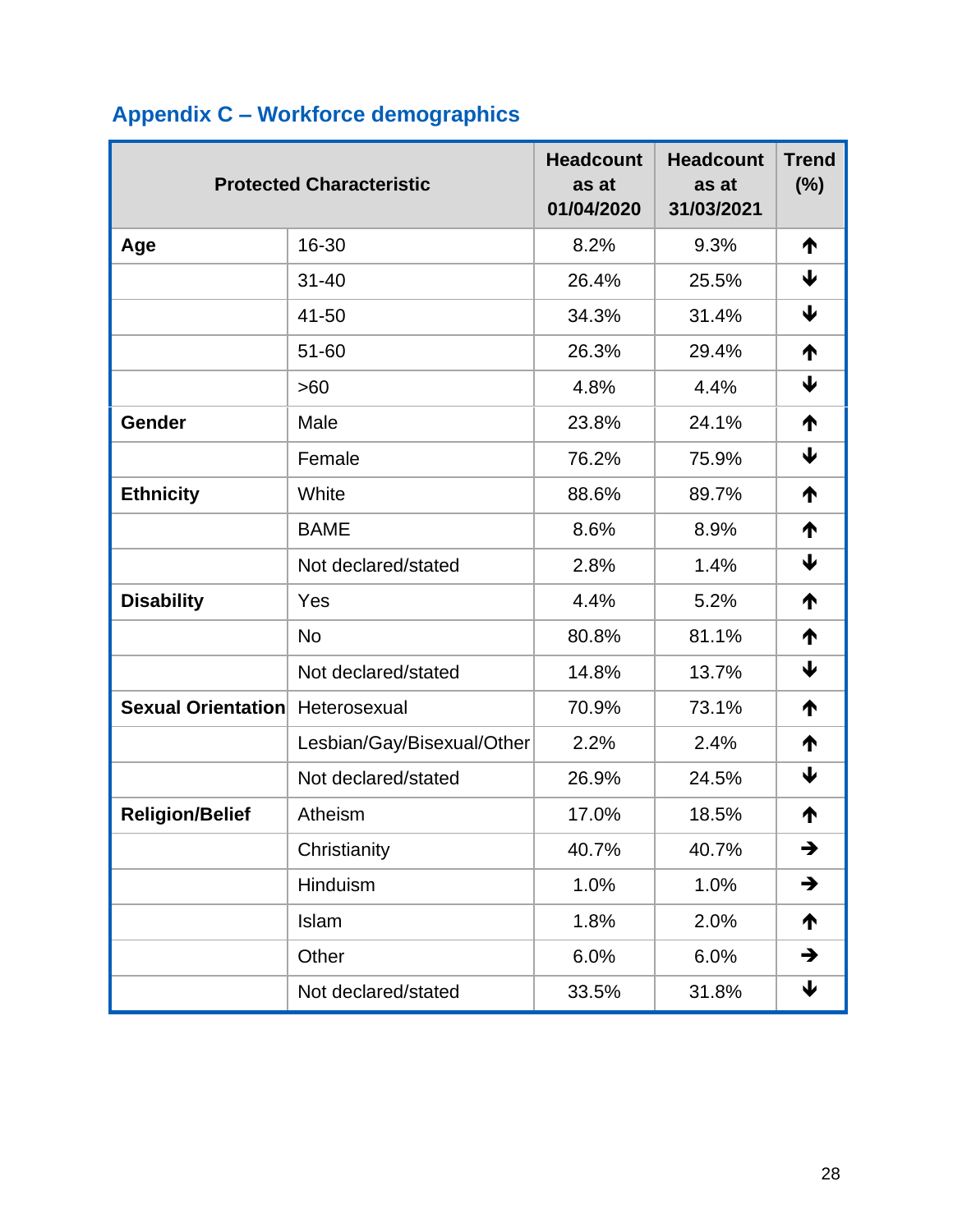<span id="page-31-0"></span>

| Ref.           | <b>Desired Outcome</b>                                                                                                                                                           | <b>Action</b>                                                                                                                                                                                                                                                                                                                                                                                                                                                                                                                                                                                                                                                                                                                                                                                                                                                                                         | Implementation<br>Lead/Co-<br>ordinator | <b>Date</b> | How will we measure<br>success?                                                                                                           | <b>Cross-reference</b>                                                                                  |
|----------------|----------------------------------------------------------------------------------------------------------------------------------------------------------------------------------|-------------------------------------------------------------------------------------------------------------------------------------------------------------------------------------------------------------------------------------------------------------------------------------------------------------------------------------------------------------------------------------------------------------------------------------------------------------------------------------------------------------------------------------------------------------------------------------------------------------------------------------------------------------------------------------------------------------------------------------------------------------------------------------------------------------------------------------------------------------------------------------------------------|-----------------------------------------|-------------|-------------------------------------------------------------------------------------------------------------------------------------------|---------------------------------------------------------------------------------------------------------|
| $\mathbf{1}$   | Systematic<br>consideration of the<br>protected<br>characteristic groups<br>(and other<br>disadvantaged<br>groups) when we<br>identify the health<br>needs of our<br>population. | Review current Joint Strategic Needs<br>Assessment (JSNA) chapter<br>prioritisation and development<br>processes with Public Health teams at<br>Nottingham City Council and<br>Nottinghamshire County Council,<br>including templates, proforma and<br>SOPs used for chapter development.<br>Undertake a review of recently<br>published JSNA chapters on both<br>Nottingham and Nottinghamshire<br>Insight websites to identify good<br>practice and any gaps in consistent<br>consideration of protected<br>characteristics in chapters.<br>Work with the two JSNA Steering<br>Groups to take forward any identified<br>actions from the above review.<br>It should be noted that this work will be<br>part of the ongoing work looking at the<br>development and alignment of the<br>Nottingham and Nottinghamshire<br>JSNAs with the Nottingham and<br>Nottinghamshire Integrated Care<br>System. | Head of<br>Research and<br>Evidence     | 31/03/2022  | All JSNA processes and future<br>published JSNA chapters will<br>demonstrate systematic<br>consideration of protected<br>characteristics. | <b>Equality Objective</b><br>$1 -$ Improve<br>access and<br>outcomes for<br>patients and<br>communities |
| $\overline{2}$ | Systematic<br>consideration of the<br>protected                                                                                                                                  | <b>Review Population Health Management</b><br>(PHM) packs developed to date to<br>identify how consistently consideration                                                                                                                                                                                                                                                                                                                                                                                                                                                                                                                                                                                                                                                                                                                                                                             | Head of<br>Research and<br>Evidence     | 31/03/2022  | <b>Future Population Health</b><br>Management published packs<br>will demonstrate systematic                                              | <b>Equality Objective</b><br>$1 -$ Improve<br>access and                                                |

# **Appendix D – 2021/23 Equality improvement plan**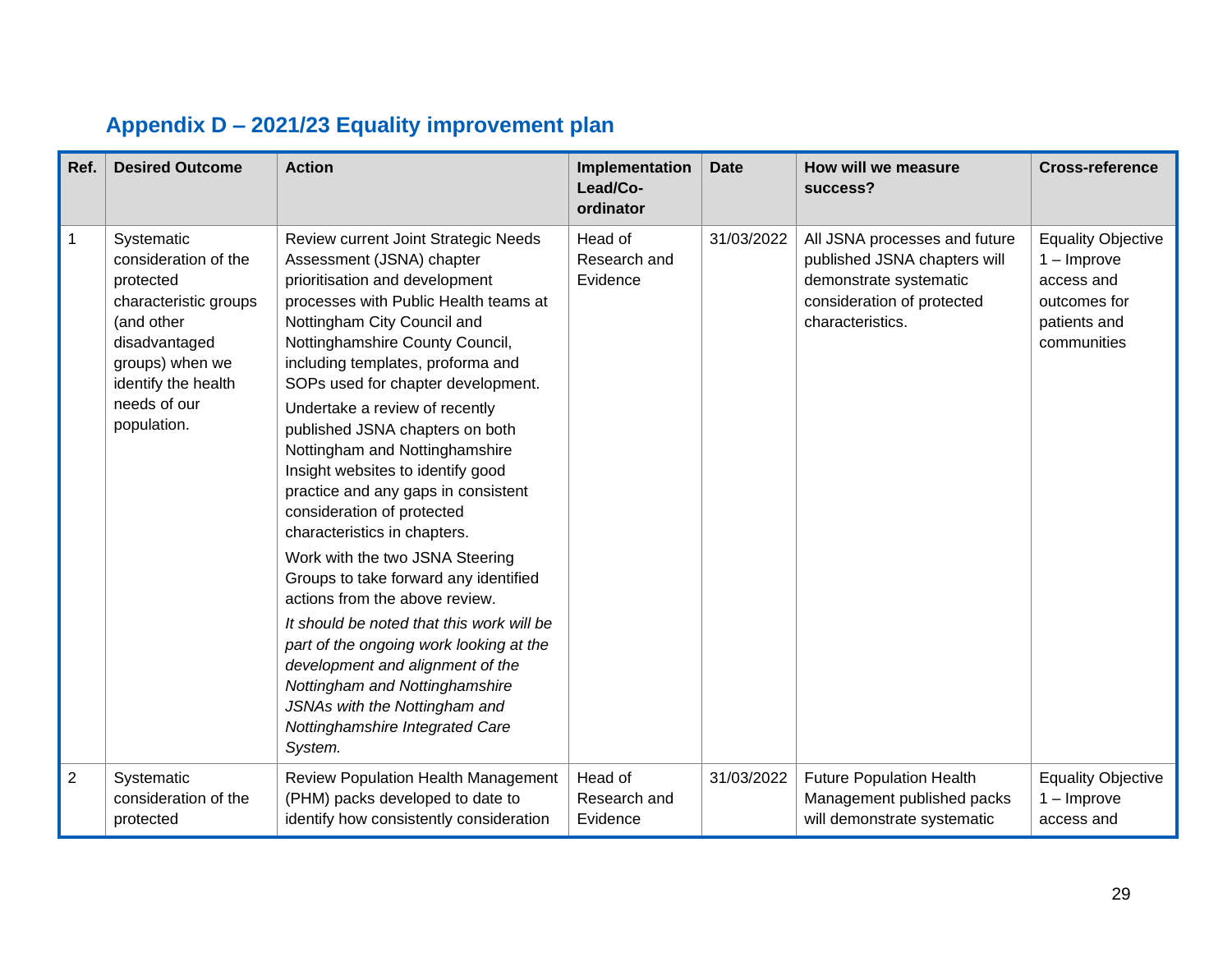| Ref. | <b>Desired Outcome</b>                                                                                                                          | <b>Action</b>                                                                                                                                                                                                                                                                                                                                                                                                                                                                                                                                                                                                                                                                                                                                                                                                                               | Implementation<br>Lead/Co-<br>ordinator                                 | <b>Date</b> | How will we measure<br>success?                                                                                                                                                                                                                                          | <b>Cross-reference</b>                                                                                  |
|------|-------------------------------------------------------------------------------------------------------------------------------------------------|---------------------------------------------------------------------------------------------------------------------------------------------------------------------------------------------------------------------------------------------------------------------------------------------------------------------------------------------------------------------------------------------------------------------------------------------------------------------------------------------------------------------------------------------------------------------------------------------------------------------------------------------------------------------------------------------------------------------------------------------------------------------------------------------------------------------------------------------|-------------------------------------------------------------------------|-------------|--------------------------------------------------------------------------------------------------------------------------------------------------------------------------------------------------------------------------------------------------------------------------|---------------------------------------------------------------------------------------------------------|
|      | characteristic groups<br>(and other<br>disadvantaged<br>groups) as part of the<br><b>Population Health</b><br>Management<br>approach.           | of protected characteristics is<br>embedded into the PHM approach.<br>Work with the PHM Programme<br>Manager to take forward any identified<br>actions from the review.                                                                                                                                                                                                                                                                                                                                                                                                                                                                                                                                                                                                                                                                     |                                                                         |             | consideration of protected<br>characteristics.                                                                                                                                                                                                                           | outcomes for<br>patients and<br>communities                                                             |
| 3    | Improved mental<br>health outcomes and<br>improved experience<br>of primary care and<br>community mental<br>health services by<br>LGBT+ people. | Develop a system-wide action plan with<br>partners to take forward the six<br>recommendations from the CCG<br>commissioned research "Improving the<br>mental health outcomes of Lesbian,<br>Gay, Bisexual and Transgender<br>(LGBT+) People in Nottingham City".<br>Establish mechanisms to take forward<br>the specific recommendations that<br>relate to the CCG and primary care.<br>The recommendations relate to: training<br>and cultural competence; systematic<br>recording of patient/service user sexual<br>orientation and (where appropriate)<br>gender identity; the specific needs of<br>LGBT+ people being reflected in the<br>commissioning and delivery of services;<br>visibly inclusive LGBT+ services;<br>improved access to mental healthcare;<br>and developed and/or strengthened<br>relationships between services. | Head of<br>Equality,<br>Diversity and<br>Inclusion (to co-<br>ordinate) | 30/09/2022  | Improved mental health<br>outcomes and experience<br>reported by LGBT+ people in<br>the annual GP patient survey.<br>Patient/service user data about<br>sexual orientation (and where<br>appropriate, gender identity) is<br>systematically recorded in<br>primary care. | <b>Equality Objective</b><br>$1 -$ Improve<br>access and<br>outcomes for<br>patients and<br>communities |
| 4    | Diverse people and<br>communities shape                                                                                                         | Establish mechanisms to provide<br>opportunities for everyone to participate                                                                                                                                                                                                                                                                                                                                                                                                                                                                                                                                                                                                                                                                                                                                                                | Head of<br>Research and                                                 | 31/03/2023  | Increase in recruitment to NIHR<br>portfolio research studies from                                                                                                                                                                                                       | <b>Equality Objective</b><br>$1 -$ Improve                                                              |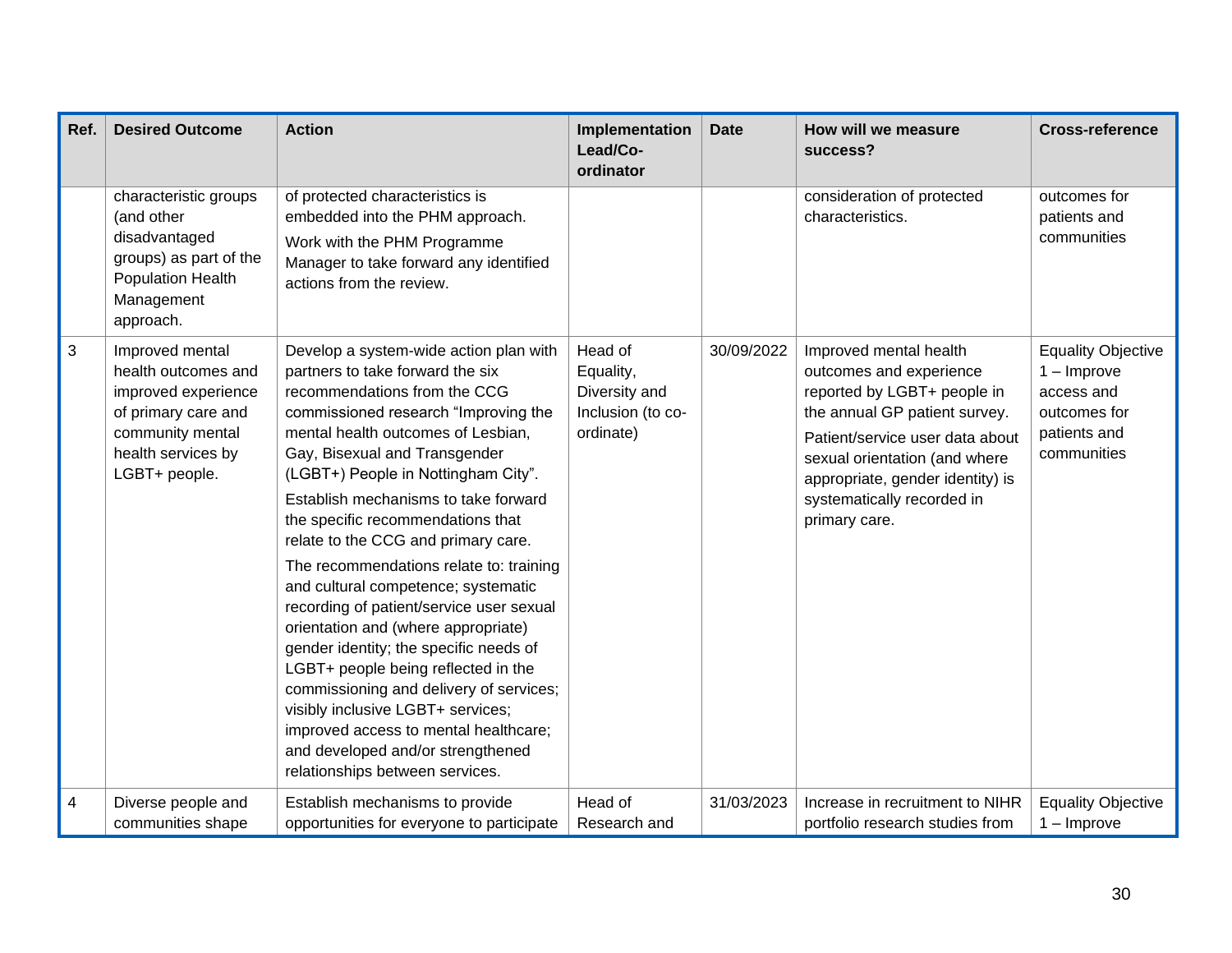| Ref. | <b>Desired Outcome</b>                                                                                                                                                                                                                                                                                                                       | <b>Action</b>                                                                                                                                                                                                                                                                                                                                                                                                                                                                                                  | Implementation<br>Lead/Co-<br>ordinator                                 | <b>Date</b> | How will we measure<br>success?                                                                                                                                                                                                                                                                                                                                                           | <b>Cross-reference</b>                                                                                                                                         |
|------|----------------------------------------------------------------------------------------------------------------------------------------------------------------------------------------------------------------------------------------------------------------------------------------------------------------------------------------------|----------------------------------------------------------------------------------------------------------------------------------------------------------------------------------------------------------------------------------------------------------------------------------------------------------------------------------------------------------------------------------------------------------------------------------------------------------------------------------------------------------------|-------------------------------------------------------------------------|-------------|-------------------------------------------------------------------------------------------------------------------------------------------------------------------------------------------------------------------------------------------------------------------------------------------------------------------------------------------------------------------------------------------|----------------------------------------------------------------------------------------------------------------------------------------------------------------|
|      | research and<br>opportunities to<br>participate in research<br>are an integral part of<br>everyone's<br>experience of health<br>and care services.<br>Barriers to research<br>career progression<br>arising from<br>characteristics such<br>as sex, race or<br>disability are not<br>experienced by the<br>CCG or primary care<br>workforce. | in research, with a focus on involving<br>patients and the public from more<br>diverse and underserved communities.<br>Support and promote opportunities for<br>diverse people and communities to be<br>involved in shaping research locally,<br>both those led by local academics and<br>any future research commissioned by<br>the CCG.<br>Support research career opportunities<br>for CCG and the primary care<br>workforce and work to address any<br>barriers arising from protected<br>characteristics. | Evidence                                                                |             | GP practices working with<br>more diverse and underserved<br>communities.<br>Increase in recruitment to NIHR<br>portfolio research studies from<br>a broader group of participants.<br>Utilisation of the organisation's<br><b>NIHR Research Capability</b><br>Funding to support research<br>career opportunities and<br>address any barriers arising<br>from protected characteristics. | access and<br>outcomes for<br>patients and<br>communities                                                                                                      |
| 5    | The information and<br>communication<br>support needs of<br>patients and service<br>users with a disability,<br>impairment or sensory<br>loss will be met.                                                                                                                                                                                   | Identify any gaps in meeting the<br>requirements of the Accessible<br>Information Standard by those who<br>provide NHS services within<br>Nottingham and Nottinghamshire.                                                                                                                                                                                                                                                                                                                                      | Head of<br>Equality,<br>Diversity and<br>Inclusion (to co-<br>ordinate) | 30/09/2022  | Quality assurance<br>arrangements.                                                                                                                                                                                                                                                                                                                                                        | <b>Equality Objective</b><br>$1 -$ Improve<br>access and<br>outcomes for<br>patients and<br>communities<br>(Covid-19<br>Recovery<br>Engagement<br>Action Plan) |
| 6    | Information will be<br>provided that is clear<br>and accessible for all.                                                                                                                                                                                                                                                                     | Define an organisation approach to<br>ensuring that information published by<br>the CCG is accessible, to include:                                                                                                                                                                                                                                                                                                                                                                                             | Head of<br>Communications                                               | 31/12/2021  | Patient and Public Engagement<br>Committee to review.                                                                                                                                                                                                                                                                                                                                     | <b>Equality Objective</b><br>$1 -$ Improve<br>access and<br>outcomes for                                                                                       |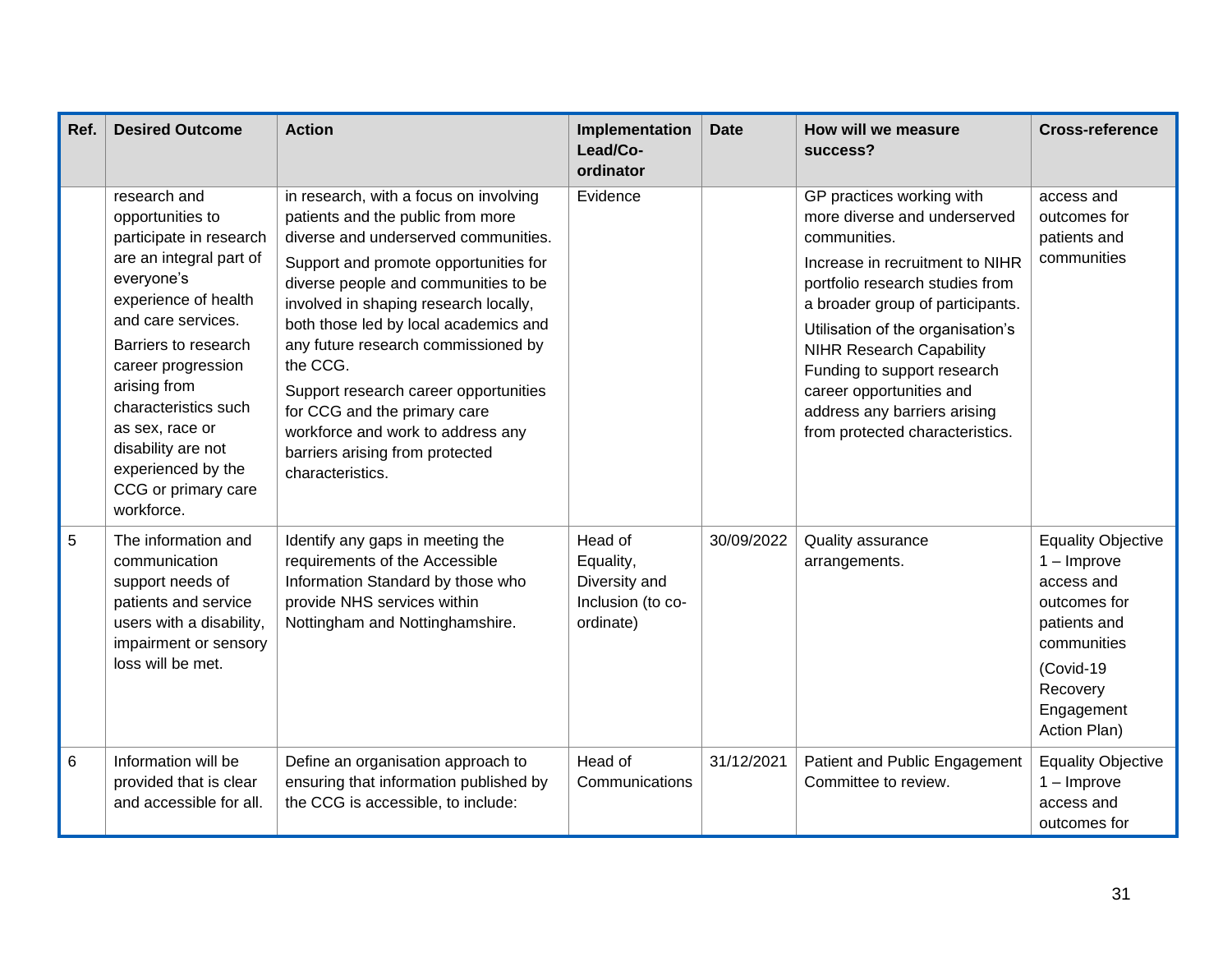| Ref.           | <b>Desired Outcome</b>                                                                                                                                                          | <b>Action</b>                                                                                                                                                                                                                                                                                                                                                                                                                                                                                                                                                | Implementation<br>Lead/Co-<br>ordinator | <b>Date</b> | How will we measure<br>success?                       | <b>Cross-reference</b>                                                                                                                                         |
|----------------|---------------------------------------------------------------------------------------------------------------------------------------------------------------------------------|--------------------------------------------------------------------------------------------------------------------------------------------------------------------------------------------------------------------------------------------------------------------------------------------------------------------------------------------------------------------------------------------------------------------------------------------------------------------------------------------------------------------------------------------------------------|-----------------------------------------|-------------|-------------------------------------------------------|----------------------------------------------------------------------------------------------------------------------------------------------------------------|
|                |                                                                                                                                                                                 | Routine inclusion of accessibility<br>statements, advising how<br>information in alternative formats<br>and languages can be obtained.<br>Publication of any information that<br>will be relevant for a long time in the<br>most commonly spoken languages<br>across Nottingham and<br>Nottinghamshire.<br>Use of Flesch Reading Ease tool (to<br>measure how easy a document is to<br>read).<br>Exploring a Literacy Champion role.<br>Reviewing the CCG's website to<br>ensure full compliance with Public<br>Sector Website Accessibility<br>Regulations. |                                         |             |                                                       | patients and<br>communities<br>(Covid-19<br>Recovery<br>Engagement<br>Action Plan)                                                                             |
| $\overline{7}$ | Ethnically diverse<br>communities and<br>people with a learning<br>disability will be able<br>to give and receive<br>information in a way<br>that is most suitable<br>for them. | Through the CCG commissioned<br>engagement service with the Voluntary<br>Sector Alliance, undertake in-depth<br>reviews of communication and<br>engagement preferences with ethnically<br>diverse communities and people with a<br>learning disability.                                                                                                                                                                                                                                                                                                      | Head of Insights<br>and<br>Engagement   | 31/03/2022  | Patient and Public Engagement<br>Committee to review. | <b>Equality Objective</b><br>$1 -$ Improve<br>access and<br>outcomes for<br>patients and<br>communities<br>(Covid-19<br>Recovery<br>Engagement<br>Action Plan) |
| 8              | Improved patient<br>experience of booking                                                                                                                                       | Review of interpretation and translation<br>services in primary care for patients,                                                                                                                                                                                                                                                                                                                                                                                                                                                                           | Associate<br>Director of                | 31/03/2022  | Service evaluation process.                           | <b>Equality Objective</b><br>$1 -$ Improve                                                                                                                     |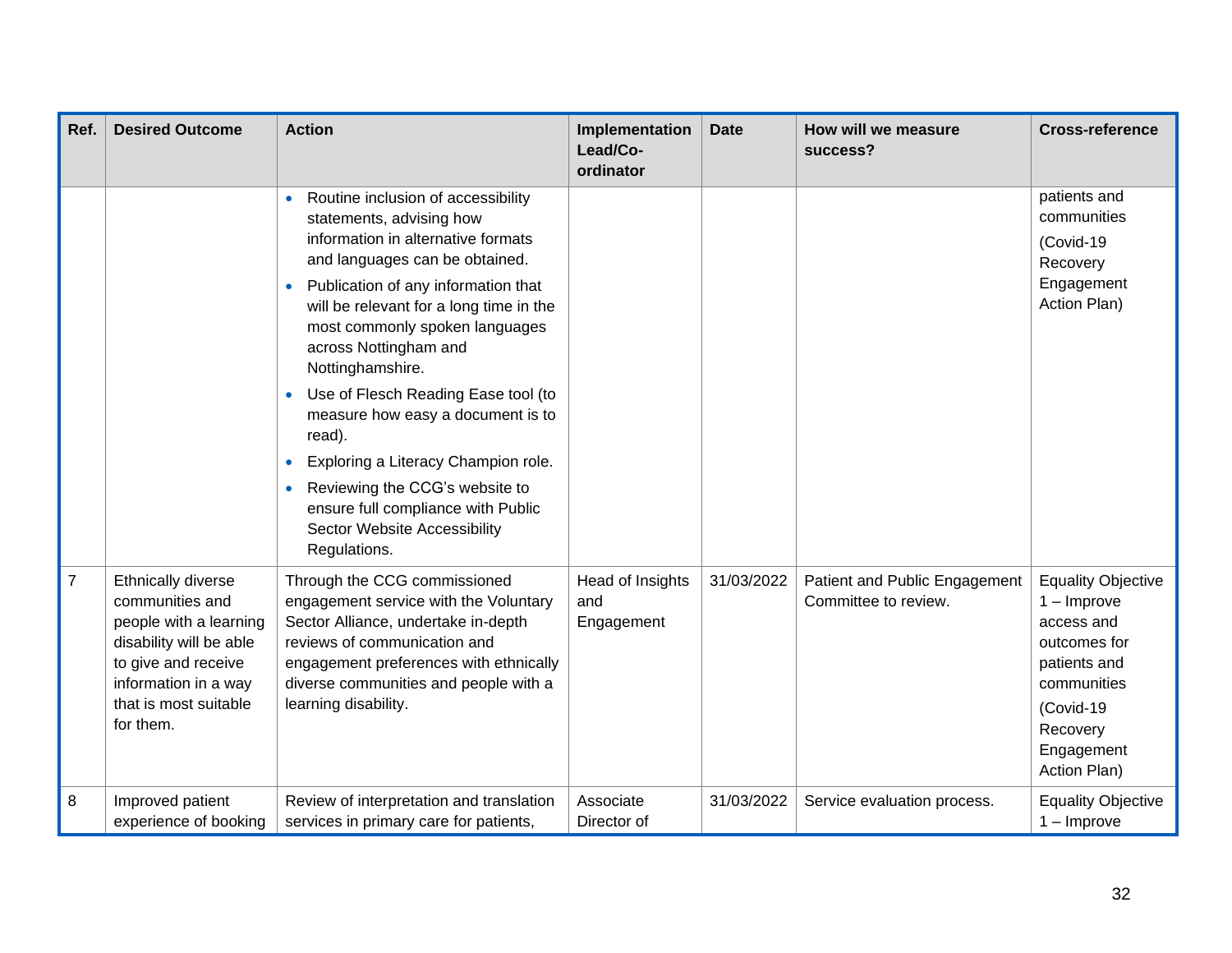| Ref. | <b>Desired Outcome</b>                                                                                                                                                                                                                 | <b>Action</b>                                                                                                                                                                                                                                                                                                                      | Implementation<br>Lead/Co-<br>ordinator                   | <b>Date</b> | How will we measure<br>success?                                                                                                                        | <b>Cross-reference</b>                                                                                                                                         |
|------|----------------------------------------------------------------------------------------------------------------------------------------------------------------------------------------------------------------------------------------|------------------------------------------------------------------------------------------------------------------------------------------------------------------------------------------------------------------------------------------------------------------------------------------------------------------------------------|-----------------------------------------------------------|-------------|--------------------------------------------------------------------------------------------------------------------------------------------------------|----------------------------------------------------------------------------------------------------------------------------------------------------------------|
|      | interpreters and<br>accessing services.                                                                                                                                                                                                | carers and clinicians to help them<br>understand each other when they do<br>not speak the same language (in line<br>with Guidance for commissioners:<br>Interpreting and Translation Services in<br>Primary Care).<br>Through the review identify gaps and<br>develop a plan to deliver improvement.                               | <b>Primary Care</b>                                       |             |                                                                                                                                                        | access and<br>outcomes for<br>patients and<br>communities<br>(Covid-19<br>Recovery<br>Engagement<br>Action Plan)                                               |
| 9    | Primary care staff will<br>be more aware of<br>barriers faced by<br>people who are deaf<br>or have a hearing<br>impairment, and<br>better equipped to<br>make reasonable<br>adjustments to meet<br>the needs of this<br>patient group. | Facilitate roll-out of training, funded and<br>delivered by NHS<br>England/Improvement, to 40 front-line<br>staff working in general practice or<br>community pharmacy to complete a<br>training session that will provide them<br>with greater awareness of issues facing<br>people who are deaf or have a hearing<br>impairment. | Head of Insights<br>and<br>Engagement (to<br>co-ordinate) | 31/12/2021  | 40 front-line primary care staff<br>trained in British Sign<br>Language to support<br>communication with people<br>who are deaf of hard of<br>hearing. | <b>Equality Objective</b><br>$1 -$ Improve<br>access and<br>outcomes for<br>patients and<br>communities<br>(Covid-19<br>Recovery<br>Engagement<br>Action Plan) |
| 10   | Commissioning<br>decisions are<br>systematically<br>informed by robust<br>equality impact<br>assessments.<br>People from protected<br>characteristic and                                                                               | Review the CCG's Equality and Quality<br>Impact Assessment (EQIA) process to<br>ensure continued fitness for purpose for<br>an Integrated Care System (to include a<br>review of the EQIA Panel and its<br>effective operation).<br>The review will consider how the actual<br>impacts of service changes are                      | Head of<br>Equality,<br>Diversity and<br>Inclusion        | 30/09/2022  | Equality, Diversity and<br>Inclusion Steering Group to<br>review.                                                                                      | <b>Equality Objective</b><br>$1 -$ Improve<br>access and<br>outcomes for<br>patients and<br>communities<br>(Covid-19<br>Recovery                               |
|      | other disadvantaged<br>groups are not<br>negatively impacted                                                                                                                                                                           | reviewed against anticipated outcomes<br>and mitigations (as identified within                                                                                                                                                                                                                                                     |                                                           |             |                                                                                                                                                        | Engagement<br>Action Plan)                                                                                                                                     |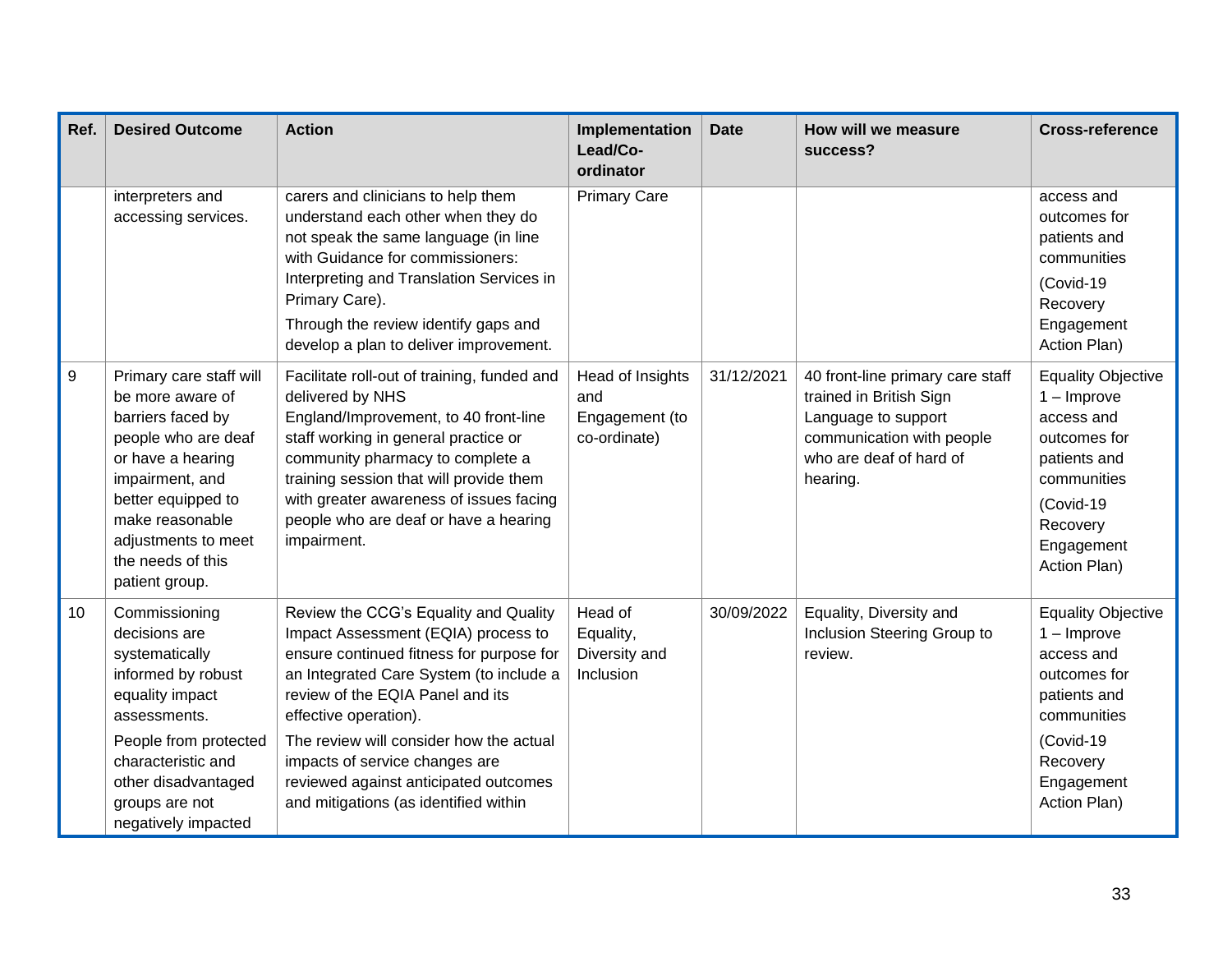| Ref. | <b>Desired Outcome</b>                                                               | <b>Action</b>                                                                                                                                                                                                                                                                                                                                                                                                                                                                                                                                                                                                                                                                     | Implementation<br>Lead/Co-<br>ordinator                         | <b>Date</b> | How will we measure<br>success?                    | <b>Cross-reference</b>                                                                                                                                      |
|------|--------------------------------------------------------------------------------------|-----------------------------------------------------------------------------------------------------------------------------------------------------------------------------------------------------------------------------------------------------------------------------------------------------------------------------------------------------------------------------------------------------------------------------------------------------------------------------------------------------------------------------------------------------------------------------------------------------------------------------------------------------------------------------------|-----------------------------------------------------------------|-------------|----------------------------------------------------|-------------------------------------------------------------------------------------------------------------------------------------------------------------|
|      | by service changes.                                                                  | supporting EQIAs).<br>The Public Health England Health<br>Equity Assessment Tool will also be<br>reviewed to provide a framework for<br>monitoring, evaluating and reviewing<br>outcomes and access data and to<br>embed this within routine<br>commissioning activities.                                                                                                                                                                                                                                                                                                                                                                                                         |                                                                 |             |                                                    |                                                                                                                                                             |
| 11   | The CCG is seen as<br>an employer of choice<br>with improved<br>workforce diversity. | Review the CCG's Recruitment and<br>Selection Policy and produce a<br>supporting Recruitment Handbook.<br>Particular consideration to be given<br>actions needed to improve workforce<br>diversity, including:<br>How job descriptions are written and<br>the essential criteria required<br>(including whether desirable criteria<br>are needed).<br>How adverts are written and where<br>vacancies are advertised to attract<br>diverse candidates<br>How shortlisting is completed<br>$\bullet$<br>How interview panels are<br>$\bullet$<br>comprised.<br>How commitment to equality,<br>diversity and inclusion is tested at<br>interview.<br>How candidate experience can be | Head of Human<br>Resources and<br>Organisational<br>Development | 31/03/2022  | <b>Staff Survey Results</b><br>WRES Indicator 1, 2 | <b>Equality Objective</b><br>$2 -$ Improve<br>workforce diversity<br>at all levels within<br>the CCG<br>(WRES Action<br>Plan / Staff Survey<br>Action Plan) |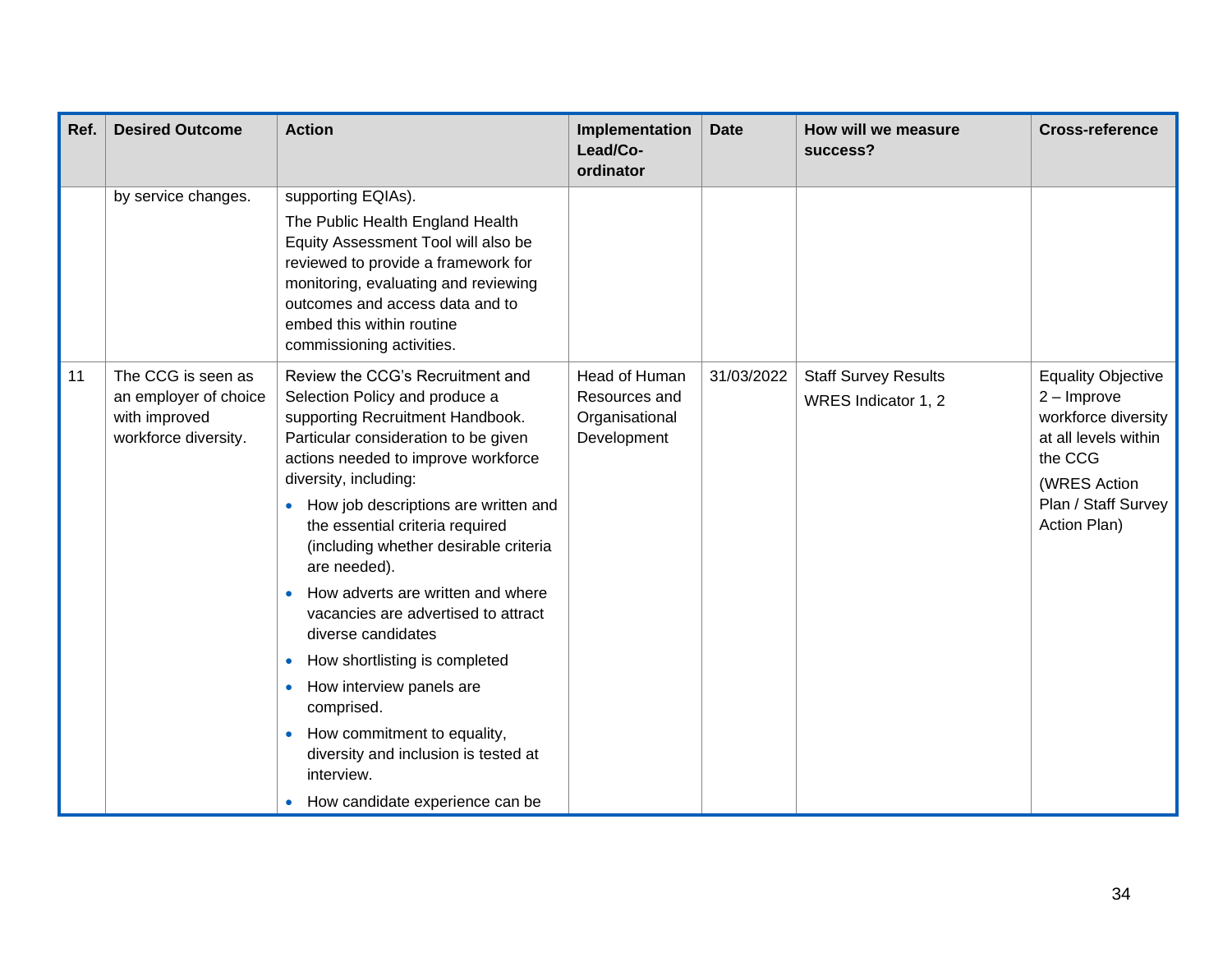| Ref. | <b>Desired Outcome</b>                                                                                                                                    | <b>Action</b>                                                                                                                                                                                                                                                                                                                      | Implementation<br>Lead/Co-<br>ordinator                                | <b>Date</b> | How will we measure<br>success?                          | <b>Cross-reference</b>                                                                                                                                      |
|------|-----------------------------------------------------------------------------------------------------------------------------------------------------------|------------------------------------------------------------------------------------------------------------------------------------------------------------------------------------------------------------------------------------------------------------------------------------------------------------------------------------|------------------------------------------------------------------------|-------------|----------------------------------------------------------|-------------------------------------------------------------------------------------------------------------------------------------------------------------|
|      |                                                                                                                                                           | improved.<br>Training required for recruiting<br>managers.<br>Staff Networks to be involved in the<br>review process.                                                                                                                                                                                                              |                                                                        |             |                                                          |                                                                                                                                                             |
| 12   | The CCG is seen as<br>an employer of choice<br>with a diverse<br>leadership team.                                                                         | Embed diversity as an explicit aim<br>within the CCG's succession planning<br>process, with a particular focus on<br>Governing Body and Senior Leadership<br>Team roles.                                                                                                                                                           | Head of Human<br>Resources and<br>Organisational<br>Development        | 30/09/2022  | WRES Indicator 1, 9                                      | <b>Equality Objective</b><br>$2 -$ Improve<br>workforce diversity<br>at all levels within<br>the CCG<br>(WRES Action<br>Plan)                               |
| 13   | The CCG<br>understands the<br>development support<br>required by its diverse<br>workforce and is able<br>to engender a culture<br>of equal opportunities. | Review the CCG's Learning,<br>Development and Education Policy and<br>existing training and development offers<br>available to ensure opportunities for<br>development are fit for purpose and<br>there is equity of access to staff with<br>protected characteristics.<br>Staff Networks to be involved in the<br>review process. | <b>Head of Human</b><br>Resources and<br>Organisational<br>Development | 31/03/2022  | <b>Staff Survey Results</b><br>WRES Indicator 4, 7       | <b>Equality Objective</b><br>$2 -$ Improve<br>workforce diversity<br>at all levels within<br>the CCG<br>(WRES Action<br>Plan / Staff Survey<br>Action Plan) |
| 14   | All CCG staff are<br>treated with dignity<br>and respect at all<br>times.                                                                                 | Review the CCG's Acceptable<br>Behaviours Policy and implement a<br>comprehensive training and awareness<br>plan.<br>Staff Networks to be involved in the<br>review process.                                                                                                                                                       | Head of Human<br>Resources and<br>Organisational<br>Development        | 31/03/2022  | <b>Staff Survey Results</b><br>WRES Indicator 3, 5, 6, 8 | <b>Equality Objective</b><br>3 - Empower staff<br>to support<br>improved equality,<br>acceptance and<br>inclusion<br>(WRES Action                           |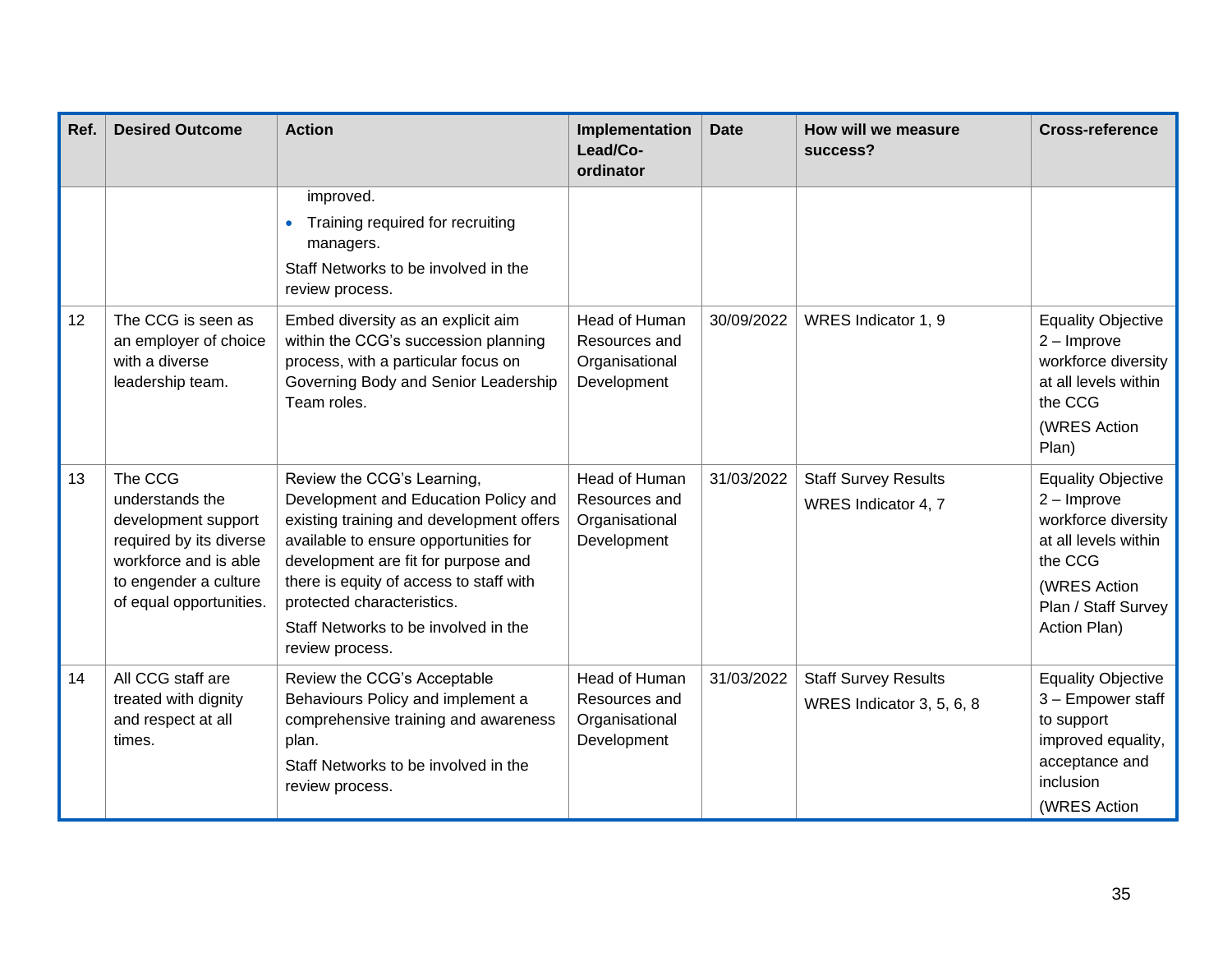| Ref. | <b>Desired Outcome</b>                                                                                                                                             | <b>Action</b>                                                                                                                                                                                                                                                                                                                                                                                                                                                                                                                                                                                                                                         | Implementation<br>Lead/Co-<br>ordinator                         | <b>Date</b> | How will we measure<br>success?                                                                                                      | <b>Cross-reference</b>                                                                                                                                                                                     |
|------|--------------------------------------------------------------------------------------------------------------------------------------------------------------------|-------------------------------------------------------------------------------------------------------------------------------------------------------------------------------------------------------------------------------------------------------------------------------------------------------------------------------------------------------------------------------------------------------------------------------------------------------------------------------------------------------------------------------------------------------------------------------------------------------------------------------------------------------|-----------------------------------------------------------------|-------------|--------------------------------------------------------------------------------------------------------------------------------------|------------------------------------------------------------------------------------------------------------------------------------------------------------------------------------------------------------|
|      |                                                                                                                                                                    |                                                                                                                                                                                                                                                                                                                                                                                                                                                                                                                                                                                                                                                       |                                                                 |             |                                                                                                                                      | Plan / Staff Survey<br>Action Plan)                                                                                                                                                                        |
| 15   | CCG staff are<br>culturally competent,<br>with improved<br>understanding and<br>ability to respond to<br>the needs of<br>colleagues and our<br>diverse population. | Develop and implement a Cultural<br>Competency Programme, to include:<br>Intentional About Inclusion<br>Leadership Programme<br><b>Reciprocal Mentoring Programme</b><br>$\bullet$<br>A range of equality, diversity and<br>$\bullet$<br>inclusion specific training courses<br>Living Library/ Let's Talk Events<br>$\bullet$<br>Awareness Raising/<br>Communications Plan - shaped<br>around an annual equality, diversity<br>and inclusion calendar<br>As part of this work, we will explore<br>opportunities for community leaders<br>and third sector organisations to be<br>involved in shaping and/or delivering<br>elements of the Programme. | Head of<br>Equality,<br>Diversity and<br>Inclusion              | 31/03/2023  | <b>Evaluation of Cultural</b><br>Competence Programme<br>WRES Indicators 1, 2, 3, 4, 5,<br>6, 7, 8, 9<br><b>Staff Survey Results</b> | <b>Equality Objective</b><br>$3 -$ Improve the<br>cultural<br>competence of our<br>workforce<br>(WRES Action<br>Plan / Staff Survey<br>Action Plan /<br>Covid-19<br>Recovery<br>Engagement<br>Action Plan) |
| 16   | The CCG has<br>sustainable and<br>effective Staff<br>Networks.                                                                                                     | Ensure the right infrastructure is in<br>place to enable the CCG's Staff<br>Networks to function effectively;<br>including a review of the role of<br>Allyship, Executive sponsors and Chair<br>access to senior management.<br>Clearly articulate a support package<br>(e.g. time commitments, training and<br>development) to ensure sustainable                                                                                                                                                                                                                                                                                                    | Head of Human<br>Resources and<br>Organisational<br>Development | 31/03/2022  | <b>Staff Survey Results</b><br><b>Staff Network feedback</b>                                                                         | <b>Equality Objective</b><br>$2 -$ Improve<br>workforce diversity<br>at all levels within<br>the CCG<br><b>Equality Objective</b><br>$3 -$ Improve the<br>cultural<br>competence of our                    |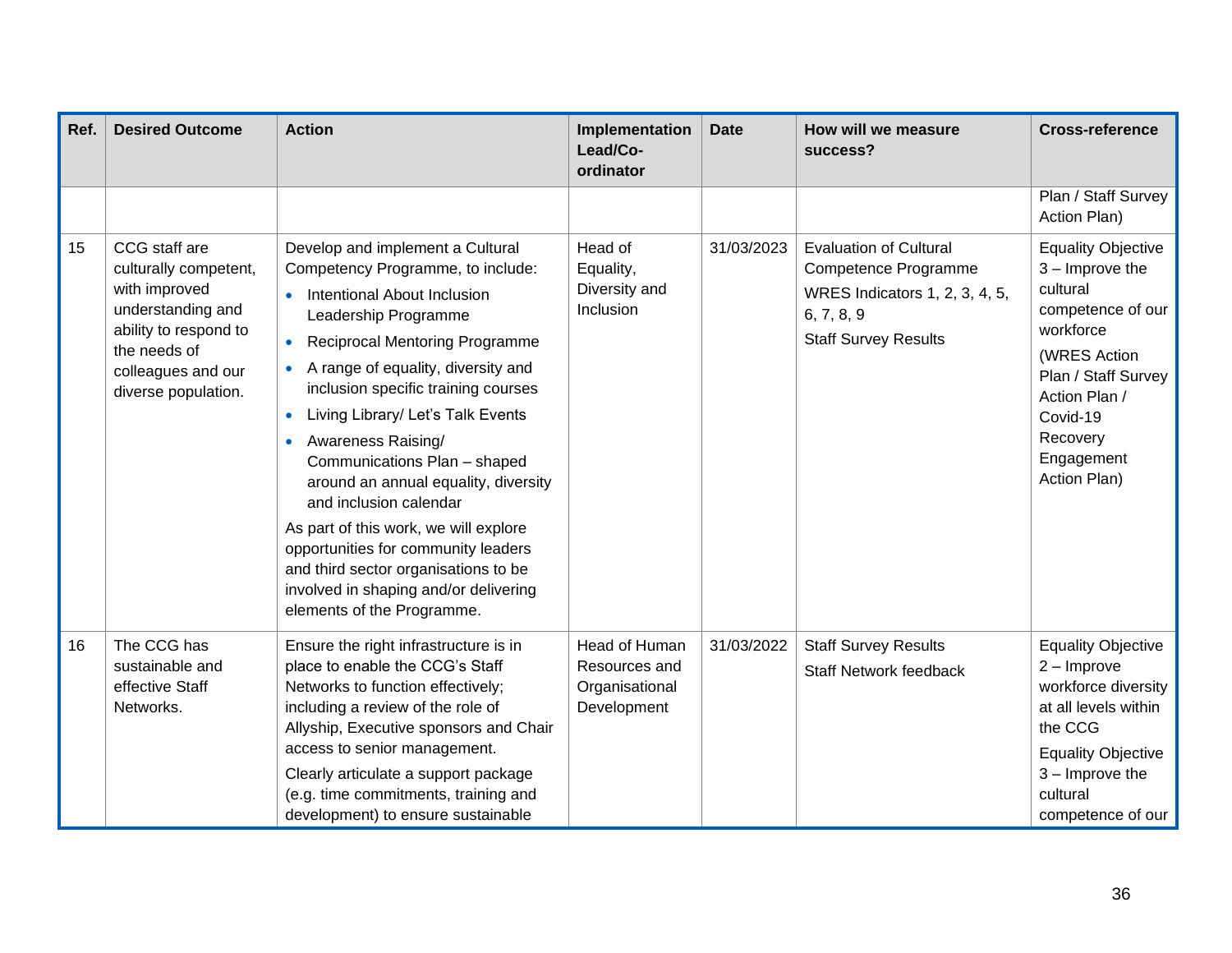| Ref. | <b>Desired Outcome</b>                                                                                      | <b>Action</b>                                                                                                                                                                                                                                                                                                                                                                                                                                                                                                                                                                                                                                                                                                                                                      | Implementation<br>Lead/Co-<br>ordinator            | <b>Date</b> | How will we measure<br>success?                              | <b>Cross-reference</b>                                                                                                                                                       |
|------|-------------------------------------------------------------------------------------------------------------|--------------------------------------------------------------------------------------------------------------------------------------------------------------------------------------------------------------------------------------------------------------------------------------------------------------------------------------------------------------------------------------------------------------------------------------------------------------------------------------------------------------------------------------------------------------------------------------------------------------------------------------------------------------------------------------------------------------------------------------------------------------------|----------------------------------------------------|-------------|--------------------------------------------------------------|------------------------------------------------------------------------------------------------------------------------------------------------------------------------------|
|      |                                                                                                             | Staff Networks/Chairs.<br>Produce a You Said, We Did for each<br>of the Staff Networks to demonstrate<br>impact during 2021/22.<br>Review the long-term objectives of Staff<br>Networks and ensure these are clearly<br>communicated to the wider staff.                                                                                                                                                                                                                                                                                                                                                                                                                                                                                                           |                                                    |             |                                                              | workforce and<br>empower staff to<br>support improved<br>equality,<br>acceptance and<br>inclusion<br>(Staff Survey<br>Action Plan /<br>EDISG)                                |
| 17   | CCG staff feel<br>empowered to<br>improve equality,<br>acceptance and<br>inclusion within the<br>workplace. | Develop and implement an Equality<br>Champions Framework to include the<br>following specialisms:<br>Cultural Ambassadors - aimed at<br>reducing inequalities in disciplinary<br>and recruitment processes<br>Equality Advocates (Ability, LGBT+,<br>Race) – aimed at improving staff<br>experience and access to support,<br>and increasing confidence in<br>challenging discrimination<br>Framework to ensure clarity of roles,<br>time commitments, recruitment,<br>induction and training plan, supporting<br>materials (role descriptions, handbook,<br>etc.) and agreed approach to ensuring<br>visibility (e.g. lanyards, intranet, notice<br>boards, staff communications, etc.)<br>Develop mechanisms to embed<br>specialist roles in organisational ways | Head of<br>Equality,<br>Diversity and<br>Inclusion | 31/03/2022  | <b>Staff Survey Results</b><br><b>Staff Network feedback</b> | <b>Equality Objective</b><br>3 - Empower staff<br>to support<br>improved equality,<br>acceptance and<br>inclusion<br>(Staff Survey<br>Action Plan / Staff<br>Network Action) |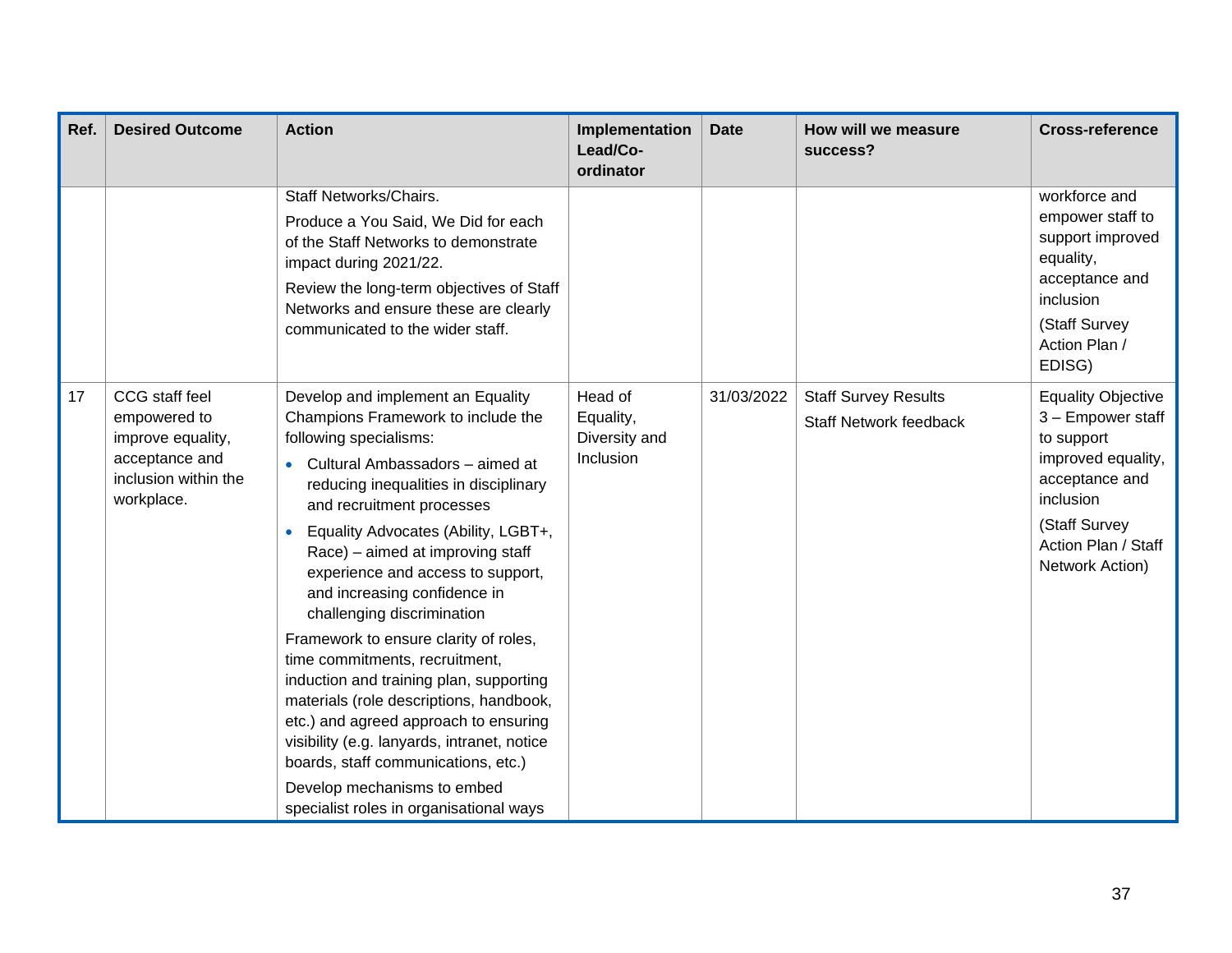| Ref. | <b>Desired Outcome</b>                                                                                                                                                                                    | <b>Action</b>                                                                                                                                                         | Implementation<br>Lead/Co-<br>ordinator                         | <b>Date</b> | How will we measure<br>success?                               | <b>Cross-reference</b>                                                                                                                                                                                                                          |
|------|-----------------------------------------------------------------------------------------------------------------------------------------------------------------------------------------------------------|-----------------------------------------------------------------------------------------------------------------------------------------------------------------------|-----------------------------------------------------------------|-------------|---------------------------------------------------------------|-------------------------------------------------------------------------------------------------------------------------------------------------------------------------------------------------------------------------------------------------|
|      |                                                                                                                                                                                                           | of working.                                                                                                                                                           |                                                                 |             |                                                               |                                                                                                                                                                                                                                                 |
| 18   | CCG staff<br>experiencing mental<br>or emotional distress<br>are supported in the<br>workplace.<br>Reduced stigma and<br>increased awareness<br>of mental health<br>issues within the<br>CCG's workforce. | Implement the role of Mental Health<br>First Aiders within the CCG.                                                                                                   | Head of Human<br>Resources and<br>Organisational<br>Development | 31/03/2022  | <b>Staff Survey Results</b><br>Staff Network feedback         | <b>Equality Objective</b><br>$3 -$ Improve the<br>cultural<br>competence of our<br>workforce and<br>empower staff to<br>support improved<br>equality,<br>acceptance and<br>inclusion<br>(Staff Survey<br>Action Plan / Staff<br>Network Action) |
| 19   | CCG staff have easy<br>access to equality,<br>diversity and inclusion<br>information and<br>resources.                                                                                                    | Review and develop the CCG's Intranet<br>to support the promotion of equality,<br>diversity and inclusion requirements<br>and considerations within the<br>workplace. | Head of<br>Communications<br>(to co-ordinate)                   | 30/09/2022  | <b>Staff Survey Results</b><br><b>Staff Network feedback</b>  | <b>Equality Objective</b><br>$3 -$ Improve the<br>cultural<br>competence of our<br>workforce and<br>empower staff to<br>support improved<br>equality,<br>acceptance and<br>inclusion<br>(Staff Network<br>Action)                               |
| 20   | Equality, diversity and<br>inclusion<br>considerations are                                                                                                                                                | Complete an equality impact<br>assessment of the proposed changes<br>associated with CCG disestablishment                                                             | Head of<br>Equality,<br>Diversity and                           | 31/03/2022  | NHS England Readiness to<br><b>Operate Assessment Process</b> | <b>Equality Objective</b><br>$2 -$ Improve<br>workforce diversity                                                                                                                                                                               |